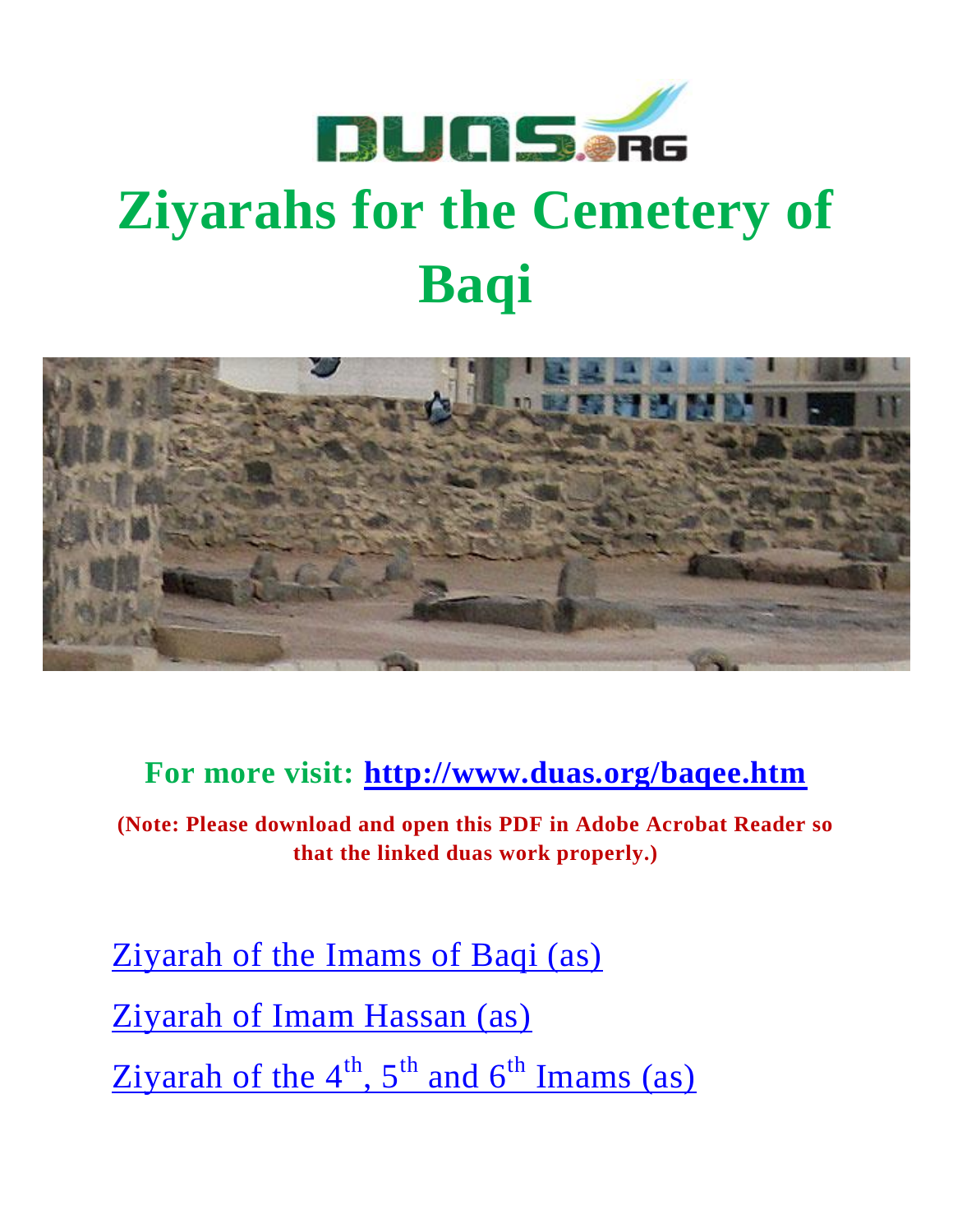[Ziyarah of Imam Ali Zayn ul-Abideen \(as\)](#page-23-0)

[Ziyarah of Imam Muhammad Baqir \(as\)](#page-25-0)

[Ziyarah of Imam Ja'far Sadiq \(as\)](#page-28-0)

[Ziyarah to Bid Farewell to the Imams of Baqi \(as\)](#page-29-0)

[Salwaat on Imam Hassan \(as\) and Imam Husain](#page-31-0)  [\(as\)](#page-31-0)

[Salwaat on Imam Ali ibn Husain \(as\)](#page-39-0)

[Salwaat on Imam Muhammad ibn Ali \(as\)](#page-41-0)

[Salwaat on Imam Ja'far ibn Muhammad \(as\)](#page-44-0)

[Ziyarah of Ibrahim \(as\)](#page-46-0)

[Ziyarah of Lady Fatima Bint Asad \(sa\)](#page-56-0)

[Ziyarah of Abbas ibn Abdul Muttalib \(as\)](#page-65-0)

[Ziyarah of Aqeel and Abdullah ibn Ja'far Tayyar](#page-67-0)

[Ziyarah of the Martyrs of Uhud and Hurra](#page-68-0)

[Ziyarah of Ismail ibn Imam Ja'far Sadiq](#page-70-0) (as)

[Ziyarah of Halima Sadiya \(ra\)](#page-72-0)

[Ziyarah of the Aunts of the Holy Prophet \(saws\)](#page-73-0)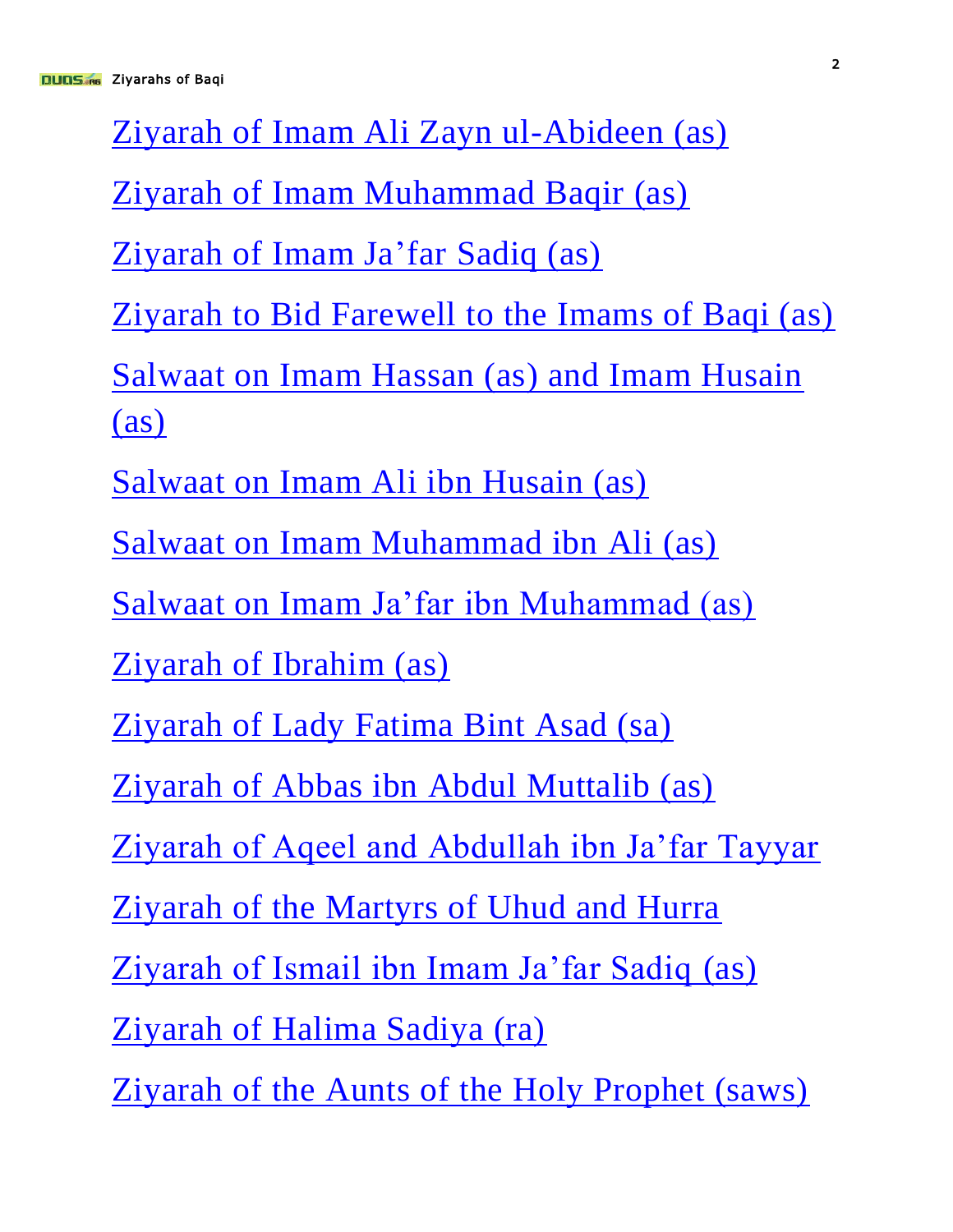#### **Ziyarah of the Imams of Baqi (as)**

When you intend to visit the Holy Imams in al-Baqi`Cemetery, you may begin with the aforementioned general etiquettes (bathing oneself, being ceremonially pure, putting on clean dresses, perfuming oneself, asking for permission… etc.) and then say the following:

# ِيَا<sub>ْ</sub> مَوَالِيٍّ يَا اُبْنَاءَ رَسُولِ ٱللَّٰهِ

O my masters, sons of the Messenger of Allah,

عَبْ**د**ُكُمْ وَٱنْبُ أَمَتكُمُ

I—your servant and the son of your maid

### ٱ**ُلذَّليل**ُ بَبْنَ أَنْدِيكُمْ

who stand submissively before you,

و*َٱ*لْمُضْعِفُ فِي عُلُوِّ قَدْرِ كُمْ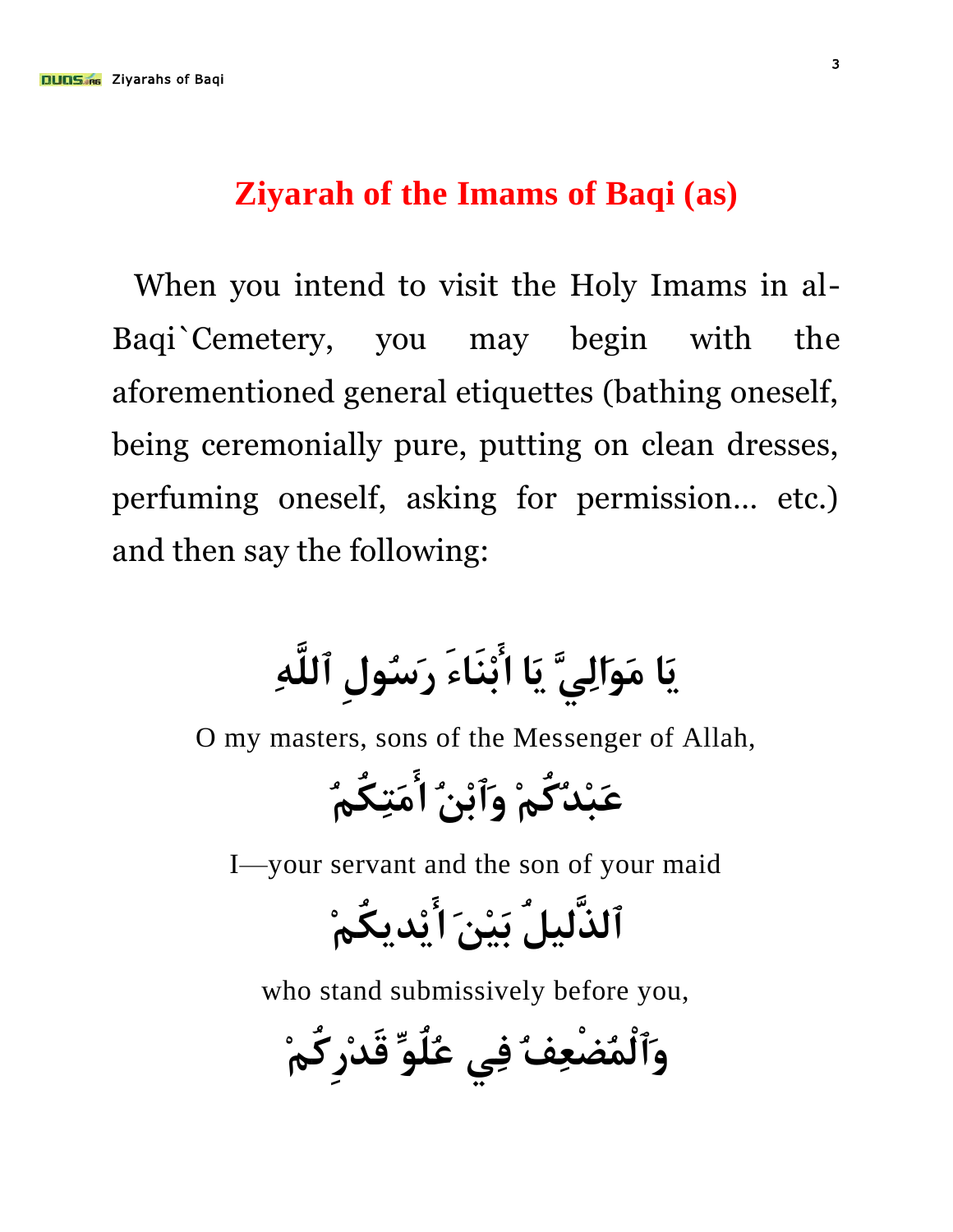who is worth nothing in comparison with your elevated esteem,

**َٚٱٌُّْعِزَشِفُ ثِسَمِّىُُِ**

and who admits your right (that is incumbent upon us)—

**خَبءَوُُِ ُِسِزَد١شاً ثِىُُِ**

have come to you, seeking your shelter,

**لَبصِذاً إٌَِٰٝ زَشَِِىُُِ**

heading for your sanctuary,

**ُِزَمَشِّثبً إٌَِٰٝ َِمَبِِىُُِ**

seeking nearness to Your statuses,

**ُِزََٛسِّلًََ إٌَِٰٝ اٌٍَِّٗ رَعَبٌَٰٝ ثِىُُِ**

and beseeching Allah in your names.

**اادِخًُُ َ٠ب ََِٛاٌَِّٟ؟**

May I enter, O my masters?

**اادِخًُُ َ٠ب اَ١ٌِِٚبءَ ٱٌٍَِّٗ؟**

May I enter, O intimate servants of Allah?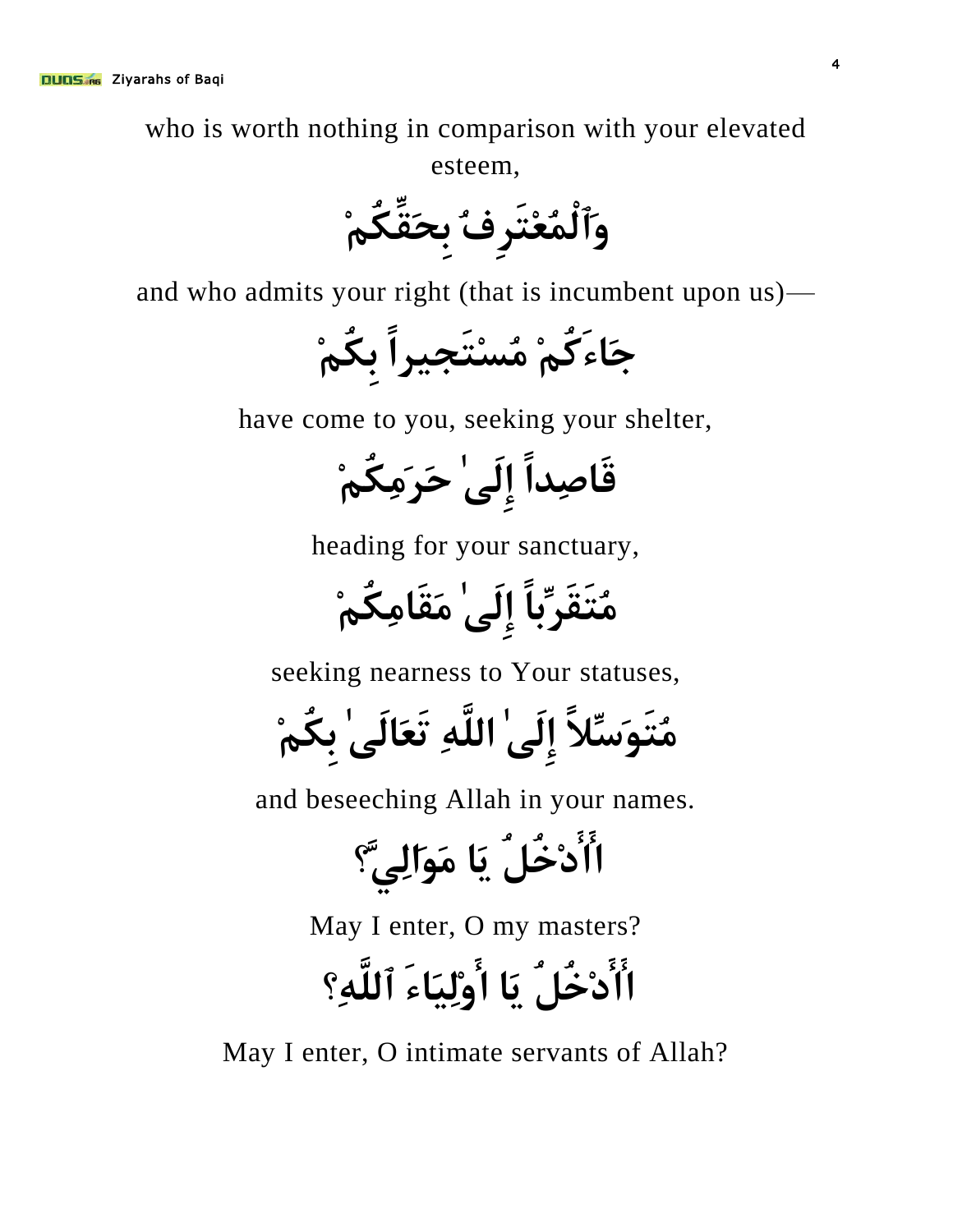اَأَدْخُلٌ يَا مَلاَئِكَةَ ٱللَّهِ ٱلْمُحْدِقِينَ بِهٰذَا ٱلْحَرَم

May I enter, O Allah's angels who surround this sanctuary

ٱلْمُّقيمينَ بِهٰذَا ٱلْمَشْهَدِ؟

and reside in this shrine?

After you attain reverence, submission, and tenderheartedness, you may enter the shrine with your right foot, and say the following:

اللَّهُ ا<sup>ُ</sup>َكْبَرُ كَبِيراً

Allah is greatly the Greatest.

وَٱلْحَمْدُ لِلَّه*ِ* كَثِيراً

All praise be to Allah abundantly.

وَسُبْحَا<sub>ًا</sub> ِ ٱللَّٰهِ تُكْر<sup>ِ</sup>ّةً وَأَصْلاً

Glory be to Allah in morns and eves.

**َٚٱٌْسَِّذُ ٌٍَِِّٗ ٱٌْفَشِدِ ٱٌصََّّذِ**

All praise be to Allah, the Single, the Absolute,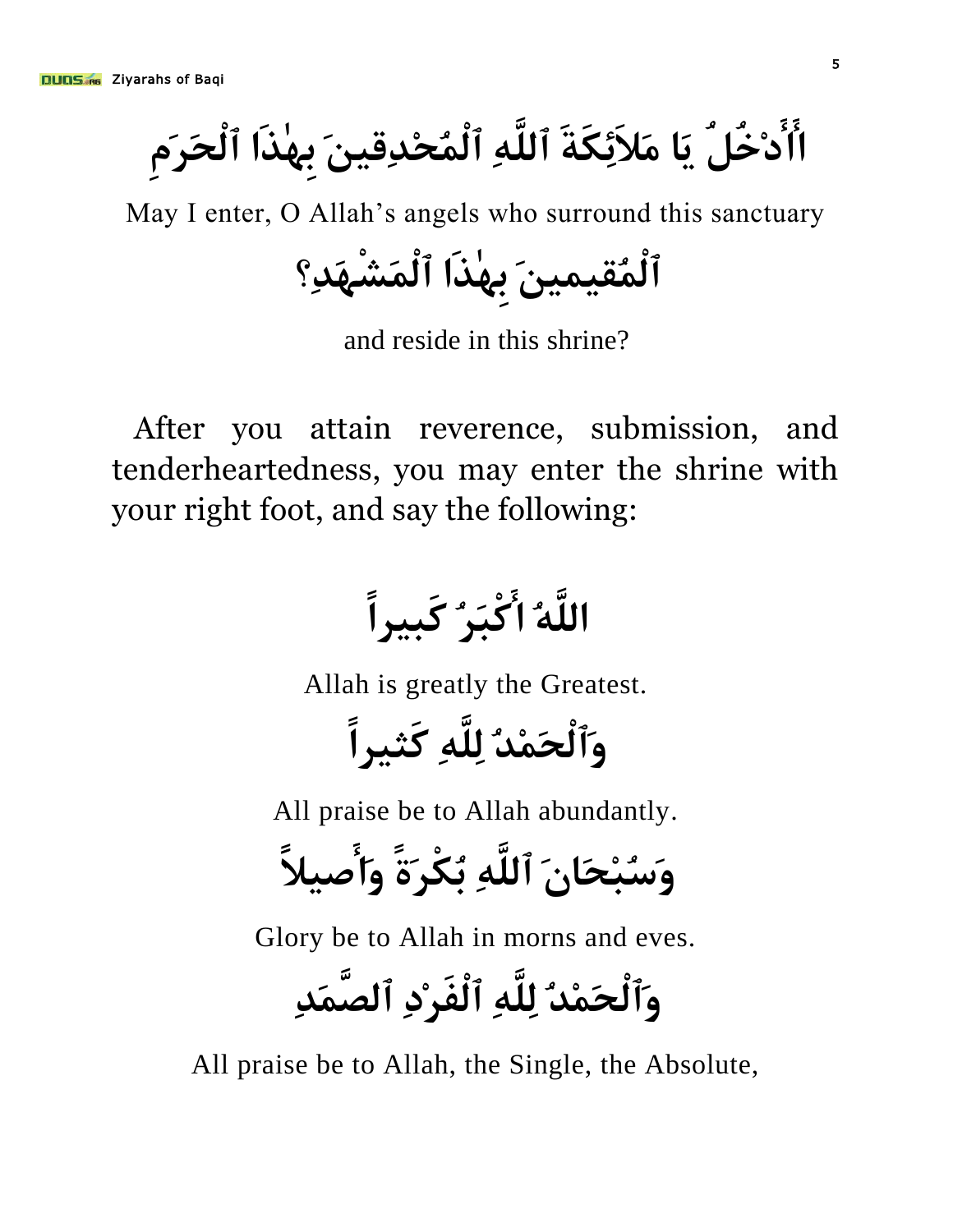**ٱٌَّْبخِذِ ٱالزَذِ**

the Glorious, the One and Only,

**ٱٌُّْزَفَضًِِّ ٱٌََّّْٕبِْ**

the All-obliging, the All-benefactor,

ٱلْمُتَطَوِّلِ ٱلْحَنَّانِ

the Donor, the All-compassionate,

ٱلَّذِی مَنَّ بِط<u>َوْلِ</u>هِ

Who conferred (upon us) with His bequests,

وَسَهَّلَ زِيَارَةَ سَادَاتِي بإِحْسَانهِ

Who has made easy for me to visit my masters out of His beneficence,

وَلَمْ يَجْعَلْنِي عَنْ زِيَار**َتِهِمْ مَمْنُوعا**ً

Who has not included me with those who are prevented from visiting them;

**ثًَْ رَغََّٛيَ َََِٕٚرَ**

rather, He has bestowed upon me and donated me (this favor).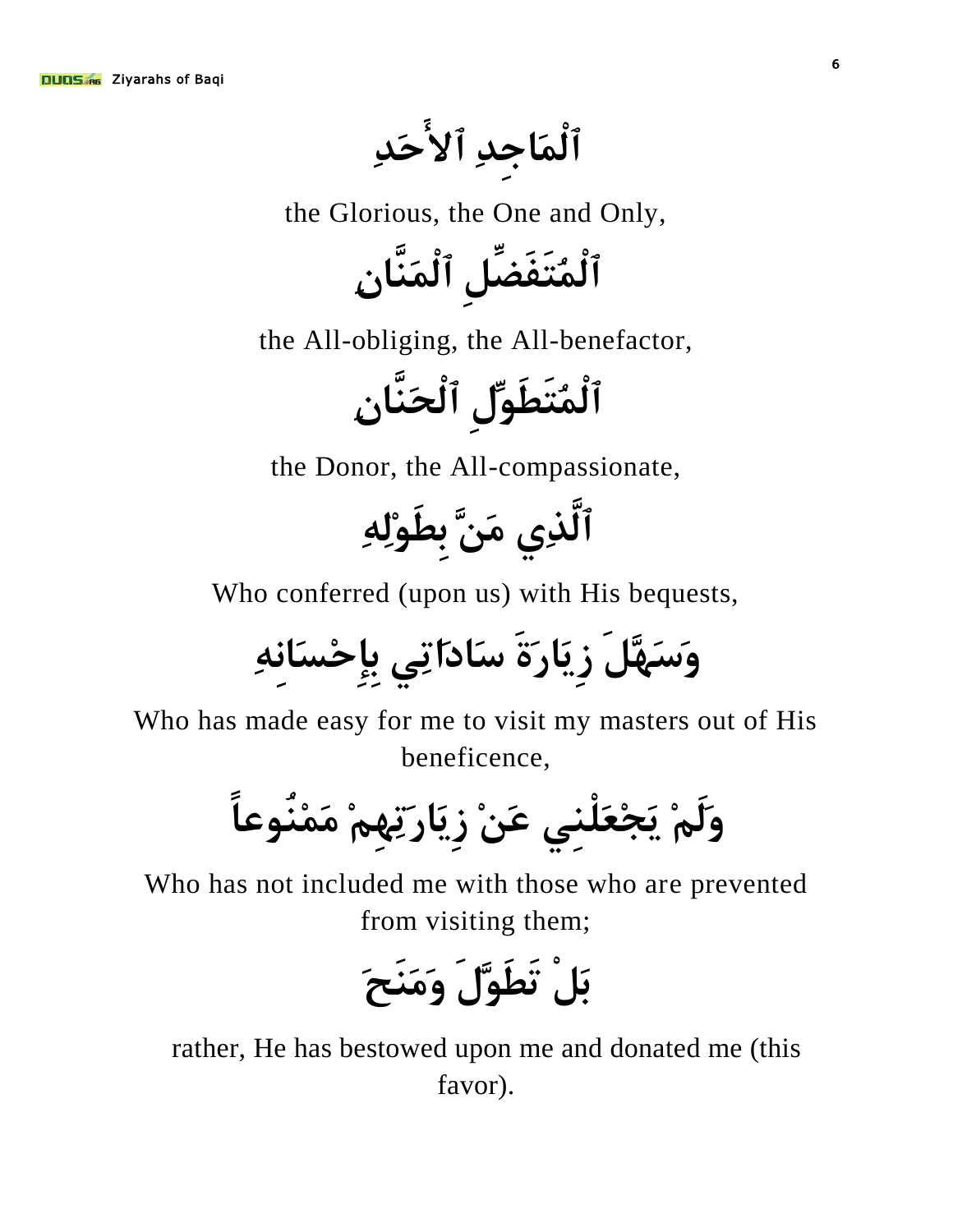You may then move toward their tombs, face them, turn the back to the kiblah direction, and say the following:

## **اٌَسَّلََُ عِ١ٍََىُُِ ائَِّّخَ ٱٌُْٙذَٰٜ**

Peace be upon you, O Leaders of true guidance.

## **اٌَسَّلََُ عِ١ٍََىُُِ اًَِ٘ ٱٌزَّمَْٰٜٛ**

Peace be upon you, O people of piety.

**اٌَسَّلََُ عِ١ٍََىُُِ اَُّٙ٠ب ٱٌْسُدَحُ عٍََٰٝ اًِِ٘ ٱٌذَ١ُّْٔب**

Peace be upon you, O Arguments against the inhabitants of this world.

**اٌَسَّلََُ عِ١ٍََىُُِ اَُّٙ٠ب ٱٌْمَُّٛاَُ فِٟ ٱٌْجَشَّ٠ِخِ ثِٱٌْمِسِظِ**

Peace be upon you, O maintainers of justice on people.

# ا*َ*لسَّلاَمُ عَلَيْكُمْ ا<sup>ِ</sup>َّهْلَ ٱلصَّفْوَة

Peace be upon you, O choicest people.

اَلسَّلاَمُ عَلَيْكُمْ آلَ رَسُولِ ٱللَّٰهِ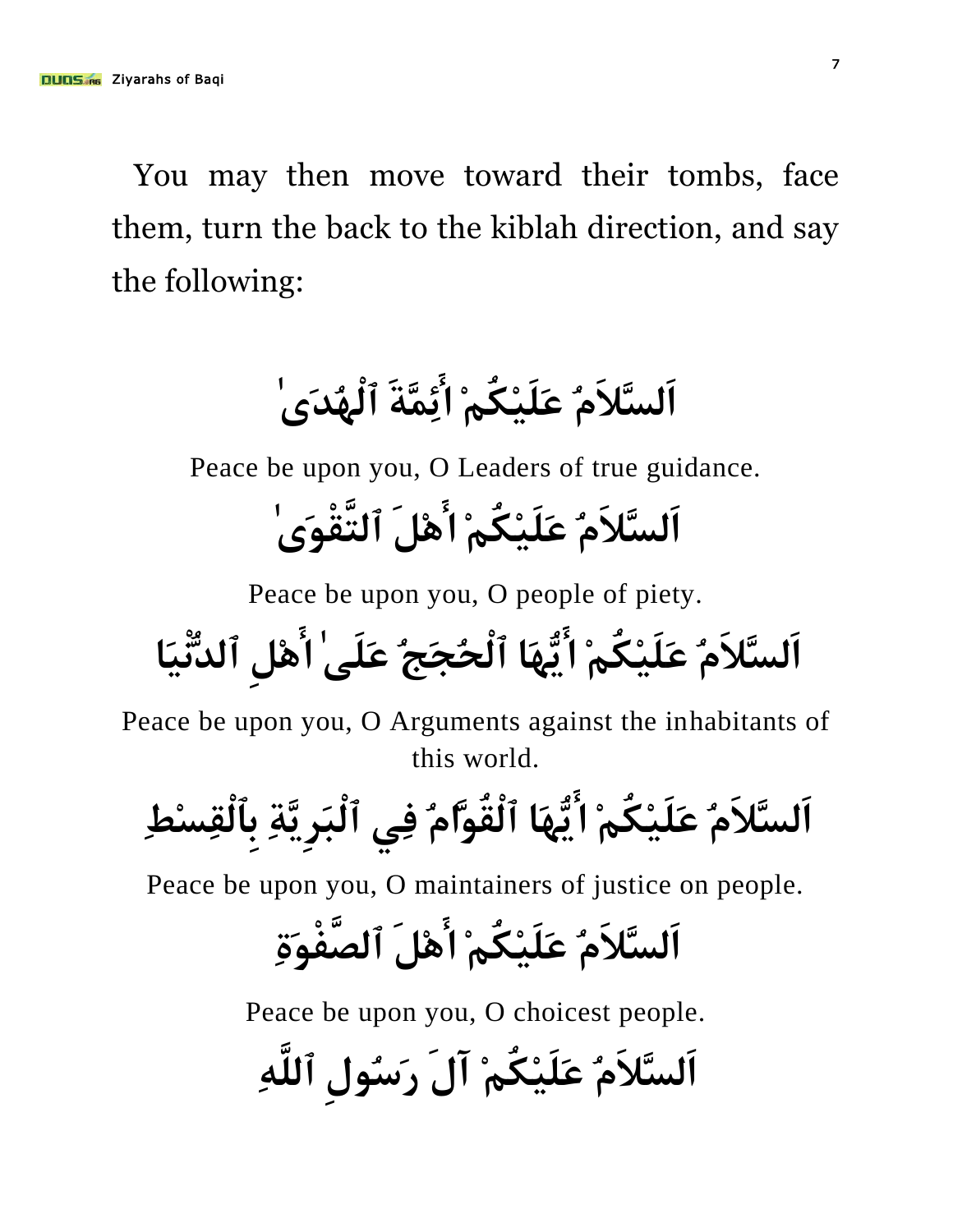Peace be upon you, O members of the Household of Allah's Messenger.

**اٌَسَّلََُ عِ١ٍََىُُِ اًَِ٘ ٱٌَّٕدَِٰٜٛ**

Peace be upon you, O people of confidential talks (of the angels).

**اشَْٙذُ أَّىُُِ لَذِ ثٍََّغْزُُِ ََٔٚصَسِزُُِ**

I bear witness that you did convey, offer advice,

**َٚصَجَشِرُُِ فِٟ رَادِ ٱٌٍَِّٗ**

endure for the sake of Allah,

**َٚوُزِّثِزُُِ َٚاسٟءَ إِ١ٌَِىُُِ فَغَفَشِرُُِ**

and forgive when you were belied and maltreated.

**َٚاشَْٙذُ أَّىُُُ ٱالئَِّّخُ ٱٌشَّاشِذَُْٚ ٱٌُِّْٙزَذَُْٚ**

I also bear witness that you are the orthodox, well-guided Leaders,

**َٚاَّْ عَبعَزَىُُِ َِفْشُٚضَخٌ**

that the obedience to you is obligatory,

و*َ*أَنَّ قَوْلَكُمُ ٱلصِّد<sub>ٰ</sub>ٰٓة*ِ،*ُ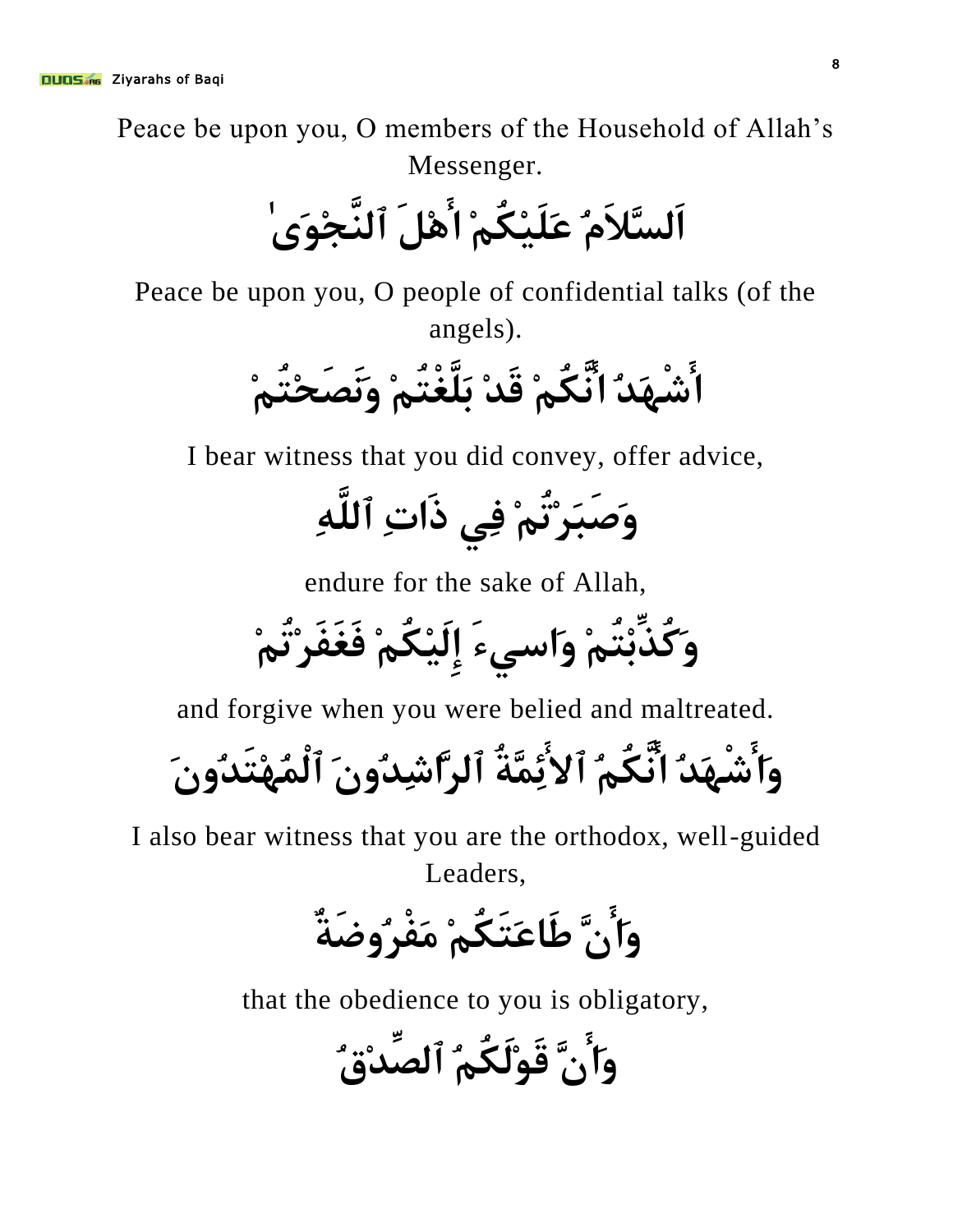that your words are true,

**َٚأَّىُُِ دَعَِٛرُُِ فٍََُِ رُدَبثُٛٱ**

that you had called (to Allah) but you were not answered,

و*َأ*ْمَرْتُمْ فَلَمْ تُطَاعُواْ

that you had enjoined (the right) but you were not obeyed,

**َٚأَّىُُِ دَعَبئُُِ ٱٌذِٓ٠ِّ َٚاسِوَبُْ ٱالسِضِ**

and that you are the supports of the religion and the poses of the earth.

**ٌَُِ رَضَاٌُٛٱ ثِعِِٓ١َ ٱٌٍَِّٗ**

You were always under the sight of Allah

**َْٕ٠سَخُىُُِ ِِِٓ اصْلَةِ وًُِّ ُِغََّٙشٍ**

Who moved you from the loins of purified men

وَيَنْقُلُكُمْ مِنْ أَرْحَام ٱلْمُطَهَّرَاتِ

to the wombs of purified women.

**ٌَُِ رُذَِّٔسِىُُُ ٱٌْدَبَّ١ٍِِ٘خُ ٱٌْدَِٙلَءُ**

The benighted ignorance could not stain you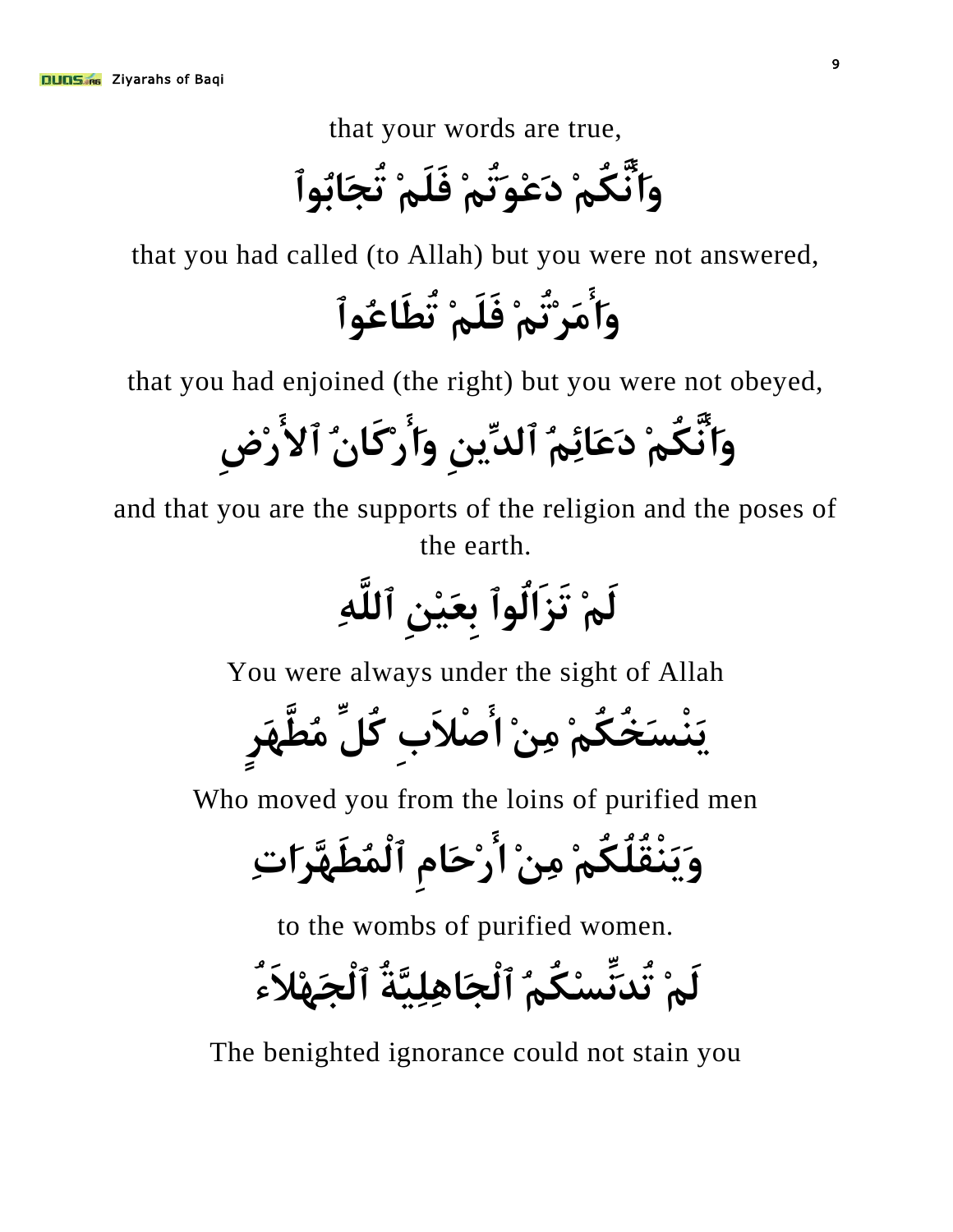وَلَ<sub>َّم</sub>ْ تَشْرَكْ فِيكُمْ فِتَنُ ٱلأَهْوَاء

and the whimsical sedition could not attract you.

**عِجِزُُِ َٚعَبةَ َِْٕجَزُىُُِ**

Pleased be you as your origin has been pleased.

**ََِّٓ ثِىُُِ عَِٕ١ٍََب دَّ٠َبُْ ٱٌذِٓ٠ِّ**

The King of the religion has conferred upon us with the grace of our acknowledgment of you;

**فَدَعٍََىُُِ فِٟ ثُٛ١ُدٍ**

He therefore caused you to be in houses

**ارَِْ ٱٌٍَُّٗ اِْ رُشِفَعَ**

which He (i.e. Allah) has permitted to be exalted

**ُ٠َٚزْوَشَ فَٙ١ِب ٱسُُِّٗ**

and that His Name may be mentioned therein,

### وَجَعَلَ صَلاَتَنَا عَلَيْكُمْ

and He has decided our invocations of blessings upon you

ر<sup>َحْمَةً لَنَا و*َ*كَفَّارَةً لِنُنُّوبنَا</sup>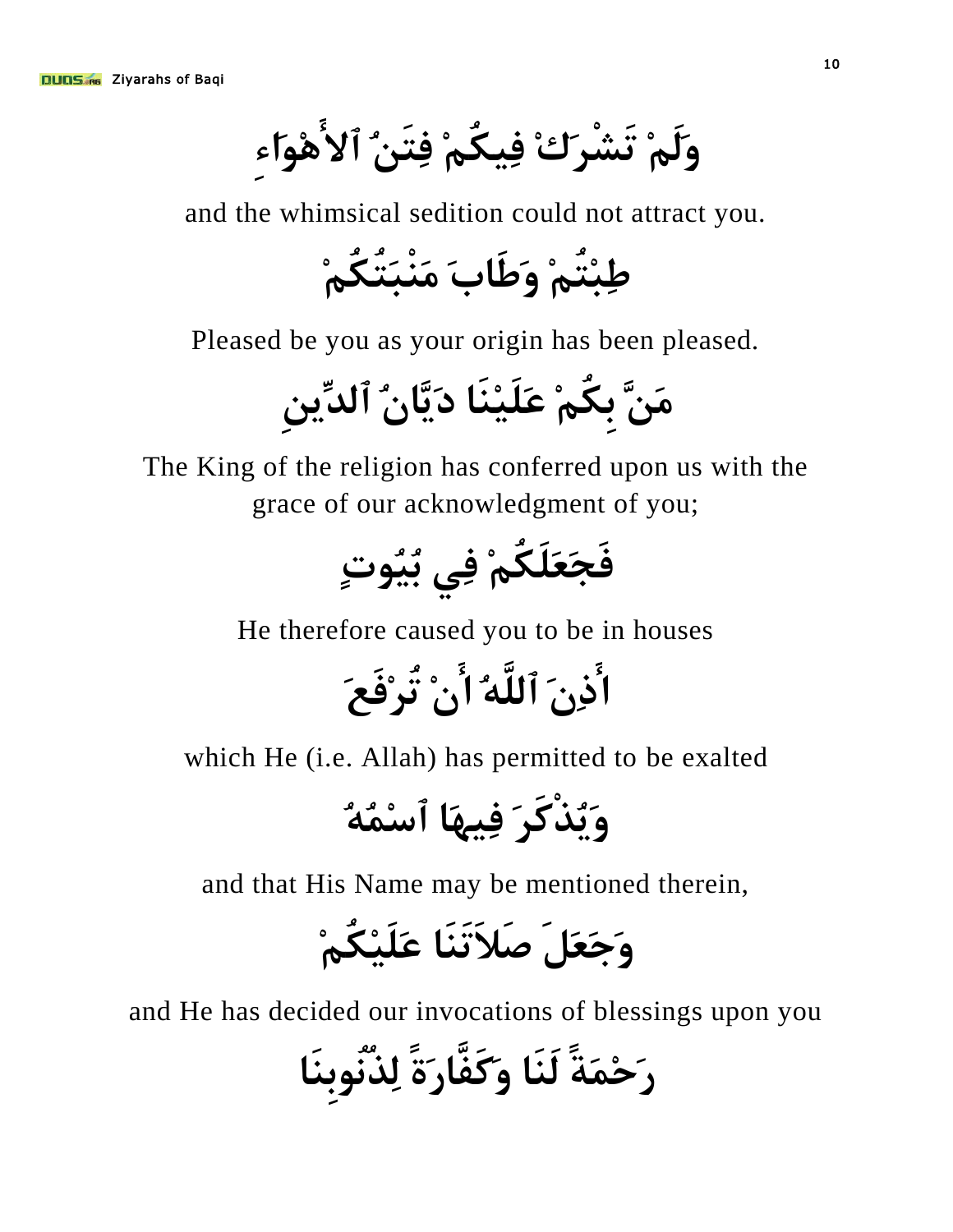to be mercy on us and to be granting remission of our sins.

**إِرِ ٱخْزَبسَوُُُ ٱٌٍَُّٗ ٌََٕب**

Allah has chosen you for us

**َٚعَّ١َتَ خٍَْمََٕب ثَِّب ََِّٓ عَِٕ١ٍََب ِِِٓ ِٚالَ٠َزِىُُِ**

and has purified our creation through the grace of our loyalty to your (Divinely commissioned) Leadership with which He has conferred upon us.

**َٚوَُّٕب عِْٕذَُٖ ُِسَٓ١َِّّ ثِعٍِِّْىُُِ**

We have thus become nominated with Him due to our acknowledgement of you

**ُِعِزَشِفَٓ١ِ ثِزَصْذ٠ِمَِٕب إَّ٠ِبوُُِ**

and our giving credence to you.

**َٰ٘ٚزَا َِمَبَُ َِِٓ اسِشَفَ َٚاخْغَب**

So, this is the situation of him who has committed mistakes and sins,

**َٚٱسِزَىَبَْ َٚالَشَّ ثَِّب خََٰٕٝ**

shown submission (to you), and confessed of what he had committed.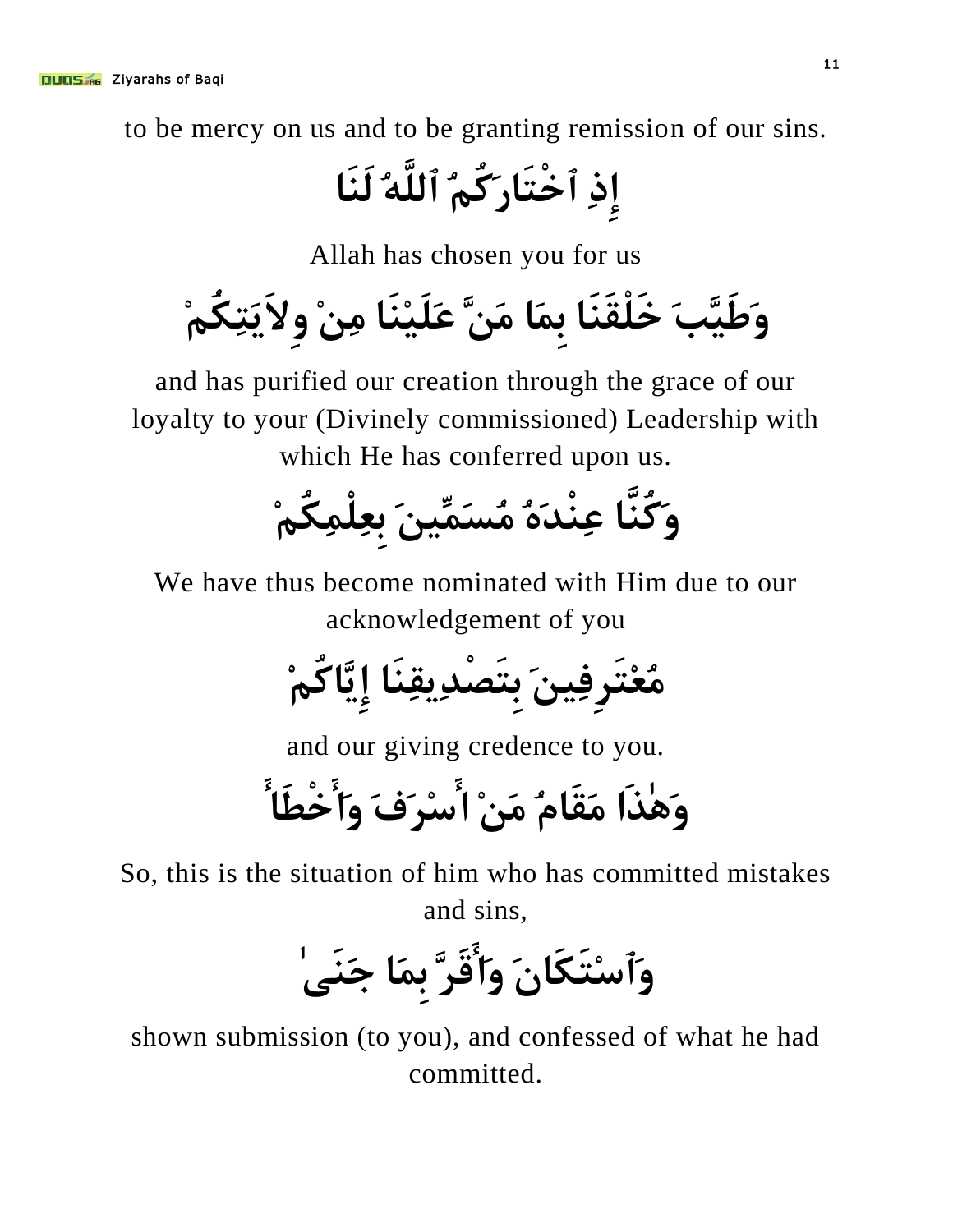وَرَجَا بِمَقَامِهِ ٱلْخَلاَصَ

Hence, being in this situation, I hope for redemption و*َ*اَّنْ يَسْتَنْقِذَهُ بِكُمْ مُسْتَنْقِذُ ٱلْهَلْكَىٰ مِنَ ٱلرَّدَىٰ

and I hope that the Savior of the perishing ones from perdition may save me in your names.

**فَىُُٛٔٛٱ ٌِٟ شُفَعَبءَ**

So, (please) be my interceders,

**فَمَذِ َٚفَذِدُ إِ١ٌَِىُُِ**

for I have come to you

**إِرْ سَغِتَ عَْٕىُُِ اًُِ٘ ٱٌذَ١ُّْٔب**

when the people of this world abandoned you,

**َٚٱرَّخَزُٚٱ آَ٠بدِ ٱٌٍَِّٗ ُ٘ضُٚاً**

took the Signs of Allah for a jest,

**َٚٱسِزَىْجَشُٚٱ عََْٕٙب**

and turned away from them haughtily.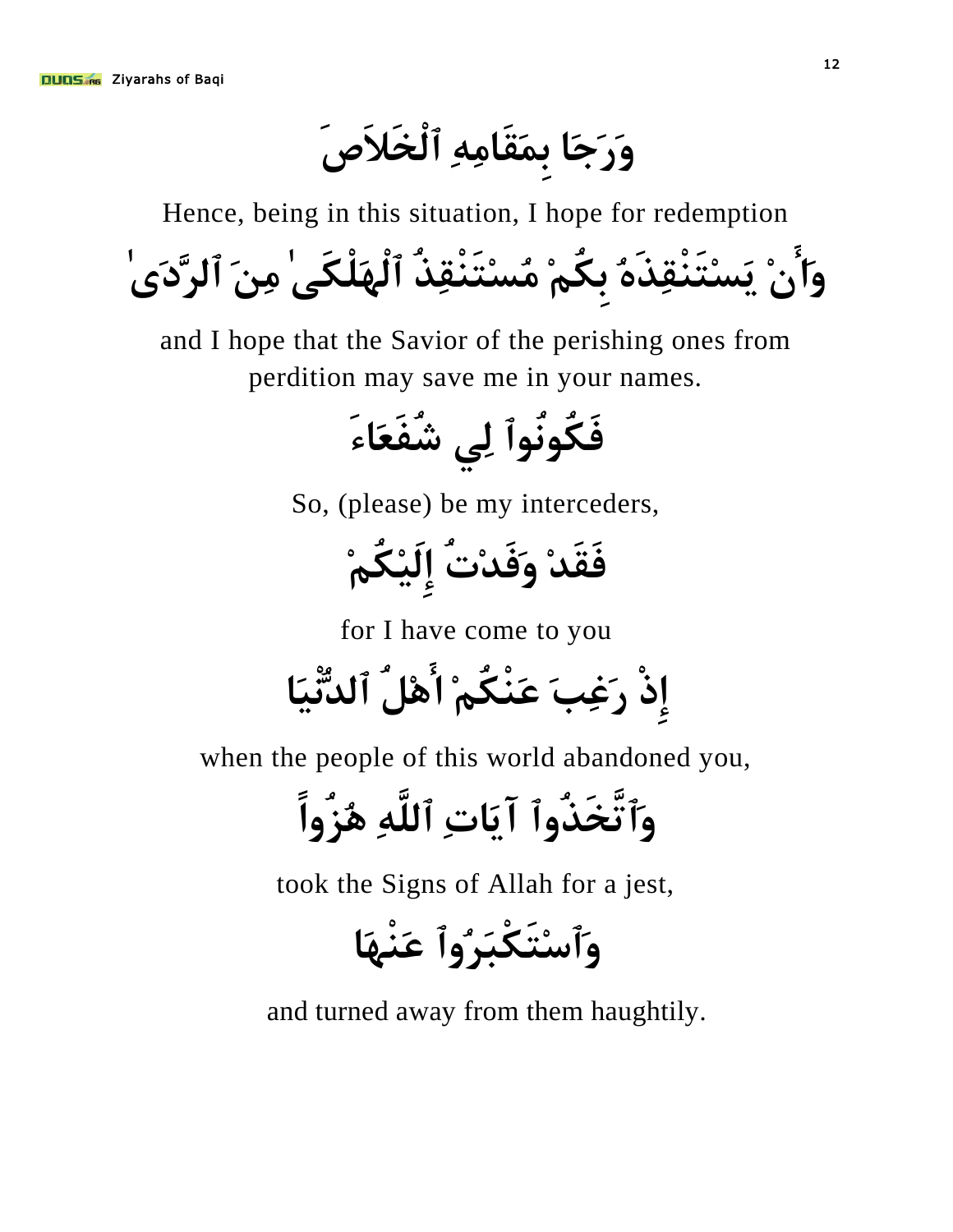You may then raise your head toward the sky and say the following:

ِيَا مَنْ هُوَ قَائِم**ٌ** لاَ يَسْهُو

O He Who is Self-Subsisting and never forgets,



Who is Ever-living and never becomes heedless,



and Who encompasses all things!

لَكَ ٱلْمَنُّ بِمَا وَفَّقْتَن<u>ى</u>

To You is all gratitude for that You have guided me (to this)

**َٚعَشَّفْزَِٕٟ ثَِّب الَِّزَِٕٟ عِِٗ١ٍََ**

and You have introduced to me that on which I rest,

**إِرْ صَذَّ عَُْٕٗ عِجَبدُنَ**

when Your servants diverted from it,

**َٚخٍَُِٛٙٱ َِعِشِفَزَُٗ**

ignored the recognition of it,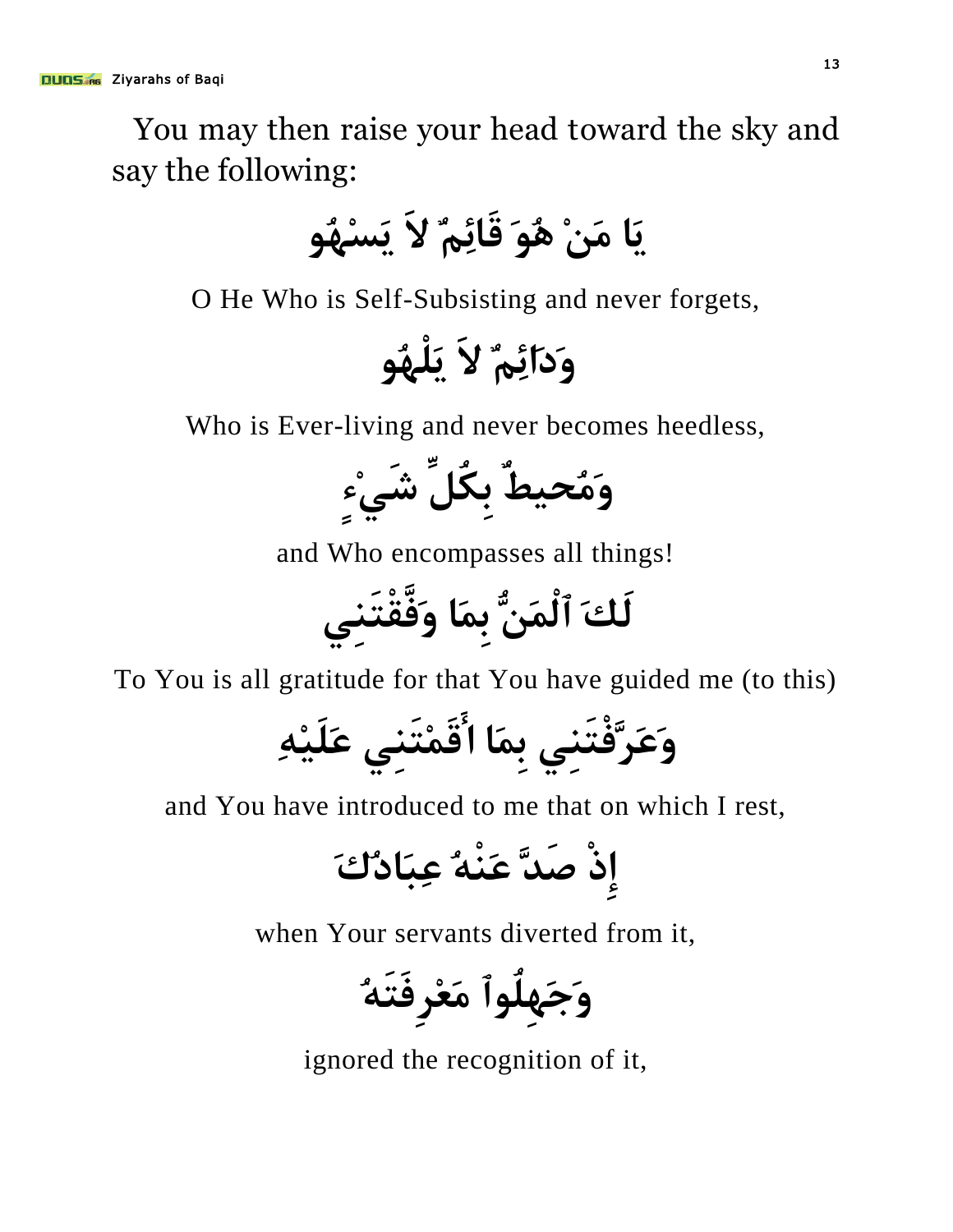**َٚٱسِزَخَفُّٛٱ ثِسَمِِّٗ**

belittled its right,

وَمَالُواْ إِلَىٰ سِوَاهُ

and inclined to elsewhere.

**فَىَبَٔذِ ٱٌَِّّْٕخُ ِِْٕهَ عٍَََّٟ**

Hence, You have conferred upon me with this favor

مَعَ اَُقْوَام خَصَصْتَهُمْ بِمَا خَصَصْتَنى بِهِ

as well as upon other people whom You have granted exclusively the same.

**فٍََهَ ٱٌْسَِّذُ إِرْ وُْٕذُ عِْٕذَنَ**

So, all praise be to You, for I have been

**فِٟ َِمَبِِٟ ٰ٘زَا َِزْوُٛساً َِىْزُٛثبً**

mentioned and written with You due to the situation in which I am now.

**فَلَ رَسِشِِِِٕٟ َِب سَخَِٛدُ**

Hence, (please) do not deprive me of what I long for,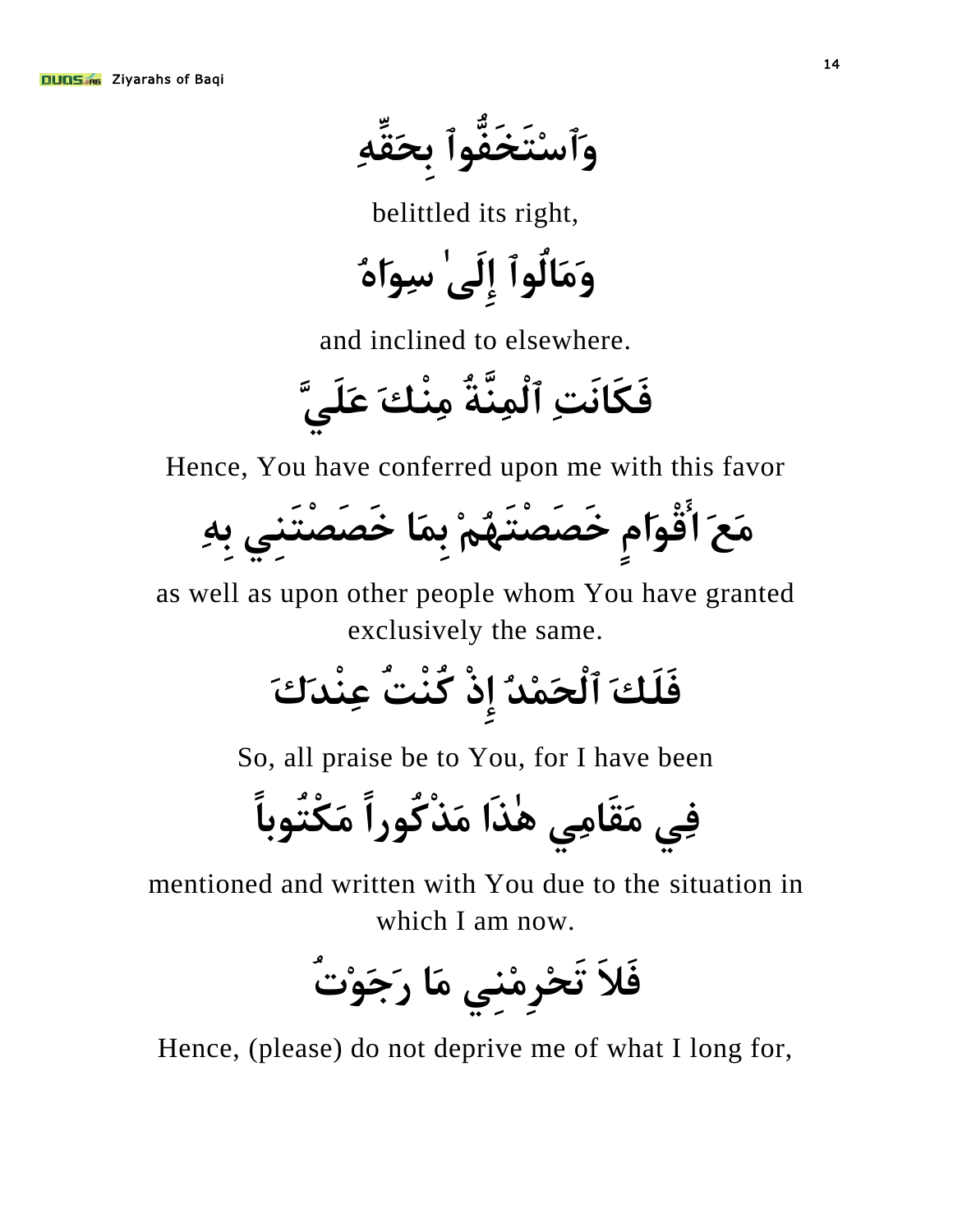**َٚالَ رُخِّ١َجِِٕٟ فِٟ َِب دَعَِٛدُ**

and do not disappoint me as regards my supplication;

**ثِسُشَِِخِ ُِسََّّذٍ َٚآٌِِٗ ٱٌغَّبِ٘شَٓ٠ِ**

(please do so) in the name of the sanctity of Muhammad and his immaculate Household.

وَصَلَّىٰ ٱللَّهُ عَلَىٰ مُحَمَّدٍ وَآلِ مُحَمَّدٍ

May Allah send blessings upon Muhammad and the Household of Muhammad.

You may now pray Almighty Allah for anything you want.

In *Tahdhib al-Ahkam*, Shaykh al-Tusi says: You may then offer the Ziyarah Prayer (Salat al-ziyarah) in eight units; each two units are for one of the (four) Imams.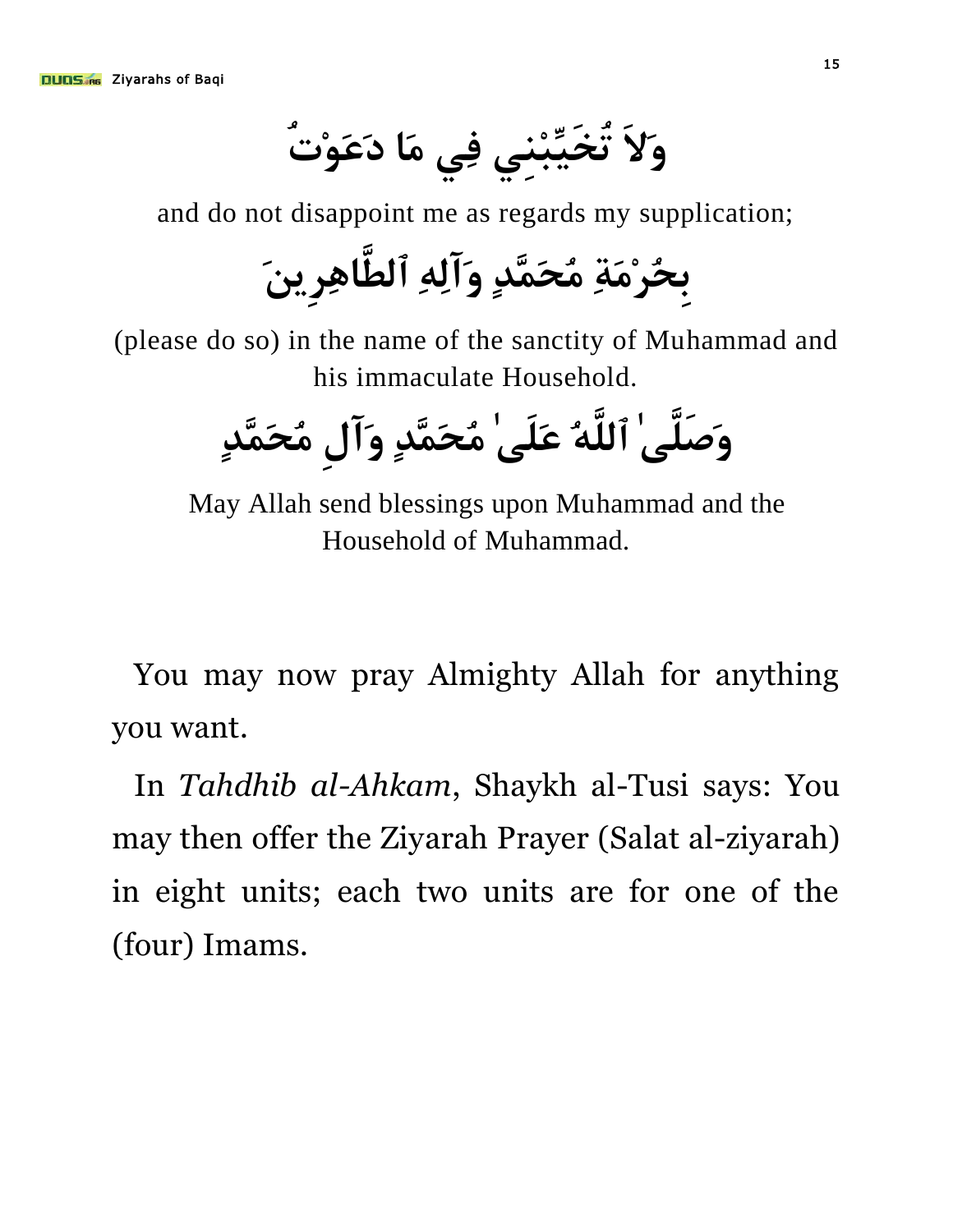#### **Ziyarah of Imam Hassan (as)**

<span id="page-15-0"></span>اَلسَّلاَمُ عَلَيْكَ يَا بْنَ رَسُول رَبِّ ٱلْعَالَمِينَ

Peace be on you, O son of the Messenger of the Lord of the Worlds!

اَلسَّلاَمُ عَلَيْكَ يَا بْنَ امِيرِ ٱلْمُؤْمِنينَ

Peace be on you, O son of the Commander of the Believers!

## **َ اٌَسَّلَُ عِ١ٍََهَ َ٠ب ثَِٓ فَبعَِّخَ ٱٌضَِّ٘شَاءِ**

Peace be on you, O son of Fatimah, the luminous lady!

**َ اٌَسَّلَُ عِ١ٍََهَ َ٠ب زَج١ِتَ ٱٌٍَِّٗ**

Peace be on you, O beloved of Allah!

**َ اٌَسَّلَُ عِ١ٍََهَ َ٠ب صِفَْٛحَ ٱٌٍَِّٗ**

Peace be on you, O choice of Allah!

**َ اٌَسَّلَُ عِ١ٍََهَ َ٠ب آَ١ِِ ٱٌٍَِّٗ**

Peace be on you, O trustee of Allah!

**َ اٌَسَّلَُ عِ١ٍََهَ َ٠ب زُدَّخَ ٱٌٍَِّٗ**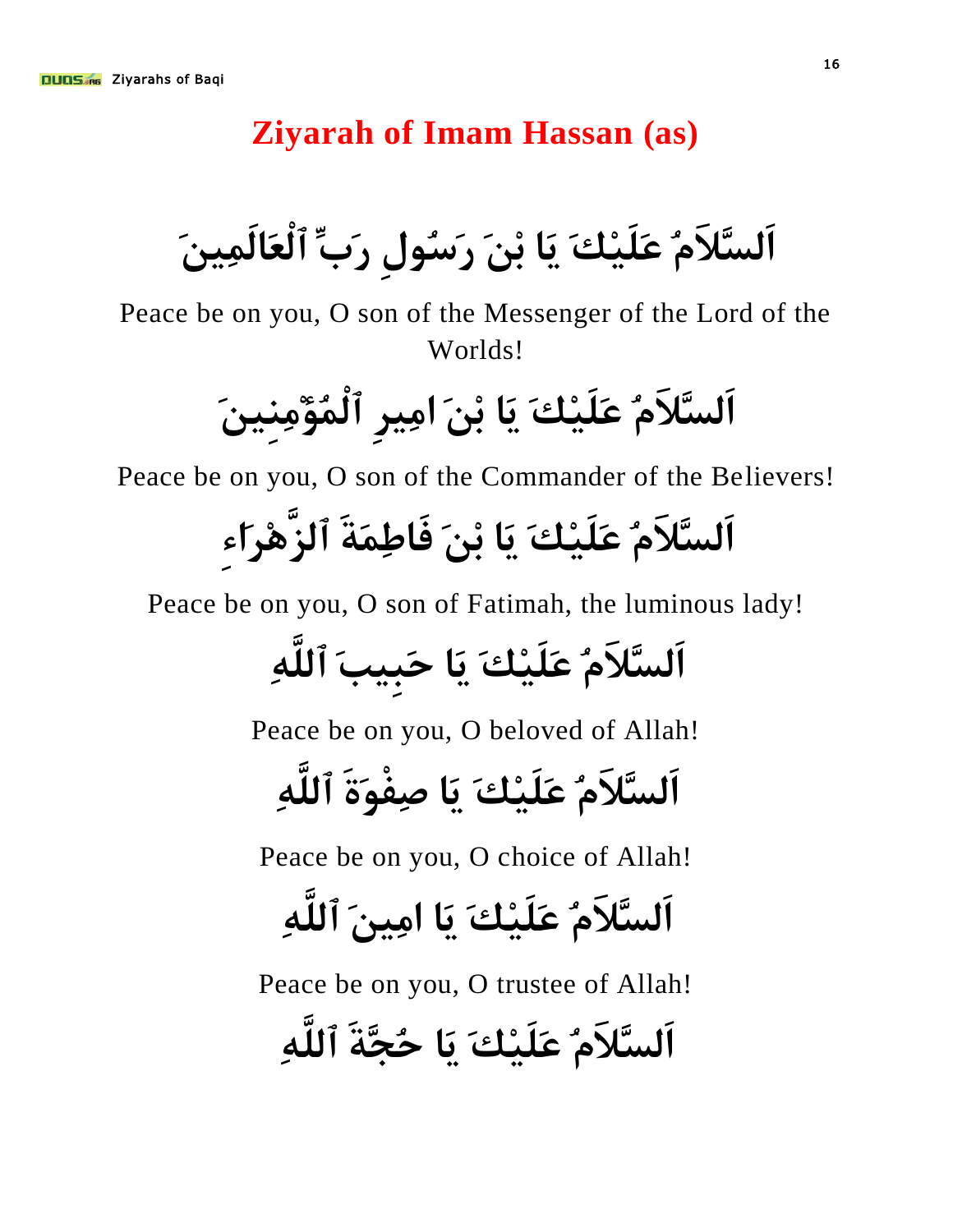Peace be on you, O Argument of Allah!

## **َ اٌَسَّلَُ عِ١ٍََهَ َ٠ب ُٛٔسَ ٱٌٍَِّٗ**

Peace be on you, O Light of Allah!

### **َ اٌَسَّلَُ عِ١ٍََهَ َ٠ب صِشَاطَ ٱٌٍَِّٗ**

Peace be on you, O Path of Allah!

## اَلسَّلاَمُ عَلَيْكَ يَا بَيَانَ حُكْمِ ٱللَّهِ

Peace be on you, O elucidation of the rule of Allah!

## اَلسَّلاَمُ عَلَيْكَ يَا نَاصِرَ دِينِ ٱللَّهِ

Peace be on you, O supporter of the religion of Allah!

# اَلسَّلاَمُ عَلَيْكَ ايُّهَا ٱلسَّيدُ ٱلزَ<sup>َّ</sup>كِيُّ

Peace be on you, O pure master!

## **َ اٌَسَّلَُ عِ١ٍََهَ اَُّٙ٠ب ٱٌْجَشُّ ٱٌَْٛفُِّٟ**

Peace be on you, O self-righteous and truthful!

### **َ اٌَسَّلَُ عِ١ٍََهَ اَُّٙ٠ب ٱٌْمَبئُُِ ٱالُٓ١ِِ**

Peace be on you, O practiser (of God's commands) and trustee!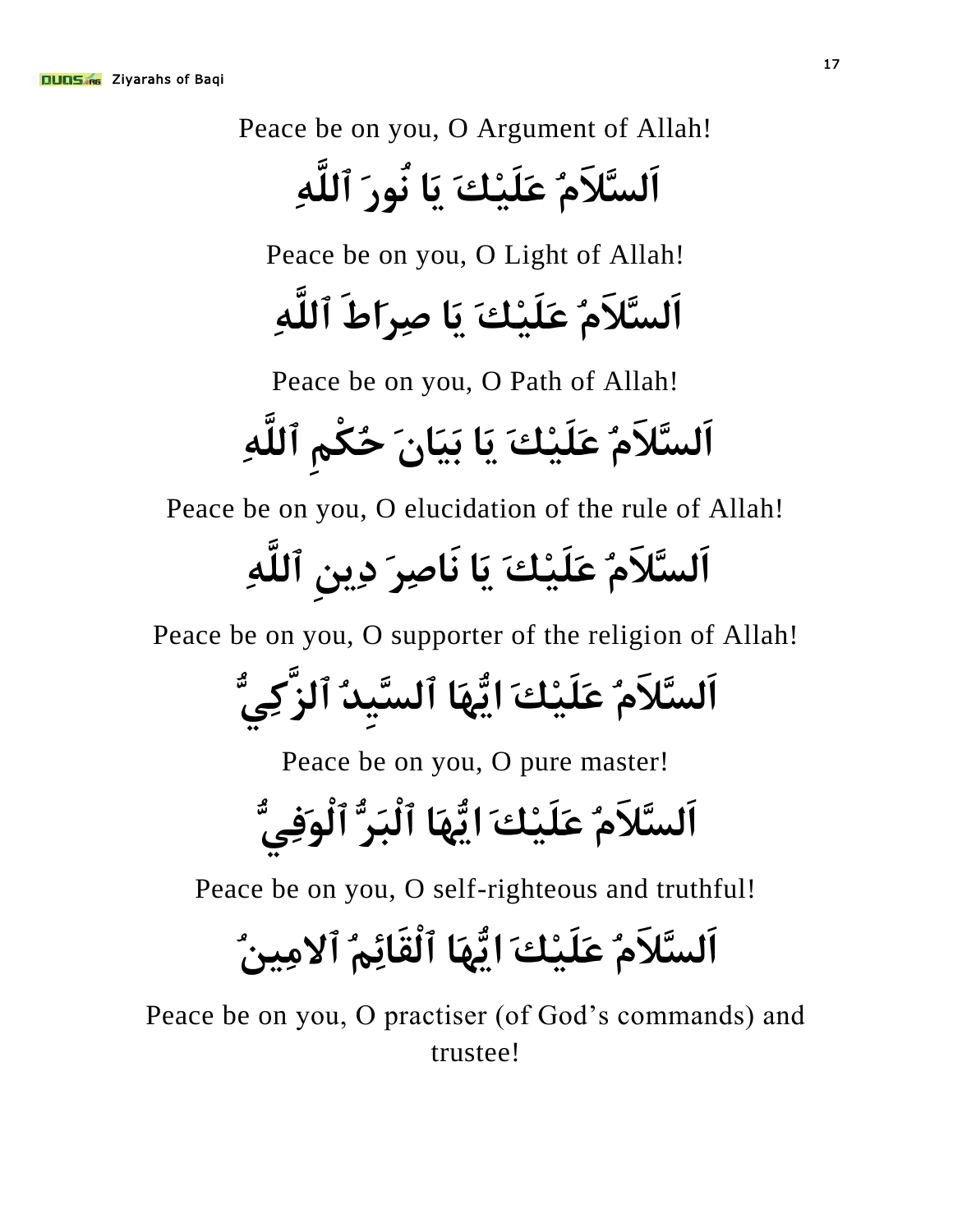**َ اٌَسَّلَُ عِ١ٍََهَ اَُّٙ٠ب ٱٌْعَبٌُُِ ثِٱٌزَّبًِ٠ِٚ**

Peace be on you, O well-experienced in the interpretation (of the Qur'an)!

**َ اٌَسَّلَُ عِ١ٍََهَ اَُّٙ٠ب ٱٌَْٙبدِٞ ٱٌَِّْٙذُِّٞ**

Peace be on you, O guide and well-guided!

**َ اٌَسَّلَُ عِ١ٍََهَ اَُّٙ٠ب ٱٌغَّبِ٘شُ ٱٌضَّوُِّٟ**

Peace be on you, O immaculate and pure!

**َ اٌَسَّلَُ عِ١ٍََهَ اَُّٙ٠ب ٱٌزَّمُِّٟ ٱٌَّٕمُِّٟ**

Peace be on you, O pious and infallible!

**َ اٌسَّلَُ عِ١ٍََهَ اَُّٙ٠ب ٱٌْسَكُّ ٱٌْسَم١ِكُ**

Peace be on you, O veritable truth!

**َ اٌَسَّلَُ عِ١ٍََهَ اَُّٙ٠ب ٱٌش١َِّٙذُ ٱٌصِّذ٠ِّكُ**

Peace be on you, O martyr and veracious!

**َ اٌَسَّلَُ عِ١ٍََهَ َ٠ب اثَب ُِسََّّذٍ ٱٌْسَسََٓ ثَِٓ عٍٍَِّٟ**

Peace be on you, O Aba-Muhammad al-Hasan, the son of `Ali!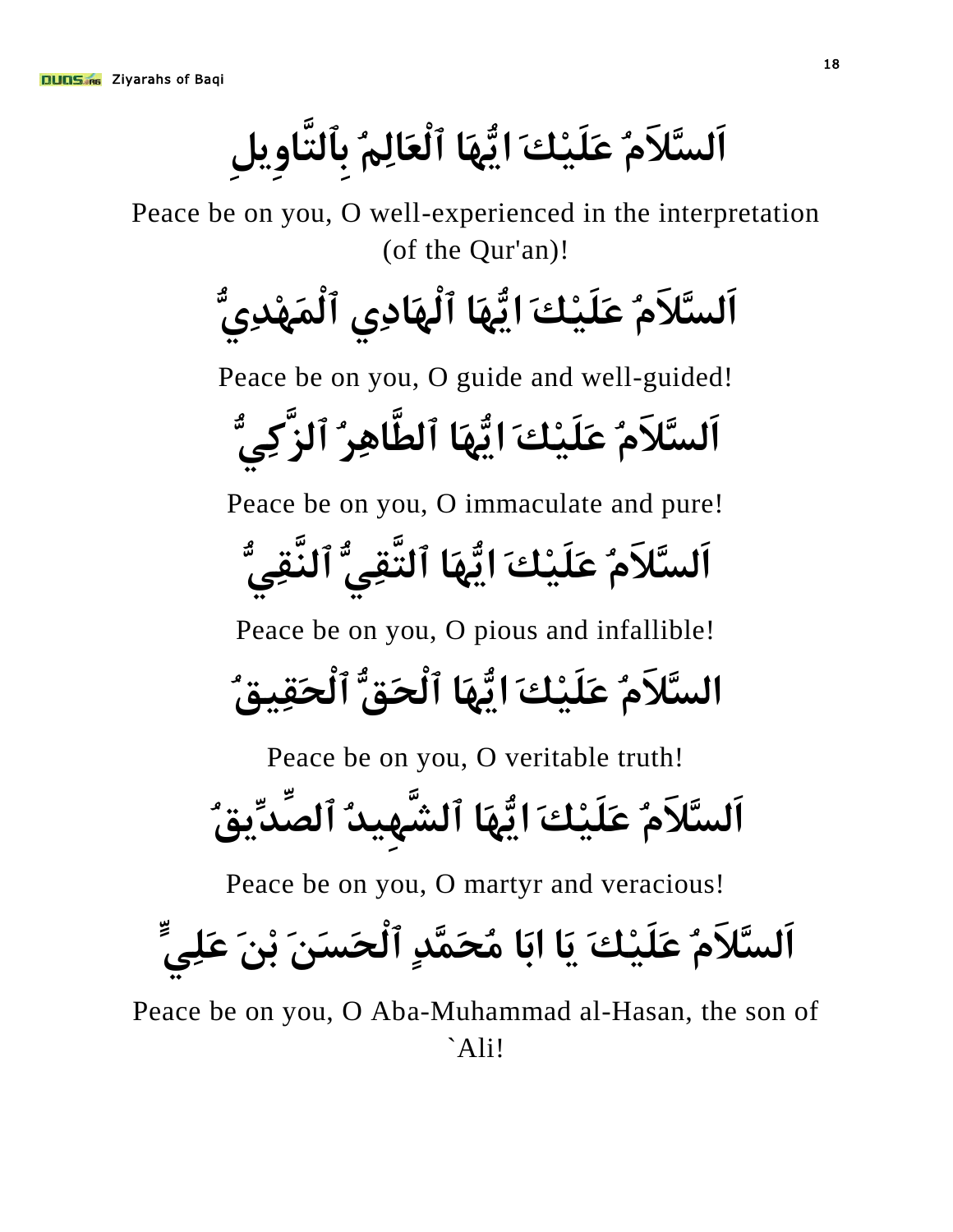وَرَحْمَةُ ٱللَّهِ وَبَر*ِ*كَاتُهُ

Allah's mercy and blessings be upon you!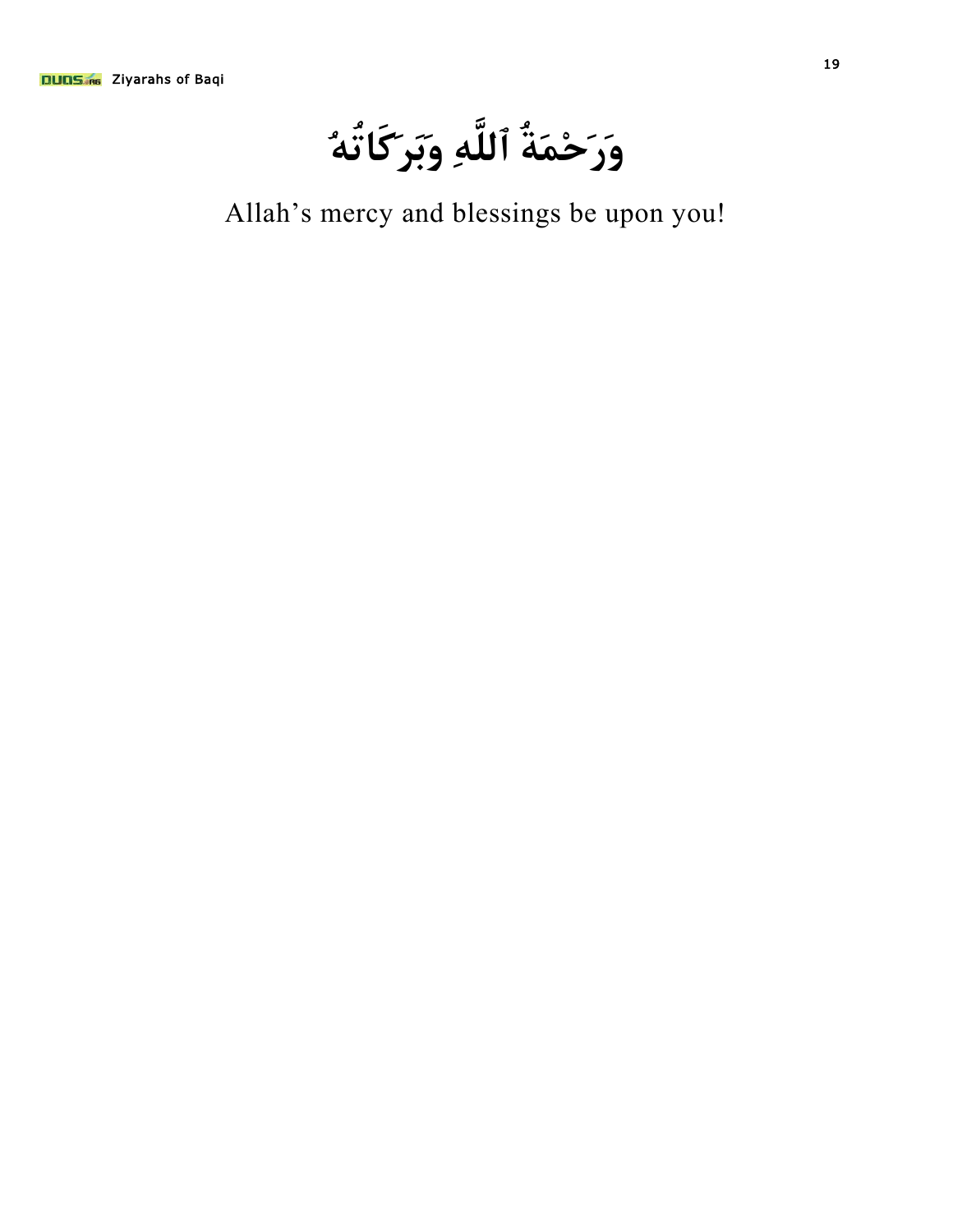<span id="page-19-0"></span>**Ziyarah of the 4<sup>th</sup>. 5<sup>th</sup> and 6<sup>th</sup> Imams (as)** 

**َ اٌَسَّلَُ عِ١ٍََىُُِ َ٠ب خُضَّاَْ عٍُِِْ ٱٌٍَِّٗ**

Peace be on you, O depositories of Allah's knowledge!

**َ اٌَسَّلَُ عِ١ٍََىُُِ َ٠ب رَشَاخَِّخَ َٚزِِٟ ٱٌٍَِّٗ**

Peace be on you, O interpreters of Allah's Revelation!

## **َ اٌَسَّلَُ عِ١ٍََىُُِ َ٠ب ائَِّّخَ ٱٌُْٙذَٰٜ**

Peace be on you, O leaders to true guidance!

**َ اٌَسَّلَُ عِ١ٍََىُُِ َ٠ب ا َ عِلََ ٱٌزُّمَٰٝ**

Peace be on you, O signs of piety!

**َ اٌَسَّلَُ عِ١ٍََىُُِ َ٠ب ا َِٚالدَ سَسُٛيِ ٱٌٍَِّٗ**

Peace be on you, O descendants of Allah's Messenger!

**أَب عَبسِفٌ ثِسَمِّىُُِ**

I recognize your rights,

**ُِسِزَجِصِشٌ ثِشَبِْٔىُُِ**

I discernibly acknowledge your true standing,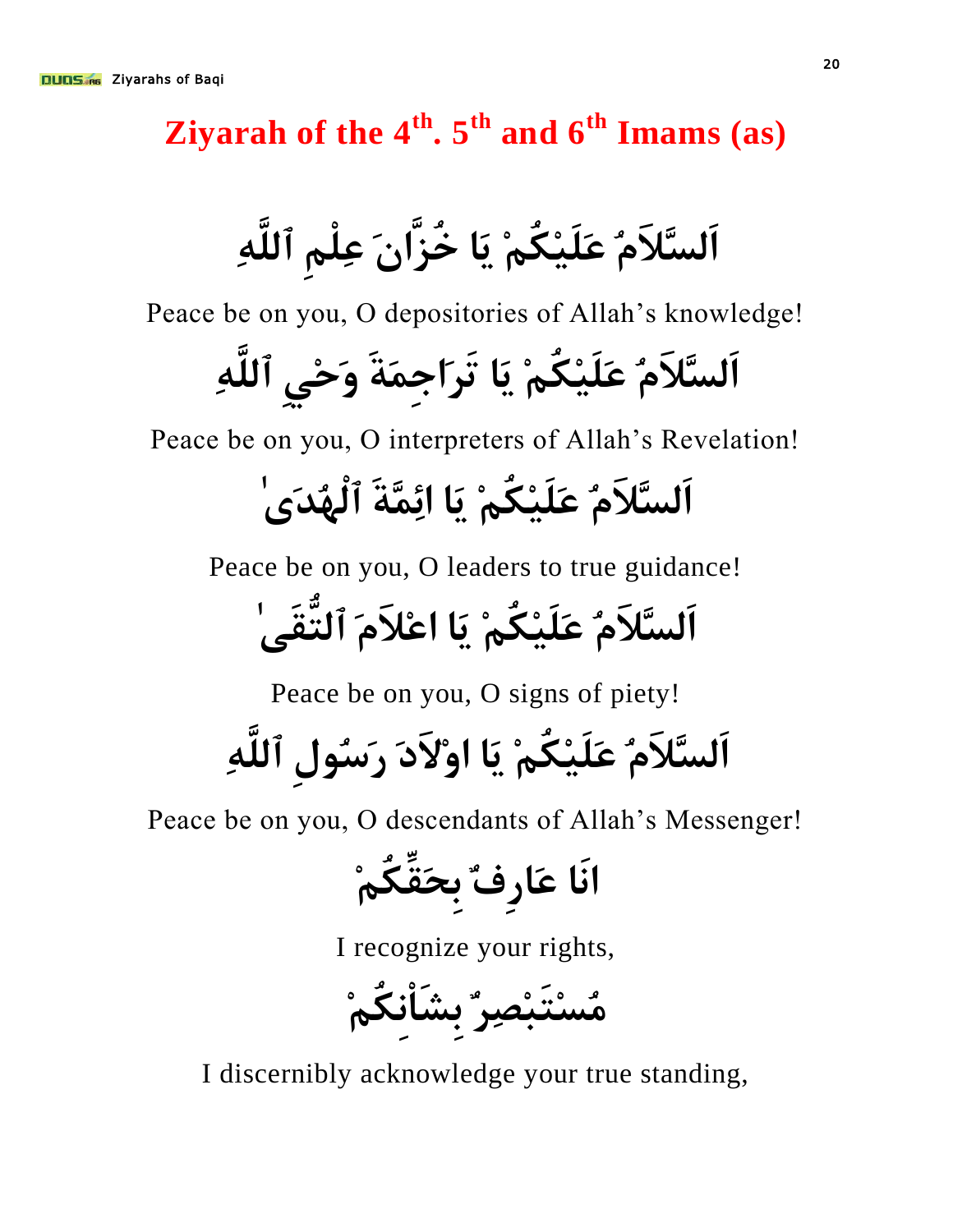**ُِعَبدٍ العِذَائِىُُِ**

I incur the hostility of your enemies,

مُوَالِ لاوْلِيَائِكُمْ

and I show loyalty to your loyalists.

**ثِبثِٟ أْزُُِ َٚاِِّٟ**

May Allah accept me, my father, and mother as ransoms for

you!

صَلَ<sub>ّع</sub>َاتُ ٱللَّٰهِ عَلَيْكُمْ

Blessings of Allah be upon you.

**اٌٍَََُُّّٙ إِِّٟٔ ارََٛاٌَٰٝ آخِشَُُِ٘ وََّب رََٛاِ١ٌَذُ اٌََُُِّٙٚ**

O Allah, I am willingly showing loyalty to the last of them just as I have shown loyalty to the first of them,

**َٚاثِشَا ِِِٓ وًُِّ ١ٌَِٚدَخٍ دَُُُِٙٔٚ**

I release myself from any confidant other than them,

**َٚاوْفُشُ ثِٱٌْدِجِذِ َٚٱٌغَّبغُٛدِ َٚٱٌلَّدِ َٚٱٌْعُضَّٰٜ**

and I reject all idols, false deities, al-Lat, and al-`Uzza.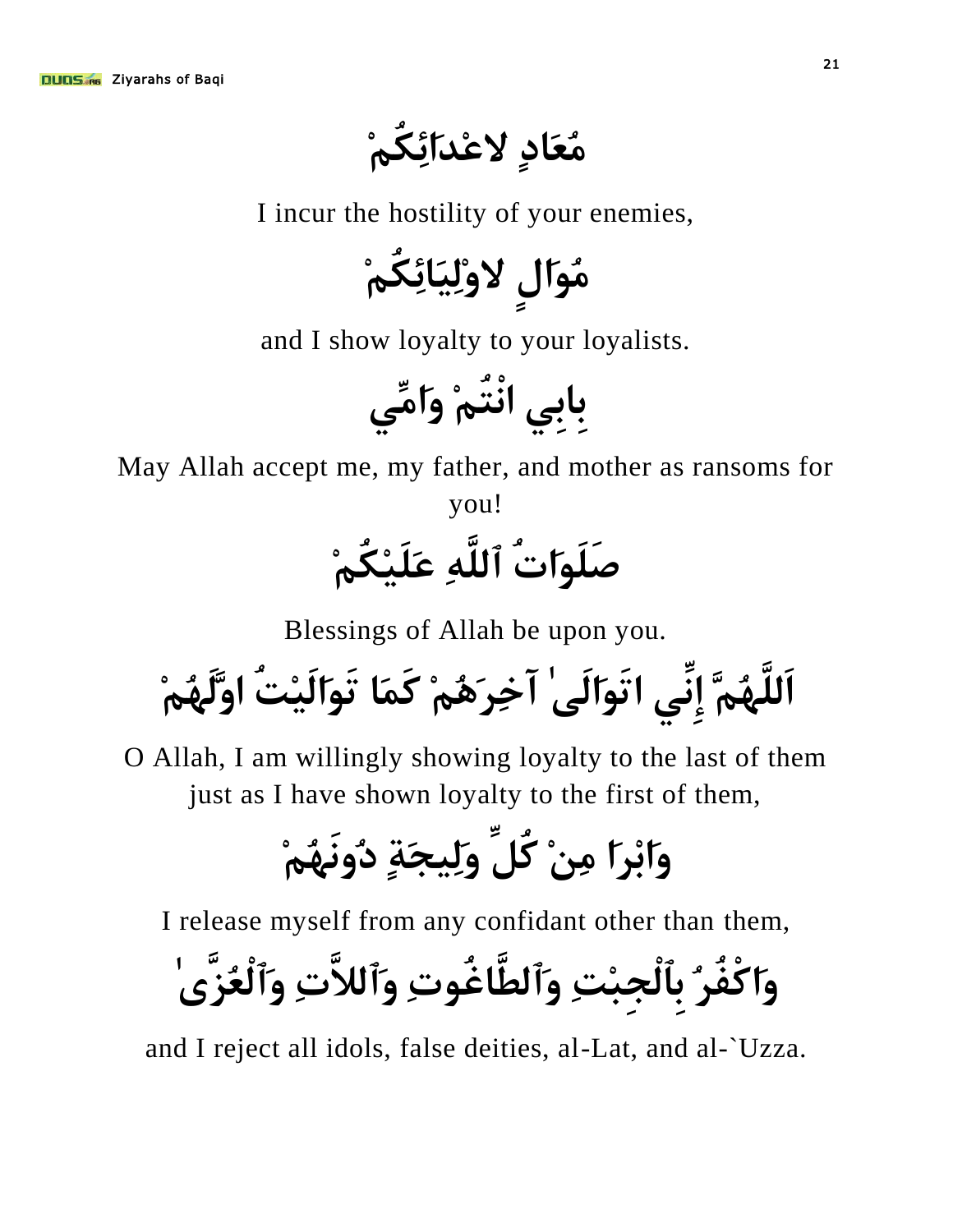صَلَوَاتُ ٱللَّٰهِ عَلَيْكُمْ يَا مَوَالِيَّ

Blessings of Allah be upon you, O my Masters!

**َٚسَزَِّخُ ٱٌٍَِّٗ َٚثَشَوَبرُُٗ**

Mercy of Allah and His benedictions be upon you, too.

**َ اٌَسَّلَُ عِ١ٍََهَ َ٠ب سِّ١َذَ ٱٌْعَبثِذِ َ َٓ٠ َٚسُلٌَخَ ٱٌَْٛصَٓ١ِّ١ِ**

Peace be upon you, O master of the worshippers and descendant of the Prophets' successors.

# اَلسَّلاَمُ عَلَيْكَ يَا بَاقِرَ عِلْمِ ٱلنَّبيِّينَ

Peace be upon you, O he who split open the knowledge of the Prophets.

اَلسَّلاَمُ عَلَيْكَ يَا صَادِقاً مُصَدِّقاً فِي ٱلْقَوْلِ وَٱلْفِعْل

Peace be upon you, O veracious and honest in all [your] words and deeds.

ِيَا<sub>ً</sub> مَوَالِ<sub>ّى</sub>ِّ هٰٰذَا يَوْمُكُمْ

O my Masters! Today is your day,

**ََُٛ٘ٚ ََُِٛ٠ ٱٌثُّ َلثَبءِ**

which is Tuesday,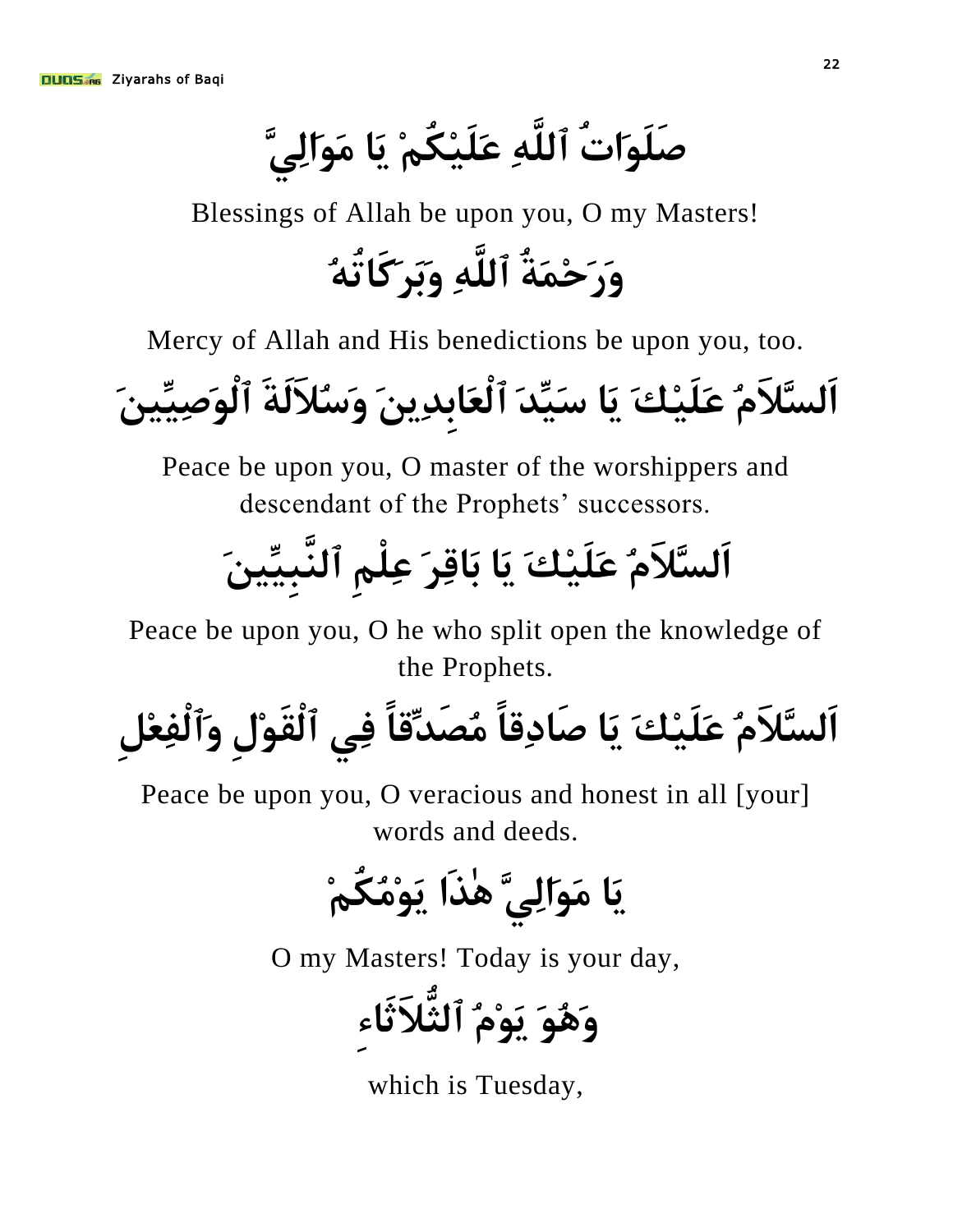وَأَنَا فِيهِ ضَيْفٌ لَكُمْ

and on this day, I am your guest

وَمُسْتَجِيرٌ بِكُمْ

and I am in your vicinity;

فَاضِيفُوني واجير**ُوني** 

so, receive me as your guest and treat me as your neighbor,

بِمَنْزِلَةِ ٱللَّٰهِ عِنْدَكُمْ

[I ask you] by Allah's standing with you

وَآلِ بَيْتِكُم**ُ ٱلطَّيِّبِينَ ٱلطَّاهِرِين**َ

and with your Household, the pure and immaculate.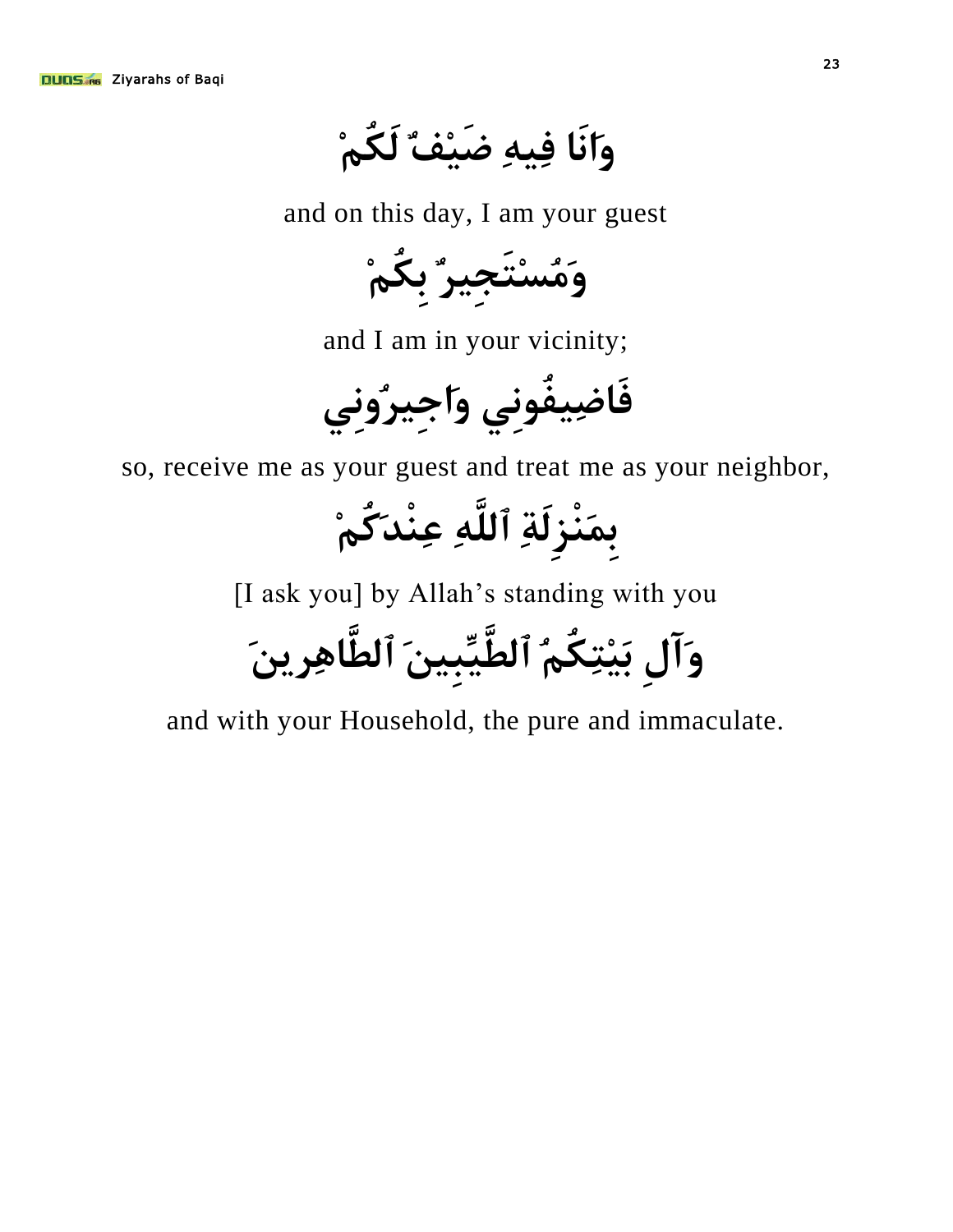#### <span id="page-23-0"></span>**Ziyarah of Imam Ali Zayn ul Abideen**

السلام عليك يا سيد الساجدين

Peace be on you, O leader of Those who prostrate!

### السلام عليك يا زين العابدين

Peace be on you, O prestige of Worshipping ones!

#### **اٌسلَ ع١ٍه ٠ب ز١ٍف اٌسسشاد**

Peace be on you, O participant Of unhappiness and sadness!

### السلام عليك يا ذا الثفنات

Peace be on you, O the Imam, Who got sores on spots which Touched during Sajda!

### **اٌسلَ ع١ٍه ٠ب صبزت اٌعجشاد**

Peace be on you, O one who Wept and mourned!

## السلام عليك يا أسير الكريات

Peace be on you, one who was Captive of hardships!

## **اٌسلَ ع١ٍه ٠ب أعظُ آي اٌعجبء**

Peace be on you, O one from The great worshippers!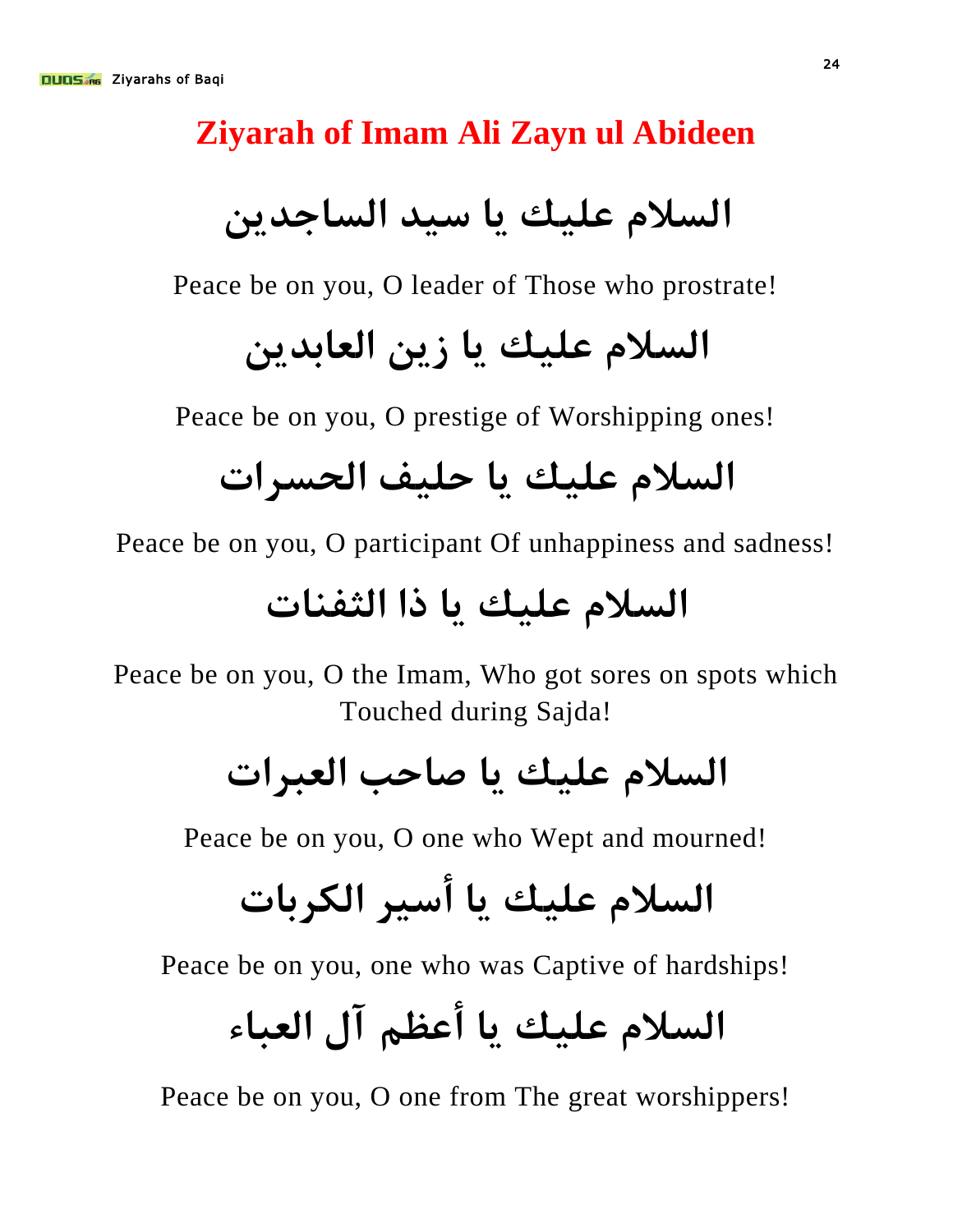## أهل السلام عليك يا ابن خامس أصحاب **اٌىسبء**

Peace be on you , O the son of The fifth of the people of the Cloak (Husayn)

### **اٌسلَ ع١ٍه ٠ب اثٓ س١ذ اٌشٙذاء**

Peace be on you, O son of the Leader of the martyrs!

### السلام عليك يا عماد الأتقىاء

Peace be on you , O support of Pious ones!

### السلام عليك ورحمة الله وبركاته

Peace be on you, and Allah's Blessings and bounties on you!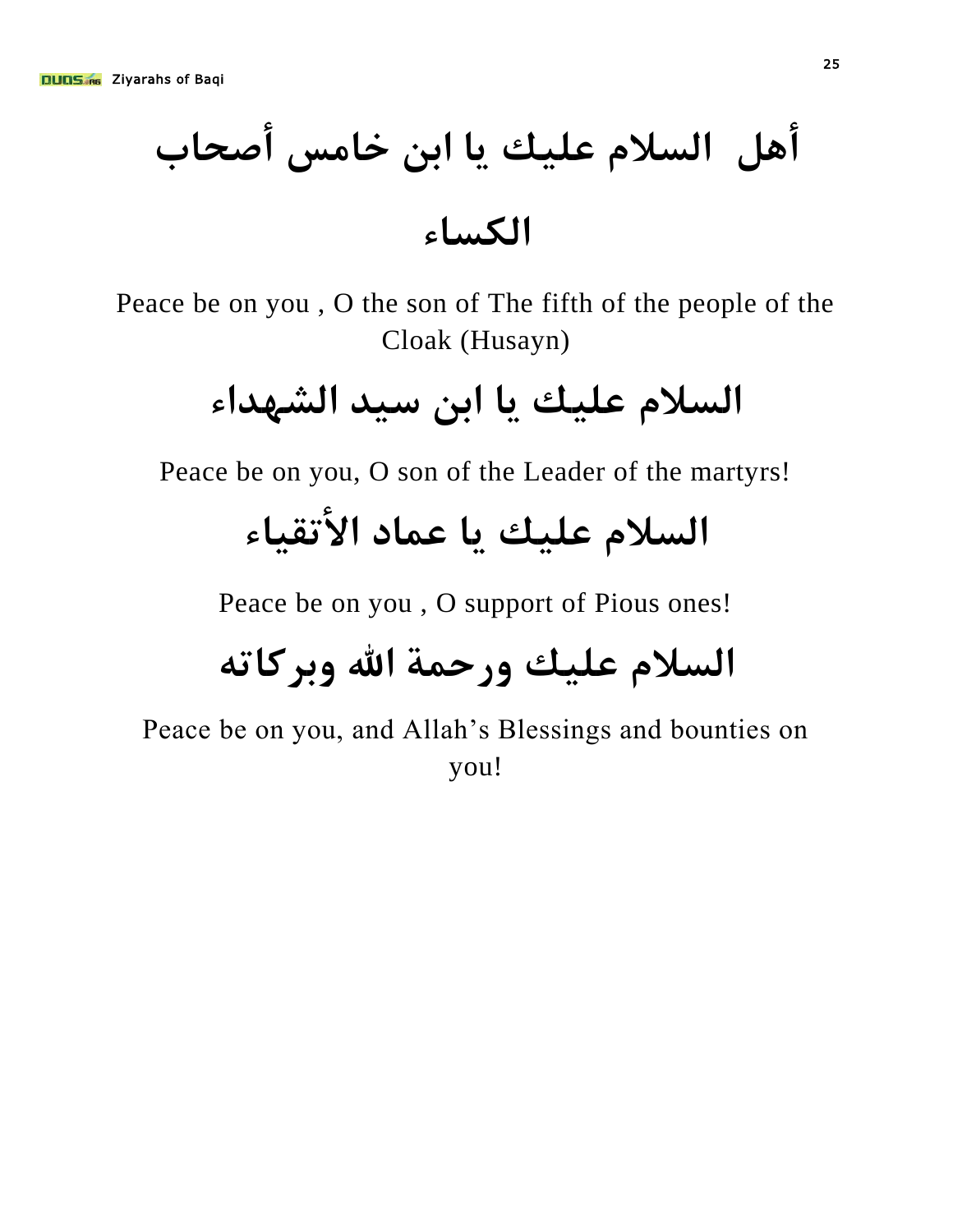#### <span id="page-25-0"></span>**Ziyarah of Imam Muhammad Baqir (as)**

Peace be on you, O Imam of Sound advice!

Peace be on you, O moon in Darkness !

Peace be on you, O shelter Of piety!

Peace be on you, O leader of Pious ones!

Peace be on you, O revealer Of the knowledge of Prophets!

Peace be on you, O prestige Of the skies & the earths!

السلام عليك يا **إِمام الهدي** السلام عليك يا بدر الدجي السلام عليك يا كهف التقي السلام عليك يا قائد أهل التقوى السلام عليك يا باقر علم النبيي<u>ن</u> السلام عليك يا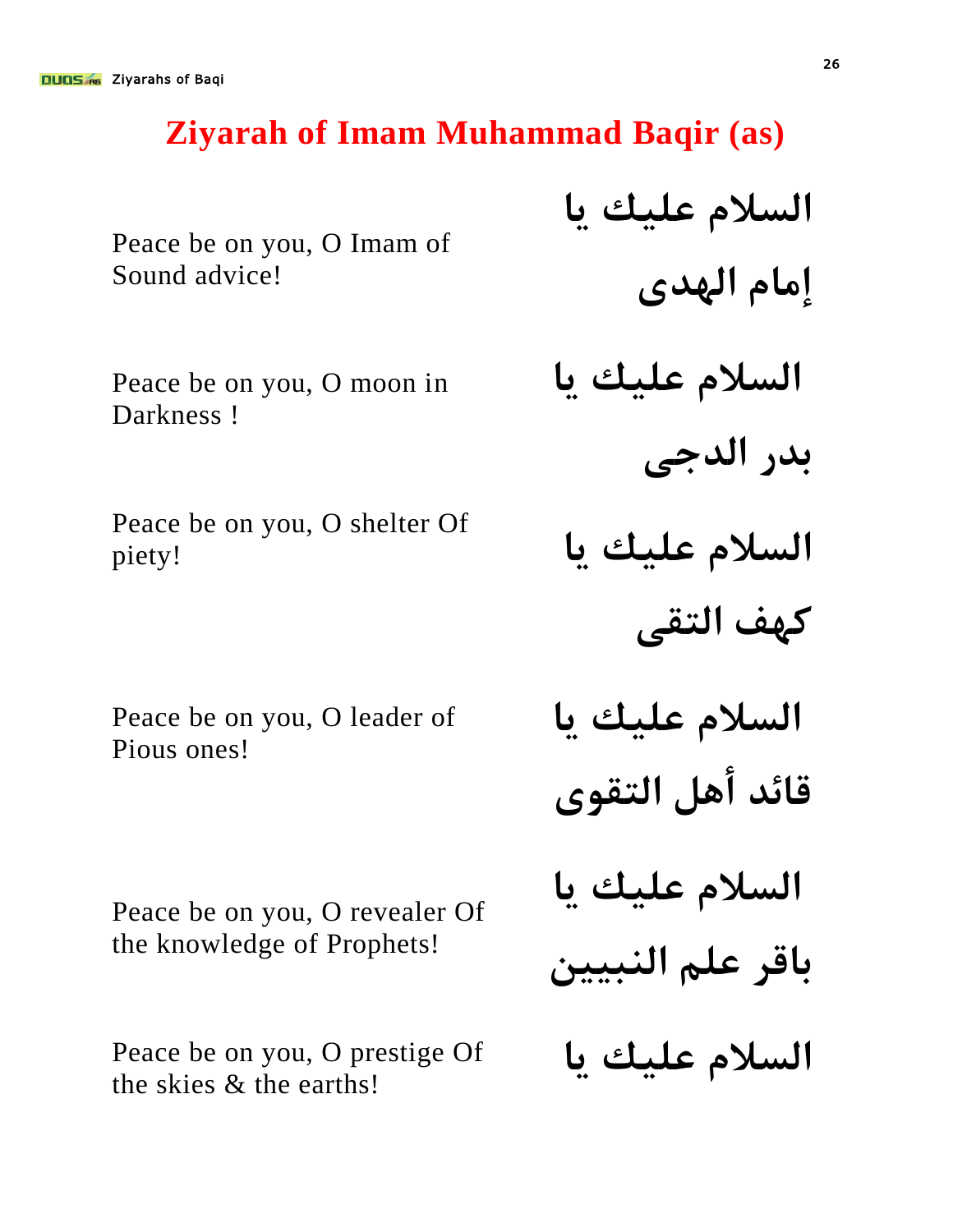O Allah! In The same way as You made Him as the protector of Your beings and the Trustee of Your tolerance

And the translator of Your messages,

Send the Choicest blessings on him-blessings sent by You

On the descendants of Your Prophets

and on Your select Beings

& on Your Apostles and on

اللهم كما جعلته **عٍّب ٌعجبدن ِٚسزٛدعب ٌسٍّه ومترجما** لوحيك فصل<u>ي</u> عليه أفضل ما **ص١ٍذ** على أحد من ذرية **أٔج١بئه ٚأصف١بئه**

السموات والأرضين

**زين** 

**،**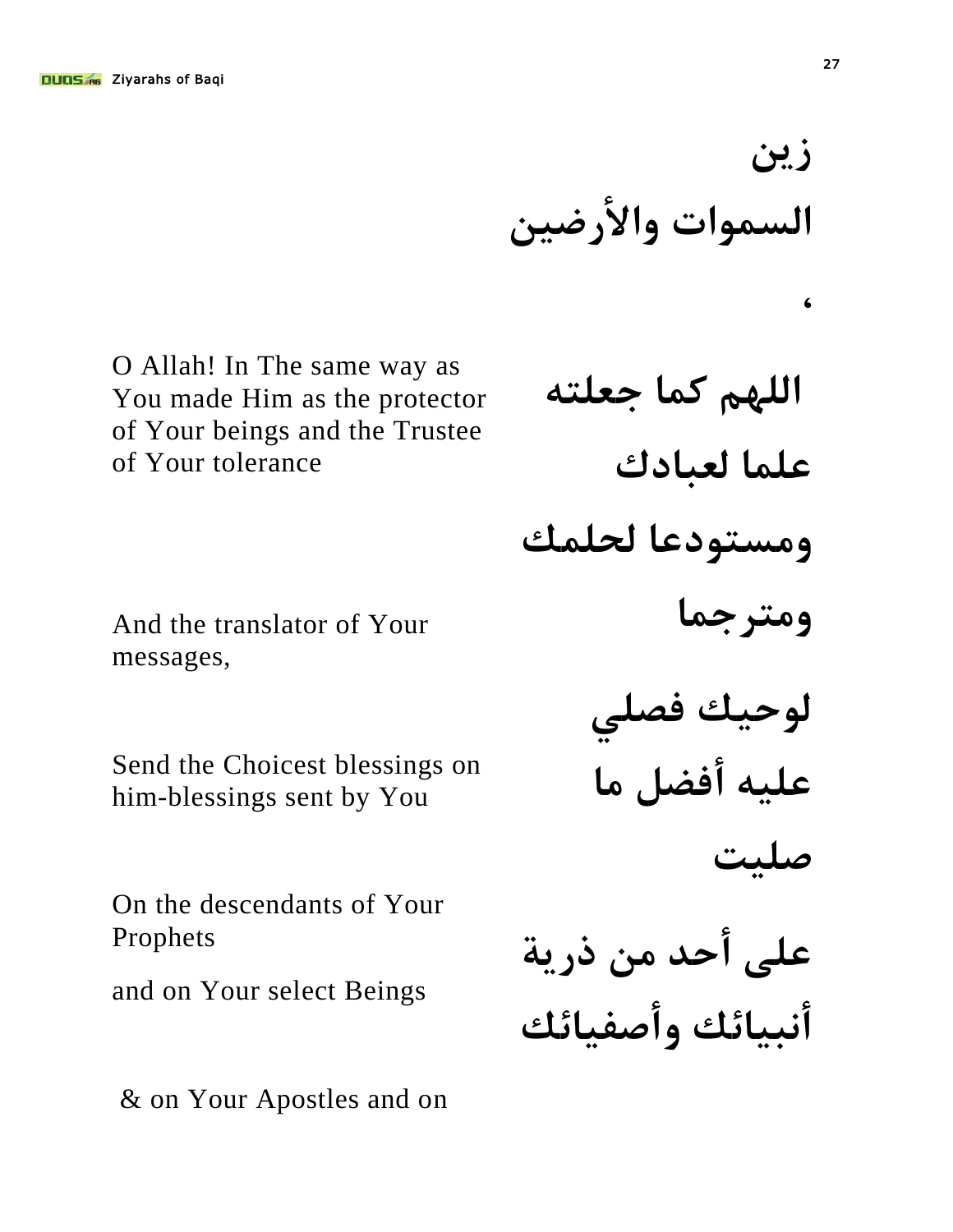Your trustees.

O Lord of the Worlds! **بئهِٕأٚ هٍسسٚ** يا رب العلمين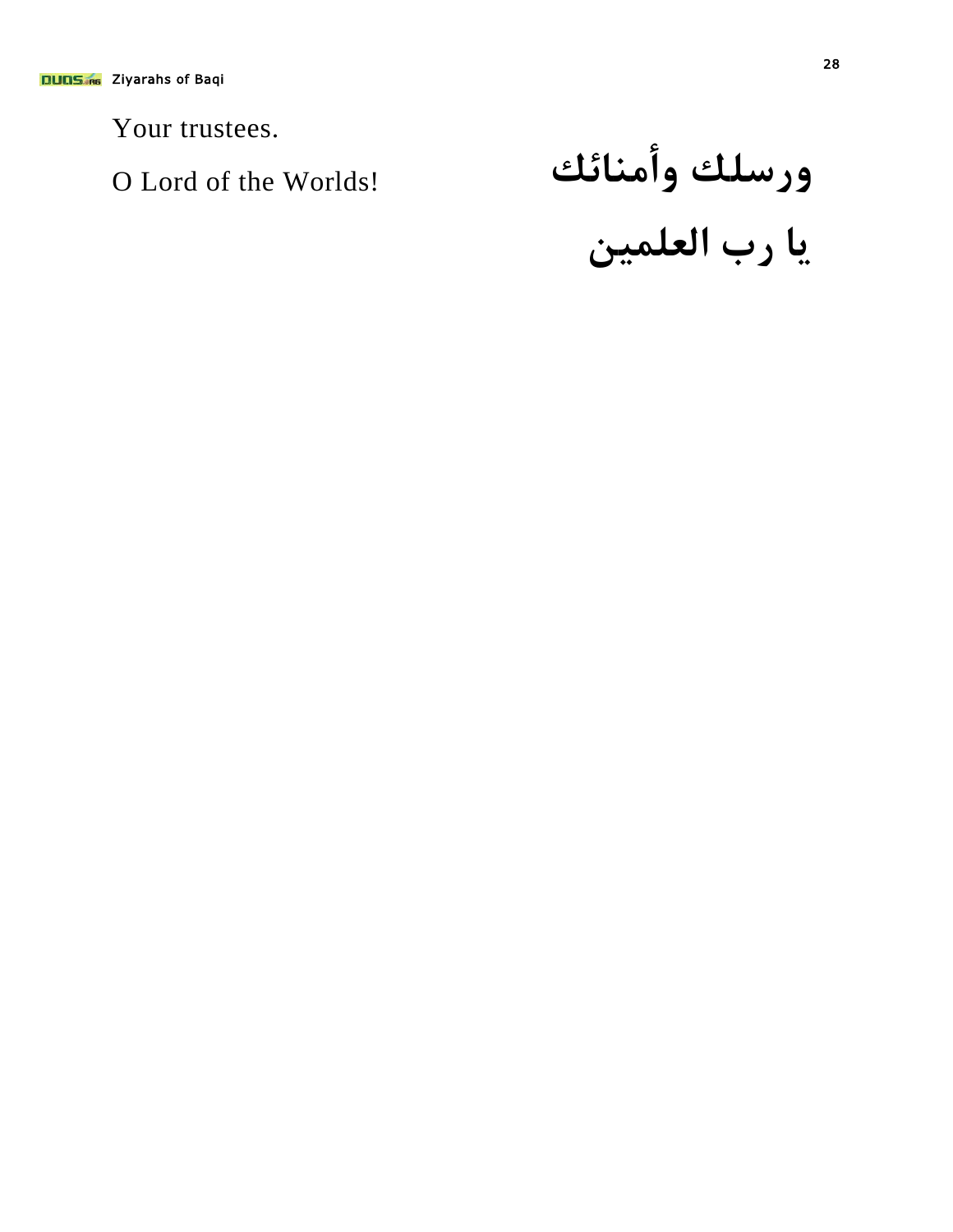<span id="page-28-0"></span>**Ziyarah of Imam Sadiq (as)** السلام عليك يا إمام الوري السلام عليك أيها العروة الوثقي السلام عليك يا حبل الله المتين السلام عليك يانوره المبين السلام عليك أيها الصادق جعفر بن محمد خازن العلم الداع*ي* **إلى الله بالحق** اللهم كما جعلته معدن كلامك ووحيك وخازن **عٍّه** ولسان توحيد ووالى أمرك ومستحفظ دينك ، فصلى عليه أفضل ِماصليت على أحد من أوصيائك **وحججك إنك حميد مجيد**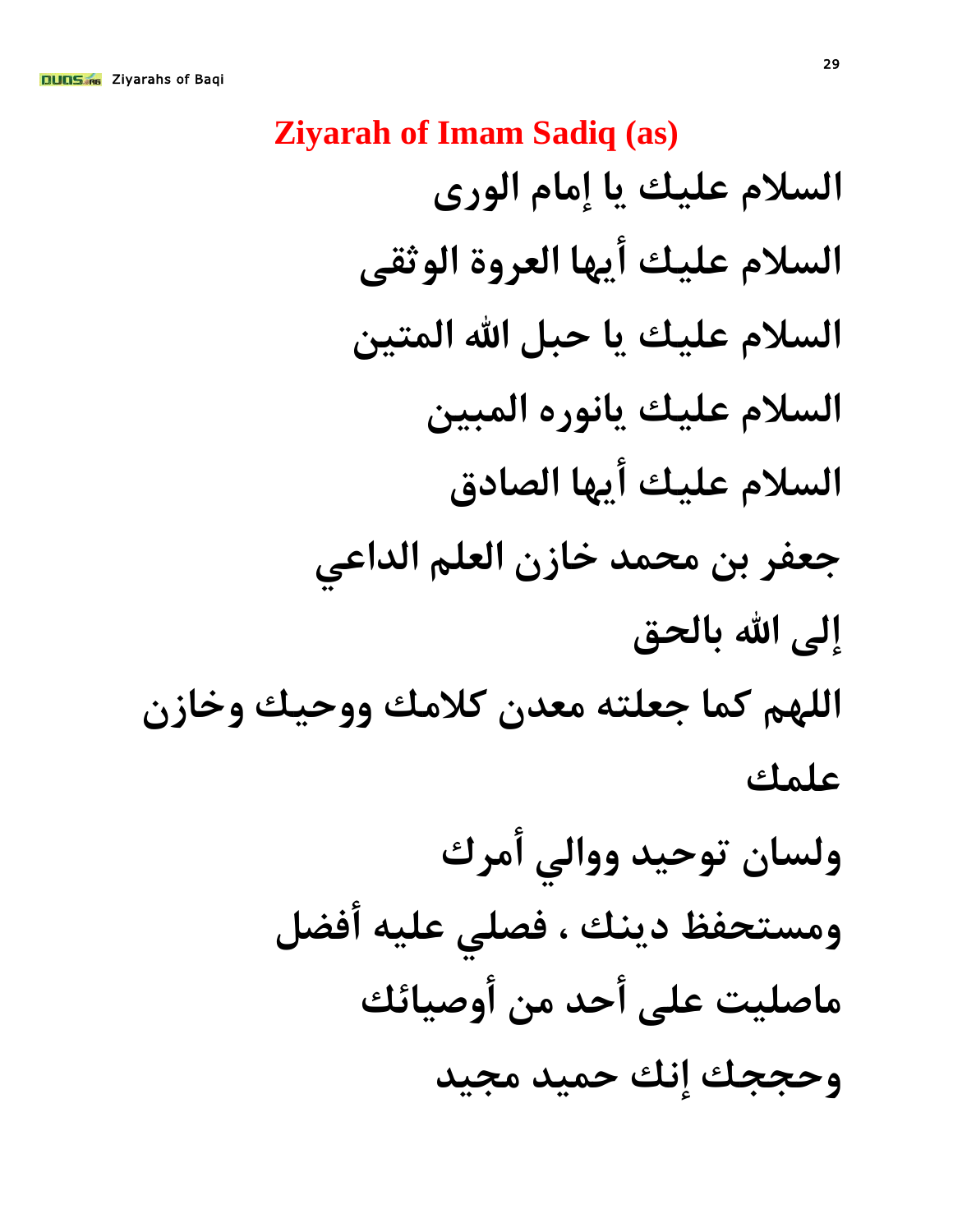#### <span id="page-29-0"></span>**Ziyarah to Bid Farewell to the Imams of Baqi (as)**

Shaykh al-Tusi and Sayyid Ibn Tawus say that if you want to bid farewell to the four Imams, you may say the following:

# اَلسَّلاَمُ عَلَيْكُمْ ائِّمَّةَ ٱلْهُدَىٰ وَرَحْمَةُ ٱللَّهِ وَبَرَكَاتُهُ

Peace and Allah's mercy and blessings be upon you, O leaders to the true guidance.

**اسِزَِٛدِعُىُُُ ٱٌٍََّٗ َٚالْشَا عِ١ٍََىُُُ ٱٌسَّلَََ**

I entrust you with Allah<sup>(</sup>and send salutations to you.

# **إََِّٓب ثِٱٌٍَِّٗ َٚثِٱٌشَّسُٛيِ**

We believe in Allah and in the Messenger

وَبِمَا جِئْتُمْ بِهِ وَدَلَلْتُمْ عَلَيْهِ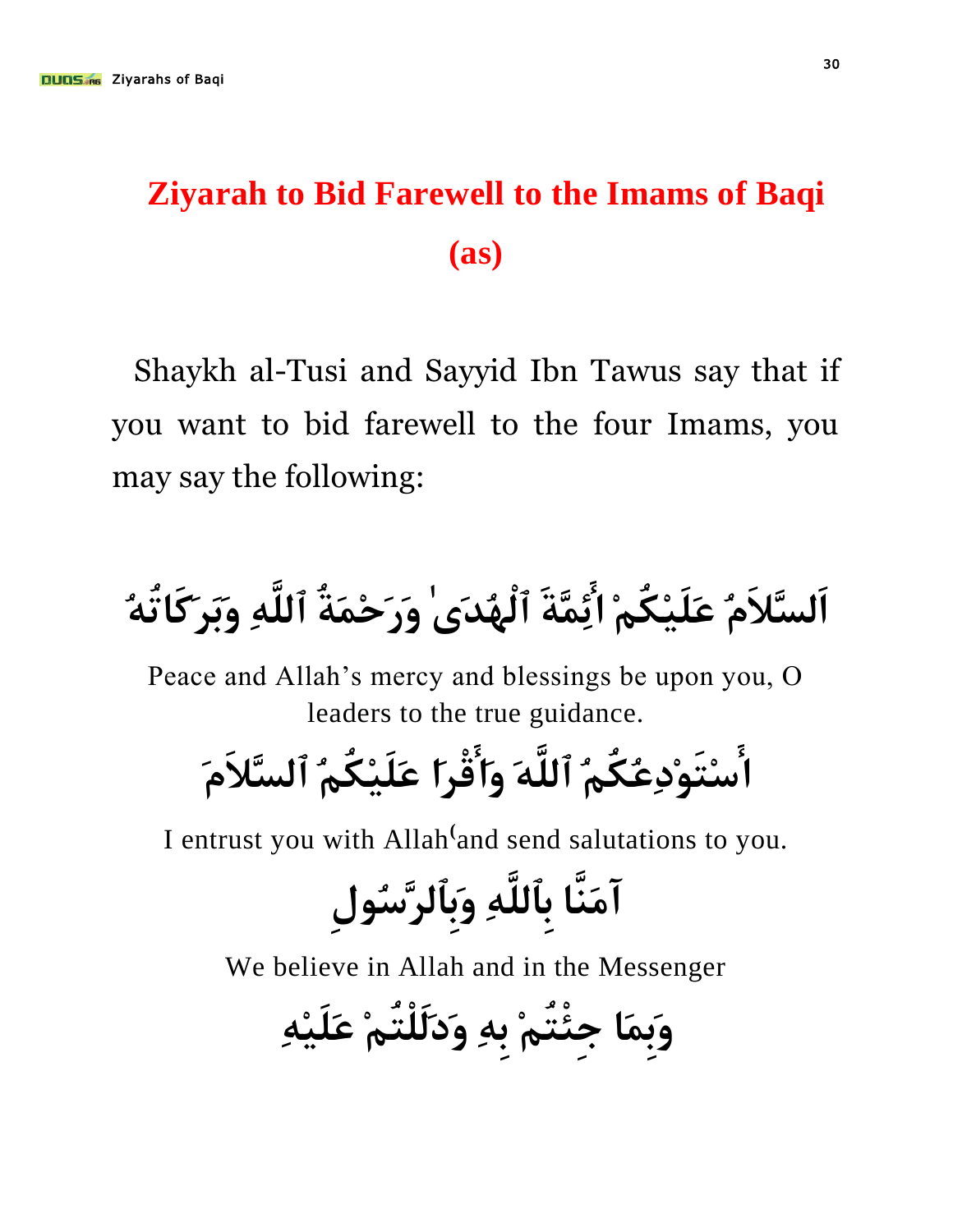and in that which you have conveyed and that to which you have guided.

**اٌٍَََُُّّٙ فَٱوْزُجَِٕب َِعَ ٱٌشَّبِ٘ذَٓ٠ِ**

O Allah, then write us down among those who bear witness.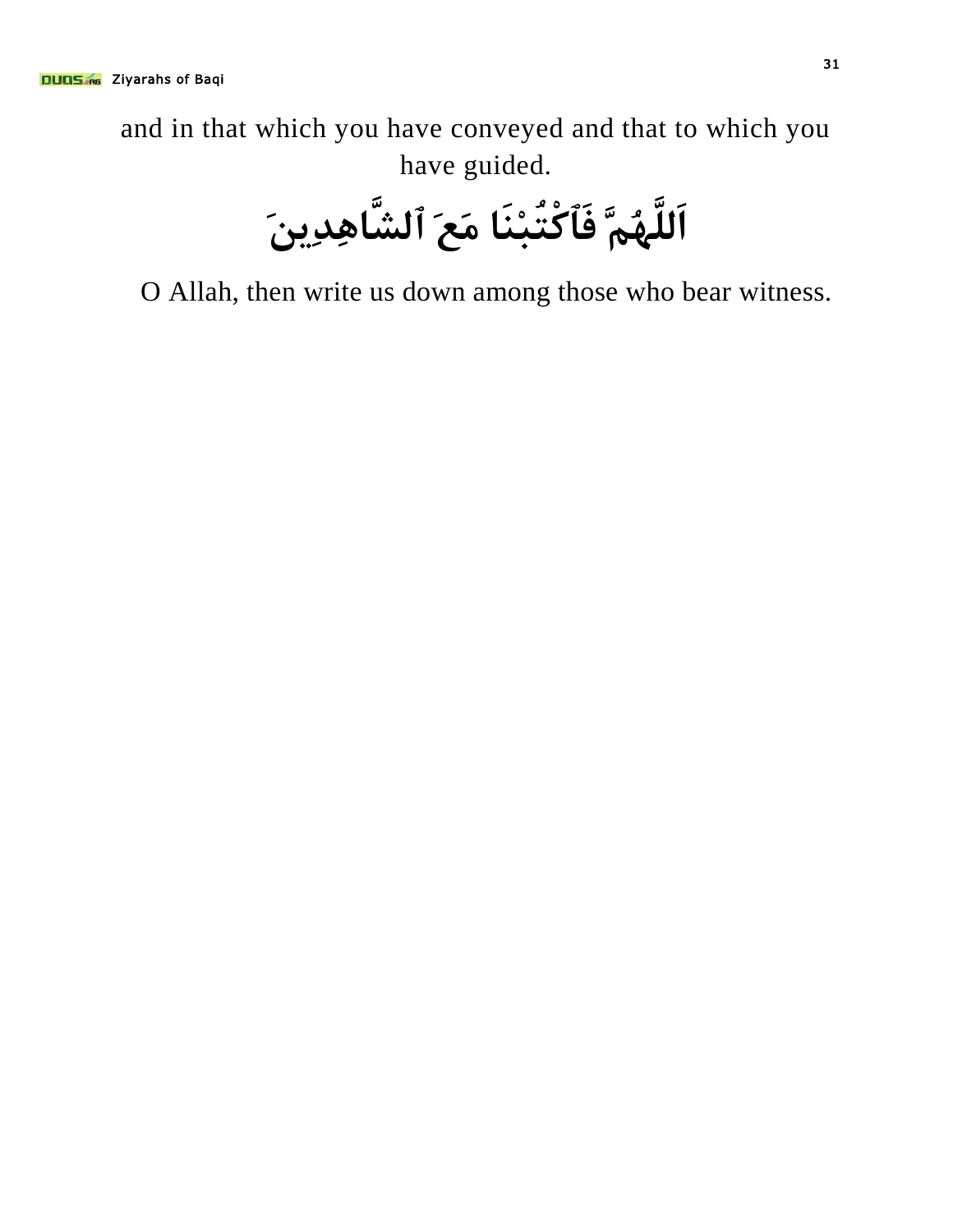#### <span id="page-31-0"></span>**Invocation of Blessings Upon al-Hasan (as) and al-Husayn (as)**

**اٌٍَََُُّّٙ صًَِّ عٍََٰٝ ٱٌْسَسَِٓ َٚٱٌْسُسِِٓ١َ**

O Allah, (please) send blessings upon al-Hasan and al-Husayn,

**عَجِذِ٠َهَ ِ١َّ١ٌََِٚٚهَ**

Your two servants and friends,

وَٱبْنَىْ رَسُولِكَ وَسِبْطَى ٱلرَّحْمَةِ

the two sons of Your Messengers, the two grandsons of Mercy,

# **َٚسِّ١َذَِٞ شَجَبةِ اًِِ٘ ٱٌْدََّٕخِ**

and the two chiefs of the youth of Paradise,

الْفْضَلَ مَا صَلَّيْتَ عَلَىٰ ٰاأَحَدٍ مِنْ ٰاأُوْلاَدِ ٱلنَّبيِّينَ وَٱلْمُرْسَلِبِنَ

with the most excellent blessings that You have ever sent upon any of the sons of the Prophets and the Messengers.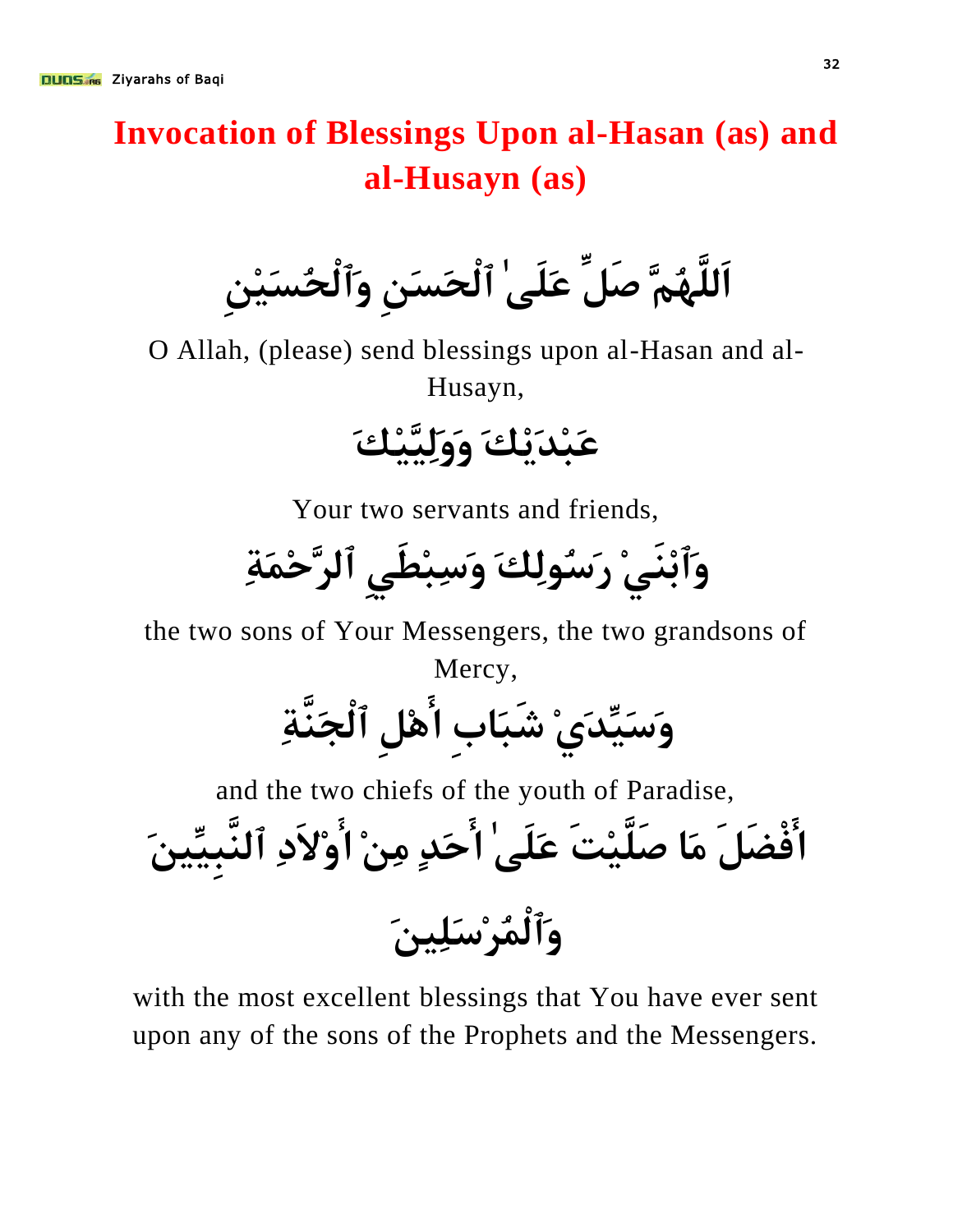**اٌٍَََُُّّٙ صًَِّ عٍََٰٝ ٱٌْسَسَِٓ ٱثِِٓ سِّ١َذِ ٱٌَّٕجَٓ١ِّ١ِ**

O Allah, (please) send blessings upon al-Hasan the son of the chief of the Prophets

وَوَصِّيِّ أُمِيرِ ٱلْمُؤْمِنينَ

and the successor of the Commander of the Faithful.

اَلسَّلاَمُ عَلَيْكَ يَا بْنَ رَسُولِ ٱللَّهِ

Peace be upon you, O son of Allah's Messenger.

**اٌَسَّلََُ عِ١ٍََهَ َ٠ب ثَِٓ سِّ١َذِ ٱٌَْٛصَٓ١ِّ١ِ**

Peace be upon you, O son of the chief of the Prophets' successors.

اَشْهَدُ اَنَّكَ يَا بْنَ ا<sub>ِ</sub>َٔمِيرِ ٱلْمُؤْمِنينَ

I bear witness that you are verily the son of the Commander of the Faithful,

أُمِينُ ٱللَّٰهِ وَٱبْنُ ا<sub>ُ</sub>ْمِينهِ

the trustee of Allah, and the son of His trustee.

عِشْتَ <sub>ل</sub>َِشِيداً مَظْلُوماً

You lived upright and persecuted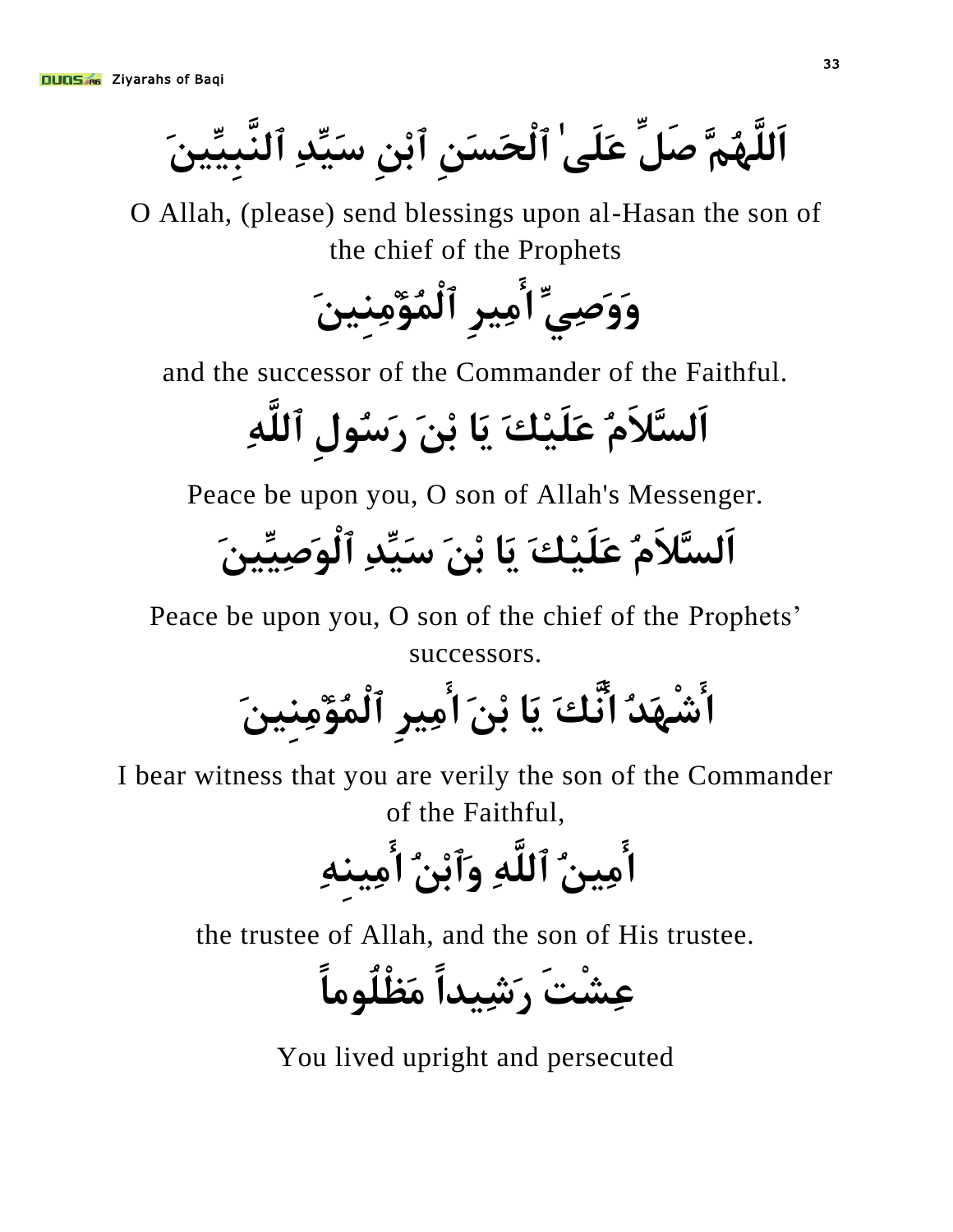**ََِٚضِ١َذَ ش١َِٙذاً**

and passed away as martyr.

**َٚاشَْٙذُ أَّهَ ٱإلَِِبَُ ٱٌضَّوُِّٟ**

And I bear witness that you are verily the pure,

ٱلْهَادِى ٱلْمَهْدِىُّ

guiding, and well-guided leader.

**اٌٍَََُُّّٙ صًَِّ عِِٗ١ٍََ**

O Allah, (please) send blessings upon him

**َٚثٍَِّغْ سُٚزَُٗ َٚخَسَذَُٖ عَِّٕٟ**

and convey to his soul and body

**فِٟ ٰ٘زِِٖ ٱٌسَّبعَخِ افْضًََ ٱٌزَّسَّ١ِخِ َٚٱٌسَّلََِ**

at this hour the best greeting and salutation from me.

**اٌٍَََُُّّٙ صًَِّ عٍََٰٝ ٱٌْسُسِِٓ١َ ثِِٓ عٍٍَِّٟ**

O Allah, (please) send blessings upon al-Husayn the son of *`*Al¢,

ٱلْمَظْلُومِ ٱلشَّهِيدِ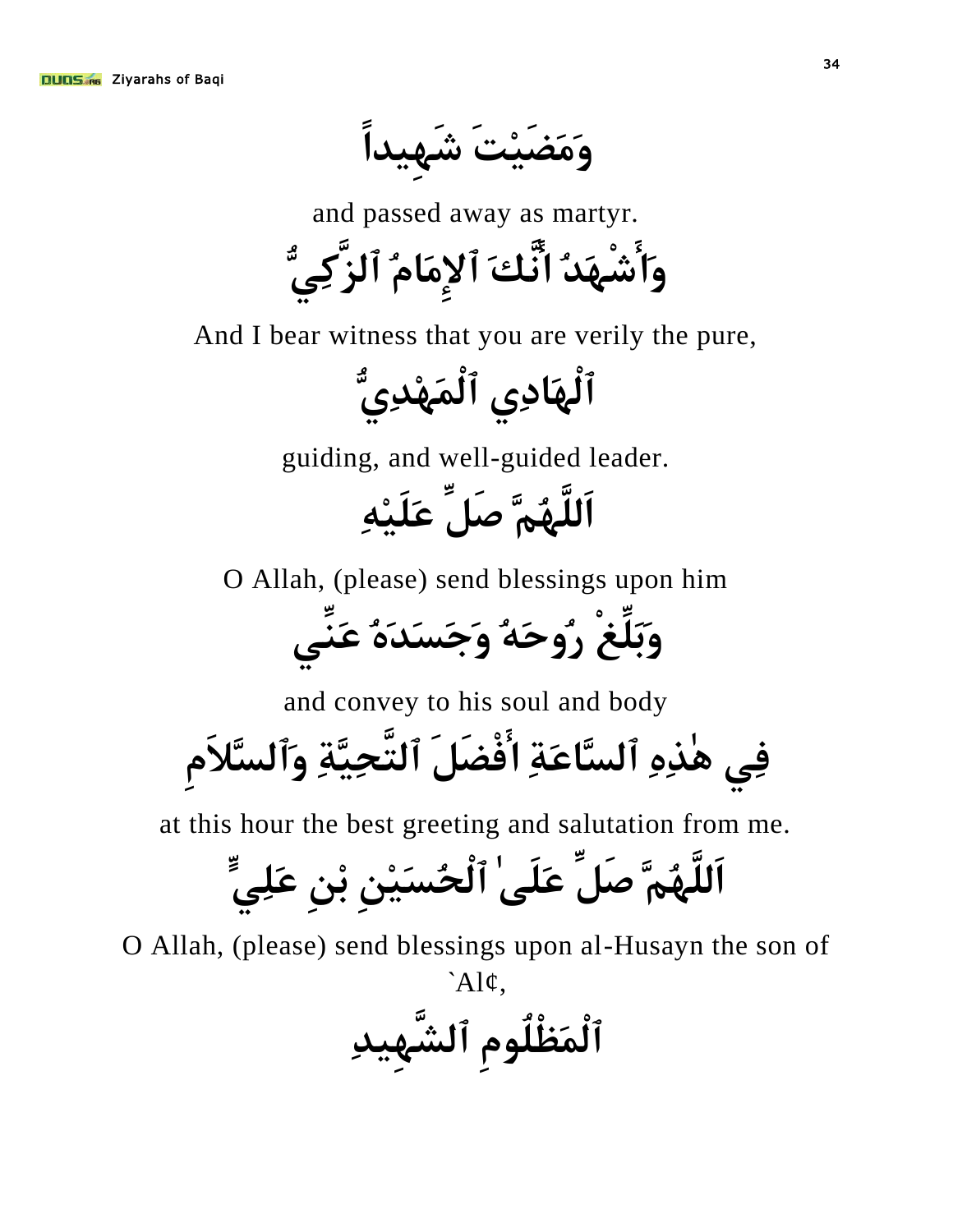the oppressed, the martyr,

قَتِيل ٱلْكَفَر<sup>ِ</sup>ةِ وَطَرِيحِ ٱلْفَجَرَةِ

the slain by the unbelievers, and the thrown down by the sinful people.

## **اٌَسَّلََُ عِ١ٍََهَ َ٠ب اثَب عَجِذِ ٱٌٍَِّٗ**

Peace be upon you, O Ab£-*`*Abdullah.

اَلسَّلاَمُ عَلَيْكَ يَا بْنَ رَسُولِ ٱللَّٰهِ

Peace be upon you, O son of Allah's Messenger.

**اٌَسَّلََُ عِ١ٍََهَ َ٠ب ثَِٓ ا١ِِشِ ٱٌُّْؤَٓ١ِِِِٕ**

Peace be upon you, O son of the Commander of the Faithful.

اُشْهَدُ مُوقِناً انَّكَ ا<sub>ُ</sub>مِينُ ٱللَّهِ وَٱبْنُ اُمِينهِ

I bear witness with full conviction that you are verily the trustee of Allah and the son of His trustee.

قُتِلْتَ مَظْلُوماً وَمَضَيْتَ شَهِيداً

You were killed wrongly and you passed away as martyr.

**َٚاشَْٙذُ اَّْ ٱٌٍََّٗ رَعَبٌَٰٝ ٱٌغَّبٌِتُ ثِثَبسِنَ**

I also bear witness that Allah the All-exalted is the One Who shall avenge You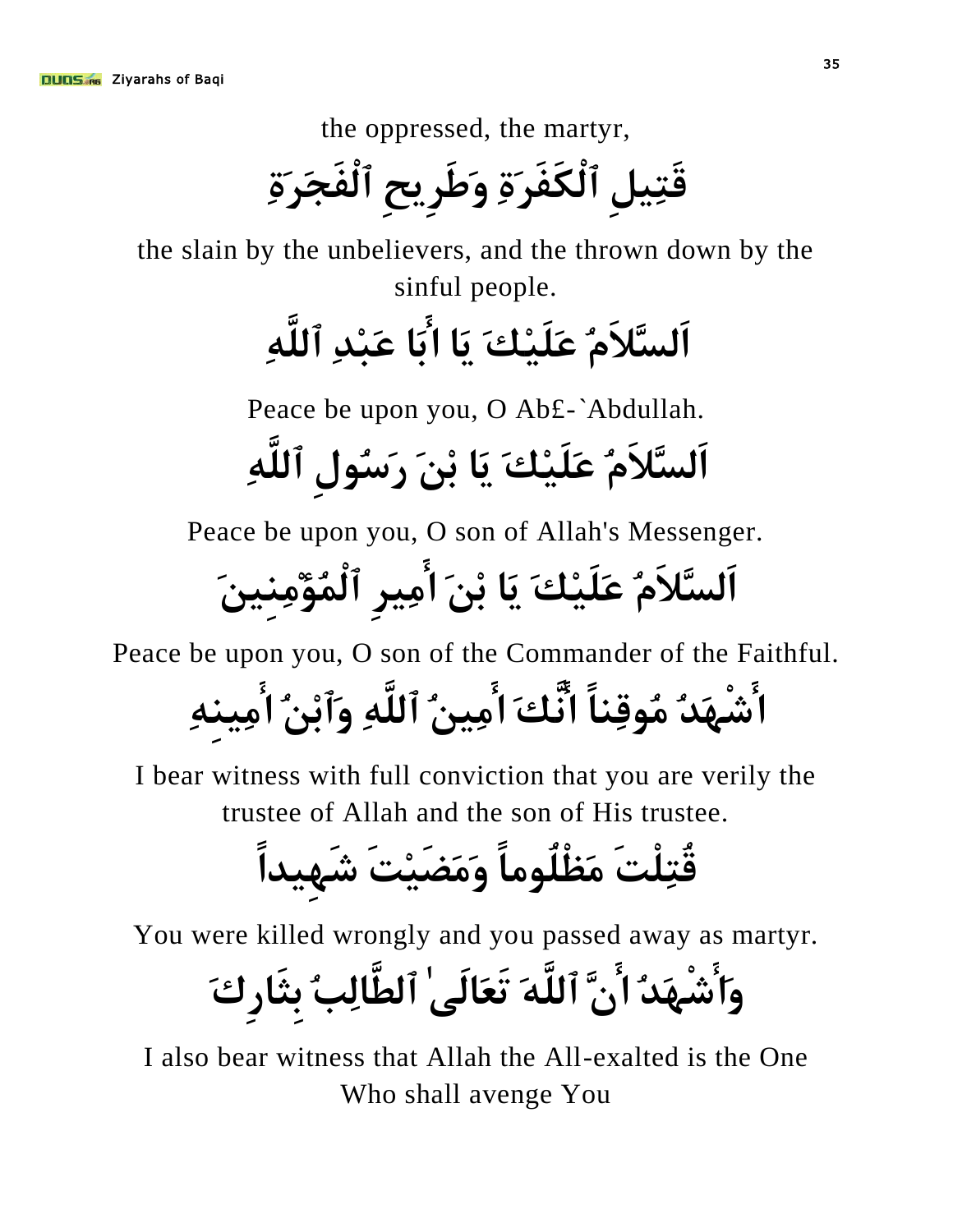وَمُنْجِزٌ مَا وَعَدَكَ مِنَ ٱلنَّصْرِ وَٱلتَّاييدِ

and shall fulfill His promise to You of support and victory

**فِٟ َ٘لَنِ عَذُِّٚنَ َٚإِظَْٙبسِ دَعَِٛرِهَ**

through exterminating your enemies and demonstrating your call (to the true guidance).

**َٚاشَْٙذُ أَّهَ َٚفِ١َذَ ثِعَِٙذِ ٱٌٍَِّٗ**

I also bear witness that you fulfilled your covenant with Allah,

**َٚخَبَ٘ذِدَ فِٟ سَجًِ١ِ ٱٌٍَِّٗ**

strove hard for His sake,

**َٚعَجَذِدَ ٱٌٍََّٗ ُِخٍِْصبً زَزَّٰٝ ارَبنَ ٱَ١ٌْمُٓ١ِ**

and served Allah sincerely until death came upon you.

## **ٌَعََٓ ٱٌٍَُّٗ اَِّخً لَزٍََزْهَ**

May Allah curse the people who killed you.

## **ٌََٚعََٓ ٱٌٍَُّٗ اَِّخً خَزٌََزْهَ**

May Allah curse the people who disappointed you.

## وَلَعَنَ ٱللَّهُ امَّةً الَّبَتْ عَلَيْكَ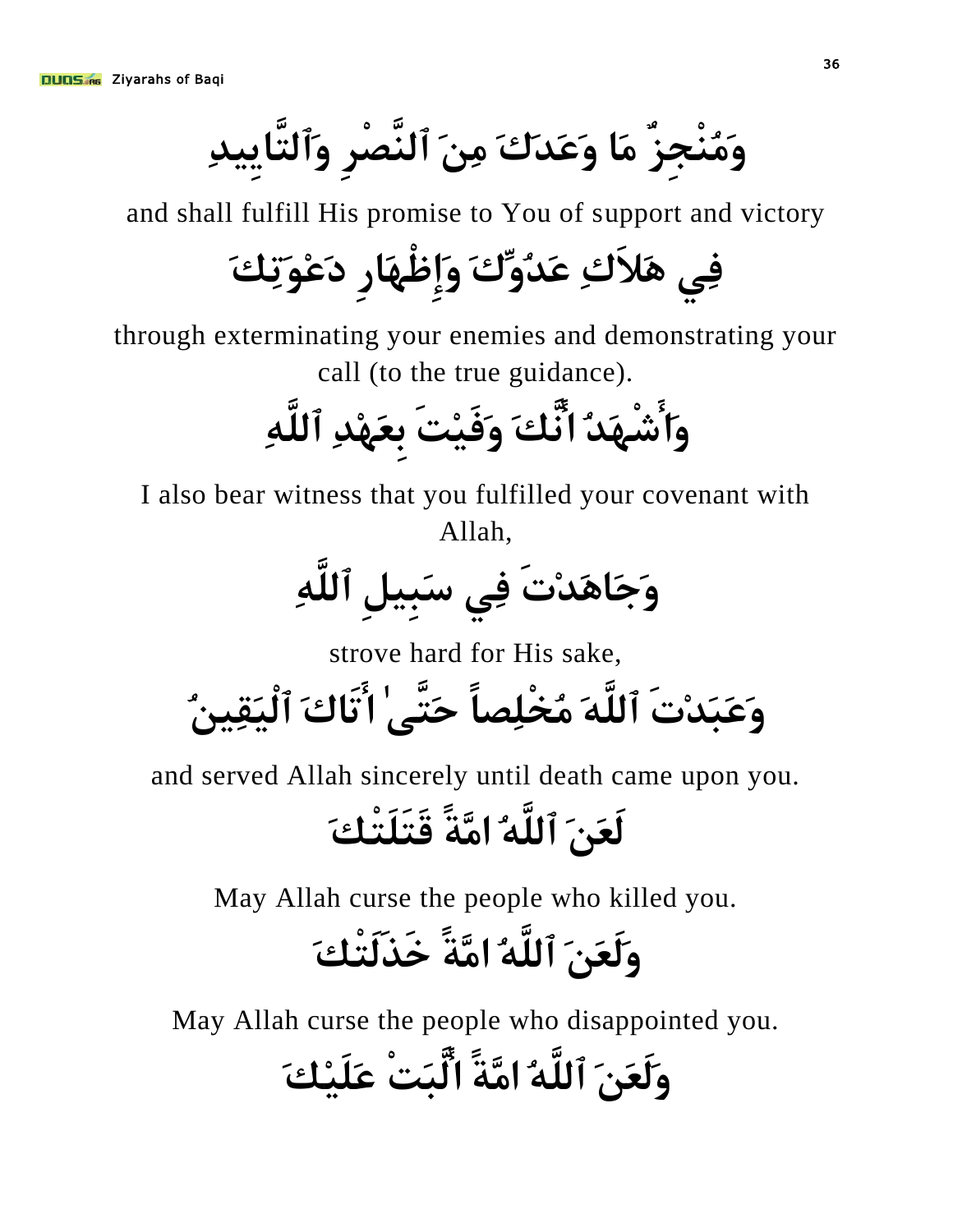May Allah curse the people who incited people against you.

**َٚاثِشَا إٌَِٰٝ ٱٌٍَِّٗ رَعَبٌَٰٝ ََِِّّٓ وَزَّثَهَ**

I release myself before Allah the All-exalted from those who belied you,

**َٚٱسِزَخَفَّ ثِسَمِّهَ َٚٱسِزَسًََّ دََِهَ**

belittled your right, and allowed themselves to shed your blood.

**ثِبثِٟ أْذَ َٚاِِّٟ َ٠ب اثَب عَجِذِ ٱٌٍَِّٗ**

May my father and mother be ransoms for you.

#### لَ**عَنَ ٱللَّهُ قَاتِلَك**َ

Allah's curse be on those who killed you.

### **ٌََٚعََٓ ٱٌٍَُّٗ خَبرٌَِهَ**

Allah's curse be on those who let you down.

**َْٕ٠صُشِنَ ٌََٚعََٓ ٱٌٍَُّٗ َِِٓ سَِّعَ َٚاعَ١ِزَهَ فٍََُِ ُ٠دِجِهَ ٌََُِٚ**

Allah's curse be on those who heard your call (for help), but they refrained from responding to you or supporting you.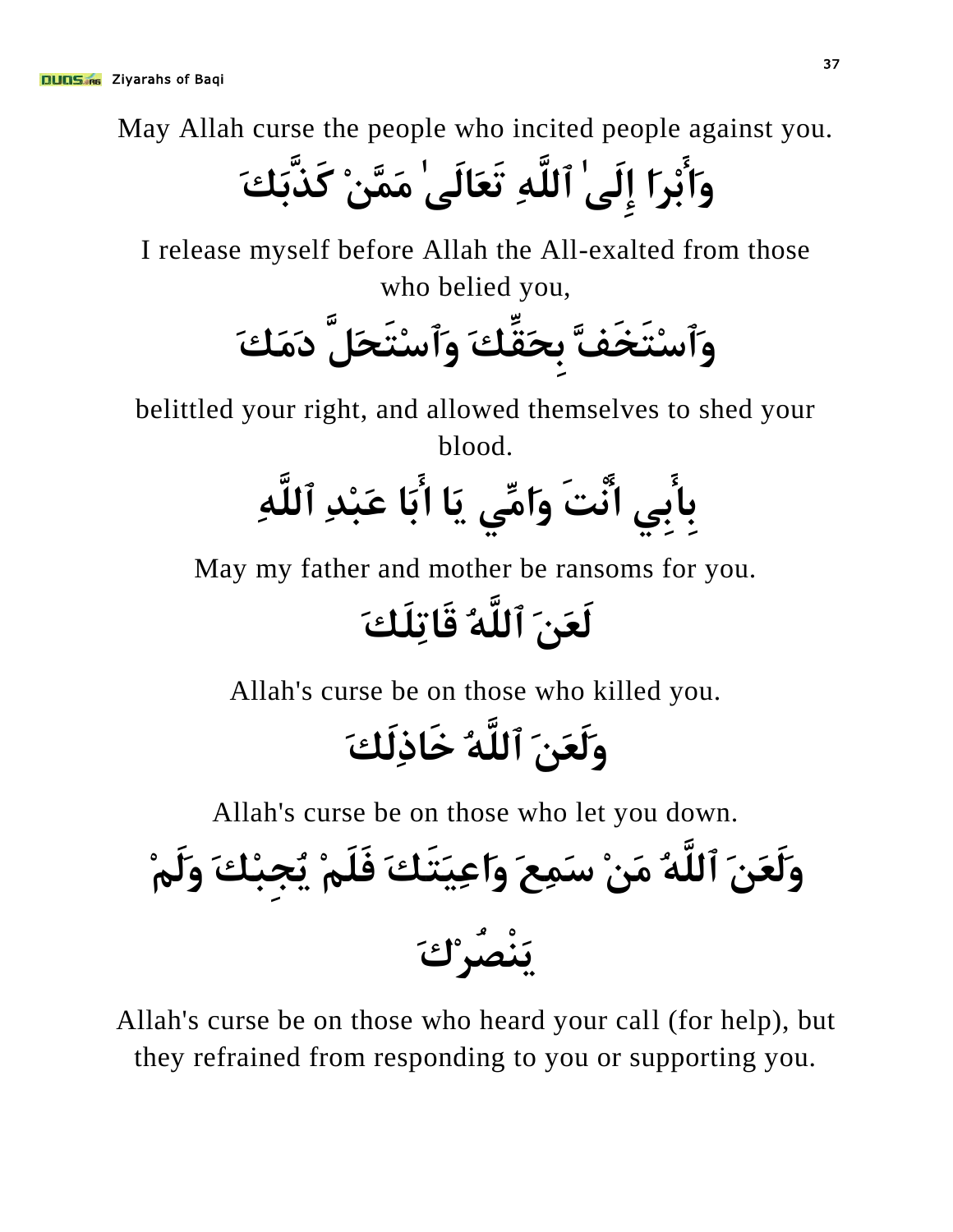**ٌََٚعََٓ ٱٌٍَُّٗ َِِٓ سَجَٰٝ ِٔسَبءَنَ**

Allah's curse be on those who captured your women.

**أَب إٌَِٰٝ ٱٌٍَِّٗ ُُِِِْٕٙ ثَشِٞءٌ ََِِِّّٓٚ َٚاالَُُِ٘**

I disavow them all before Allah and disavow those who adhered to them,

**ََِٚبَالُُِ٘ َٚاعَبَُُِٙٔ عِِٗ١ٍََ**

those who kept up with them, and those who helped them against you.

**َٚاشَْٙذُ أَّهَ َٚٱالئَِّّخَ ِِِٓ ٌُْٚذِنَ وٍََِّخُ ٱٌزَّمَْٰٜٛ**

I also bear witness that you and the Imams from your descendants are the word of piety,

### وَبَابُ ٱلْهُدَىٰ وَٱلْعُرْوَةُ ٱلْوُثْقَىٰ ٰ

the door to true guidance, the firmest handle,

## وَٱلْحُجَّةُ عَلَىٰ ٰا<sup>َ</sup>ٰهْلِ ٱلدُّنْيَا

and the argument against the inhabitants of this world.

**َٚاشَْٙذُ أِّٟ ثِىُُِ ُِؤٌِِِٓ**

I also bear witness that I have full faith in you,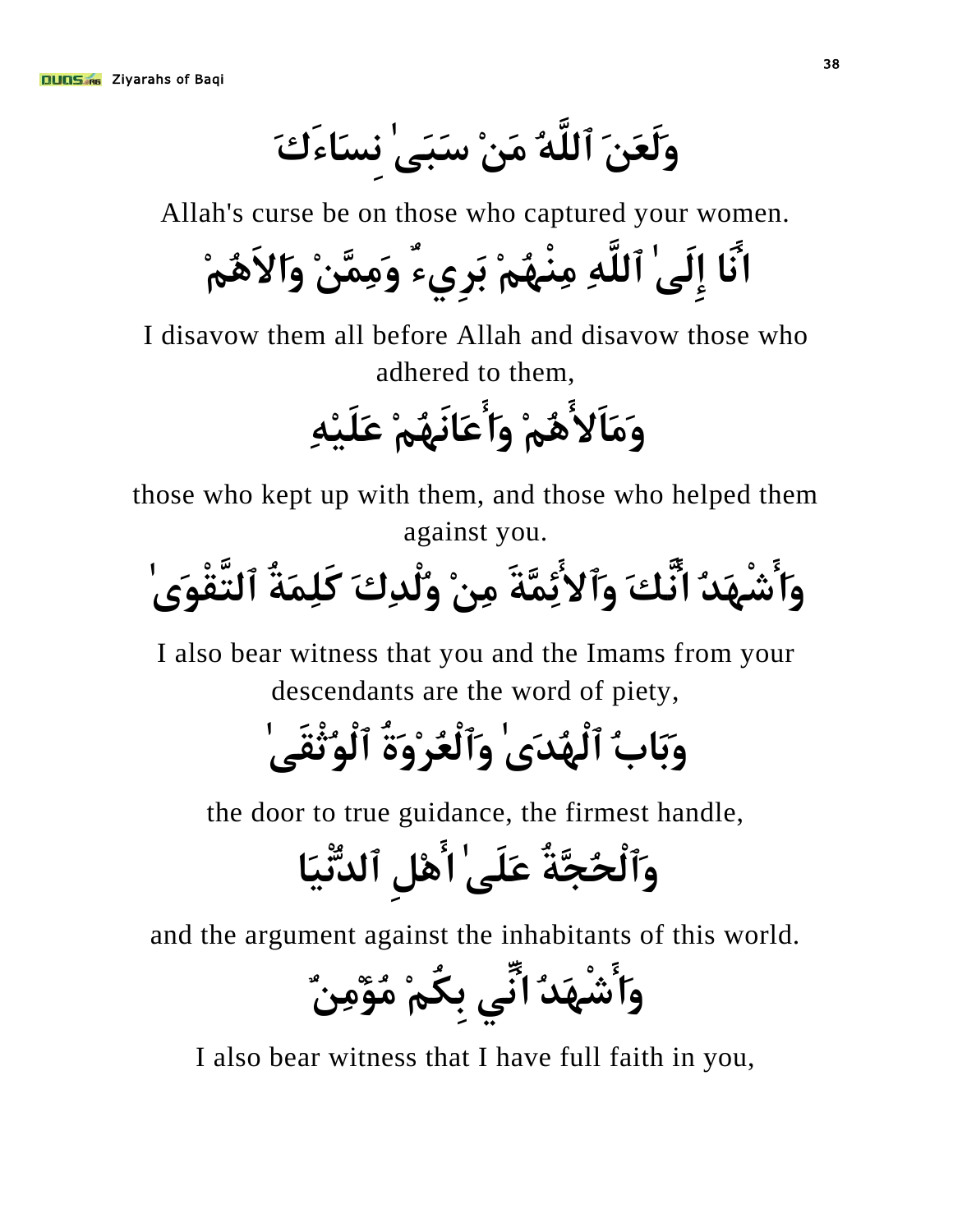وَب*َ*مَنْزِلَتِكُمْ مُوقِنٌ

I have conviction in your standing,

**ٌََٚىُُِ رَبثِعٌ ثِزَادِ َٔفْسِٟ**

and I always follow you in myself,

**وَشَرِائِعِ دِينِي وَخَوَاتِيمِ عَمَلِي** 

in the laws of my religion, in my sealing deeds,

وَمُنْقَلَبِي وَمَثْوَاىَ فِي دُنْيَاىَ وَآخِر*ِ*تِي

in my tour, and in my settlement in this worldly life and the Hereafter.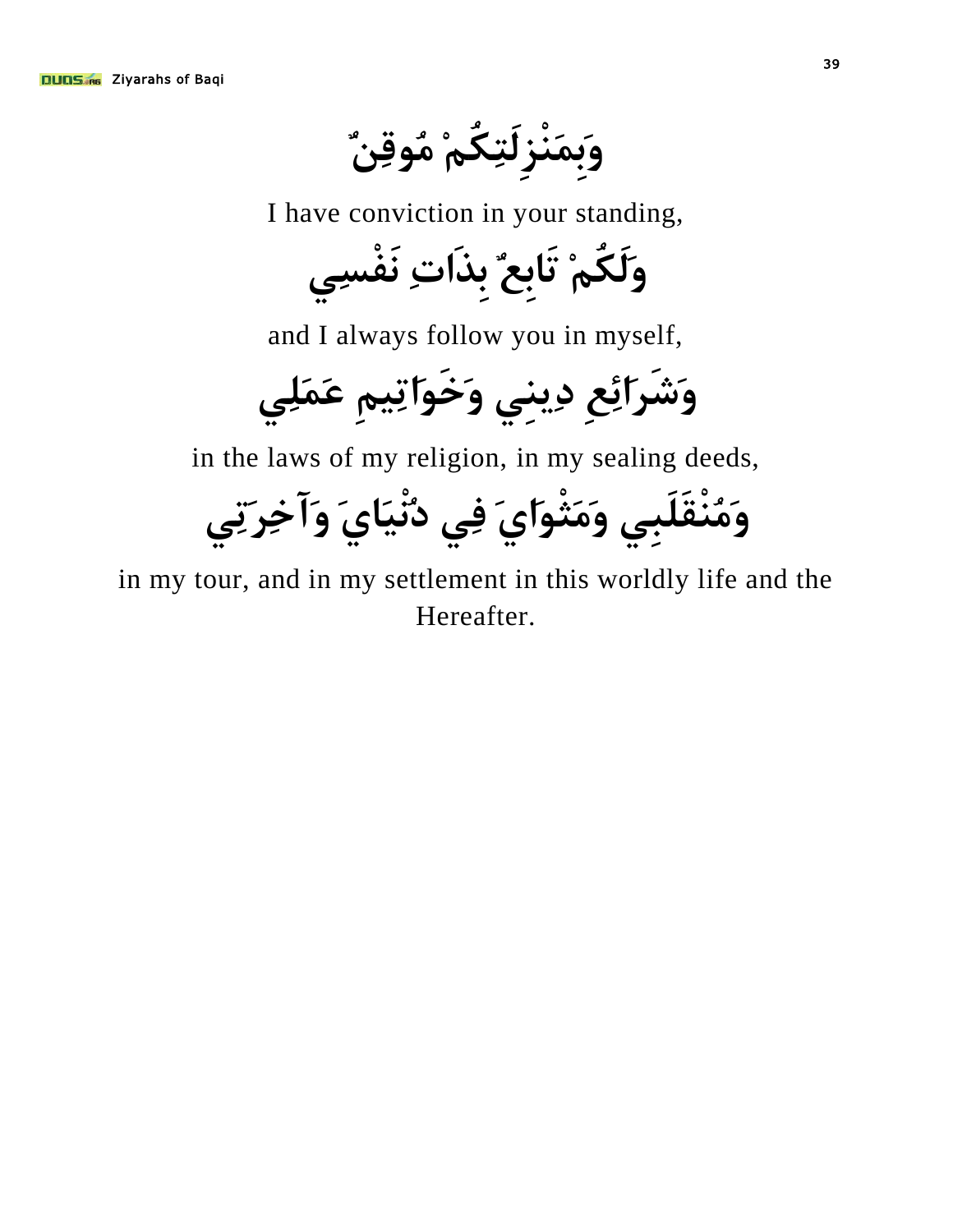#### **Invocation of Blessings upon Imam `Ali ibn al-Husayn (as)**

**اٌٍَََُُّّٙ صًَِّ عٍََٰٝ عٍَِِّٟ ثِِٓ ٱٌْسُسِِٓ١َ**

O Allah, (please) send blessings upon *`*Ali the son of al-Husayn

س*َيِّدِ ٱ*لْعَابدِينَ

the chief of worshippers

**ٱٌَّزِٞ ٱسِزَخٍَْصْزَُٗ ٌَِٕفْسِهَ**

whom You have purely dedicated to Yourself

وَ**حَعَلْتَ مِنْهُ ائِّمَّةَ ٱلْهُد**َى ٰ

and brought forth from him the Leaders of True Guidance

ٱلَّذِينَ يَهْدُونَ بِٱلْحَقِّ وَبِهِ يَعْدِلُونَ

who guide to the truth and judge with it.

**ٱخْزَشِرَُٗ ٌَِٕفْسِهَ**

You have chosen him for Yourself,

**َٚعََّٙشِرَُٗ َِِٓ ٱٌشِّخِسِ**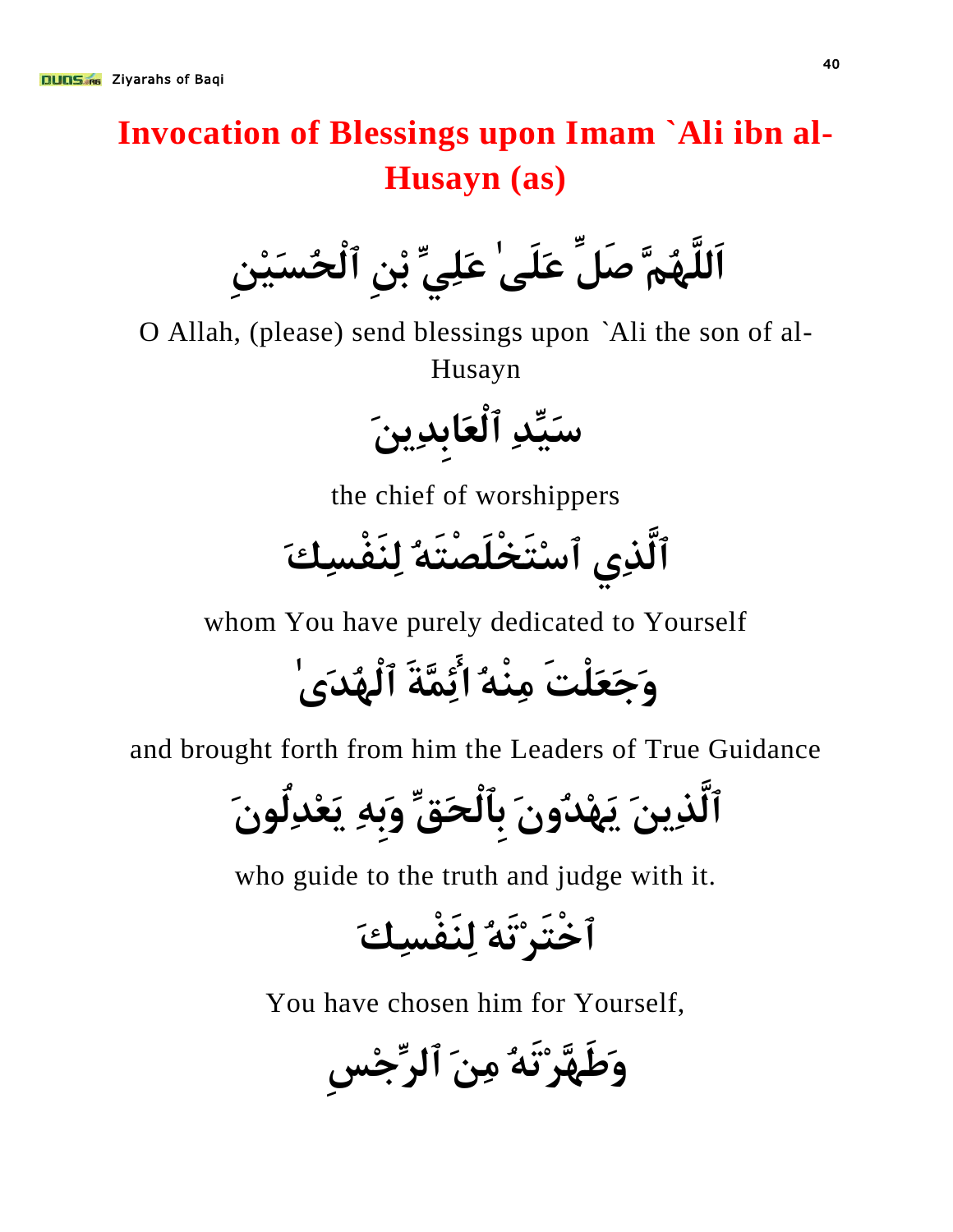purified him against filth,

**َٚٱصْغَفِ١َزَُٗ َٚخَعٍَْزَُٗ َ٘بد٠ِبً َِِٙذّ٠ِبً**

selected him, and made him guide and well-guided.

**اٌٍَََُُّّٙ صًَِّ عِِٗ١ٍََ**

O Allah, send blessings upon him

**افْضًََ َِب صِ١ٍََّذَ عٍََٰٝ ازَذٍ**

with the most excellent blessings that You have ever sent upon any

**ِِِٓ رُسَّ٠ِّخِ أْجَ١ِبءِنَ**

of Your Prophets' offspring

**زَزَّٰٝ رَجٍُِغَ ثِِٗ َِب رَمَشُّ ثِِٗ عُُِٕٗ١َ فِٟ ٱٌذَ١ُّْٔب َٚٱ٢خِشَحِ**

so that these blessings raise him to what delights his eye in this world and the Hereafter.

$$
\stackrel{?}{\leq} \mathcal{L}_{\mathcal{A}}\stackrel{?}{\leq} \mathcal{L}_{\mathcal{A}}\stackrel{?}{\leq}
$$

You are verily Almighty and Wise.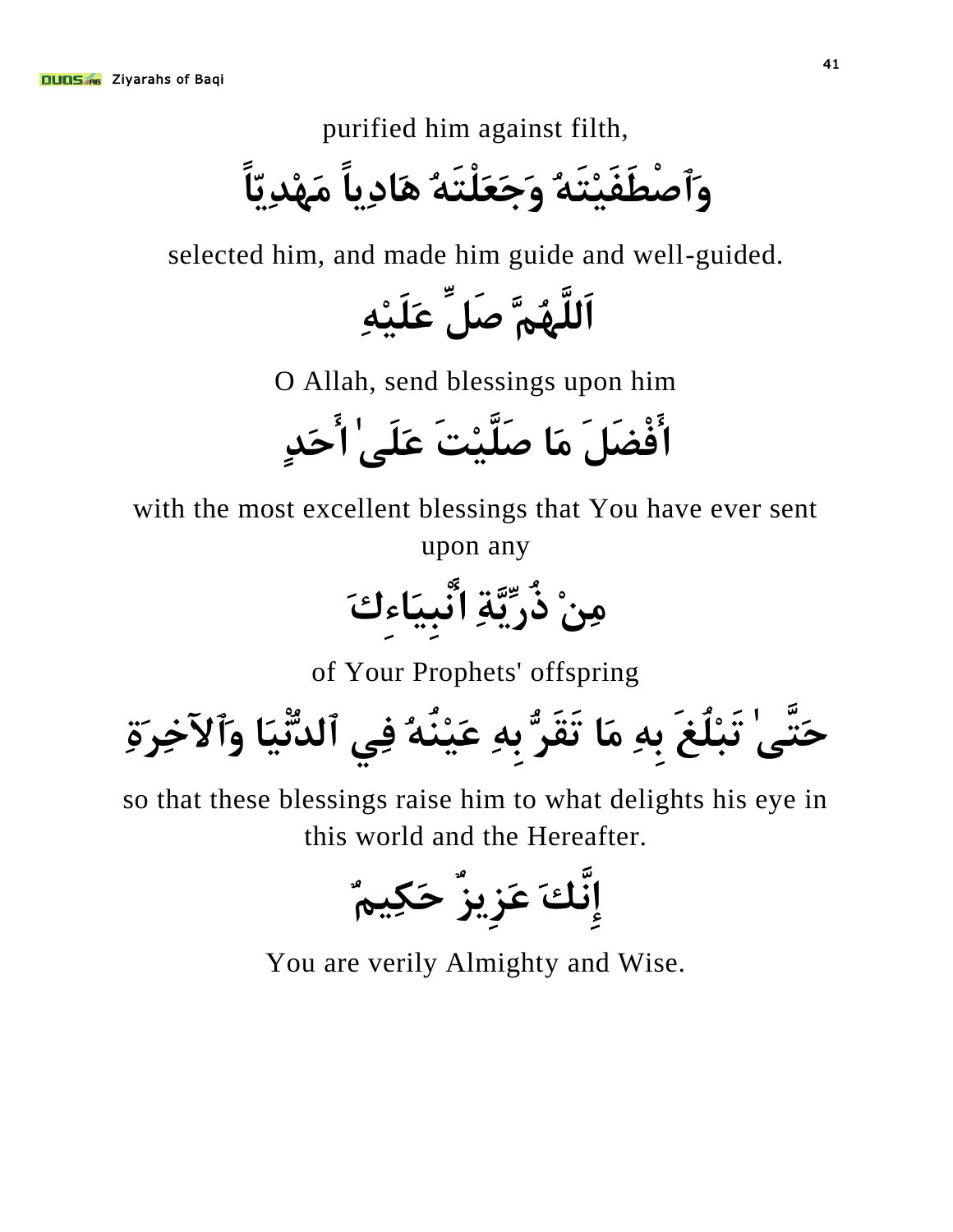#### **Invocation of Blessings Upon Imam Muhammad ibn `Ali (as)**

**اٌٍَََُُّّٙ صًَِّ عٍََٰٝ ُِسََّّذِ ثِِٓ عٍٍَِّٟ**

O Allah, (please) send blessings upon Muhammad the son of *`*Ali

# **ثَبلِشِ ٱٌْعٍُِِْ َٚإَِِبَِ ٱٌُْٙذَٰٜ**

the splitter of knowledge, the leader to true guidance,

**َٚلَبئِذِ اًِِ٘ ٱٌزَّمَْٰٜٛ**

the chief of the people of piety,

**َٚٱٌُّْْٕزَدَتِ ِِِٓ عِجَبدِنَ**

and the superbly selected from among Your servants.

**اٌٍَََُُّّٙ َٚوََّب خَعٍَْزَُٗ عٍََّبً ٌِعِجَبدِنَ**

O Allah, as You have made him sign for Your servants,

**َََِٕٚبساً ٌِجِلَدِنَ**

lantern in Your lands,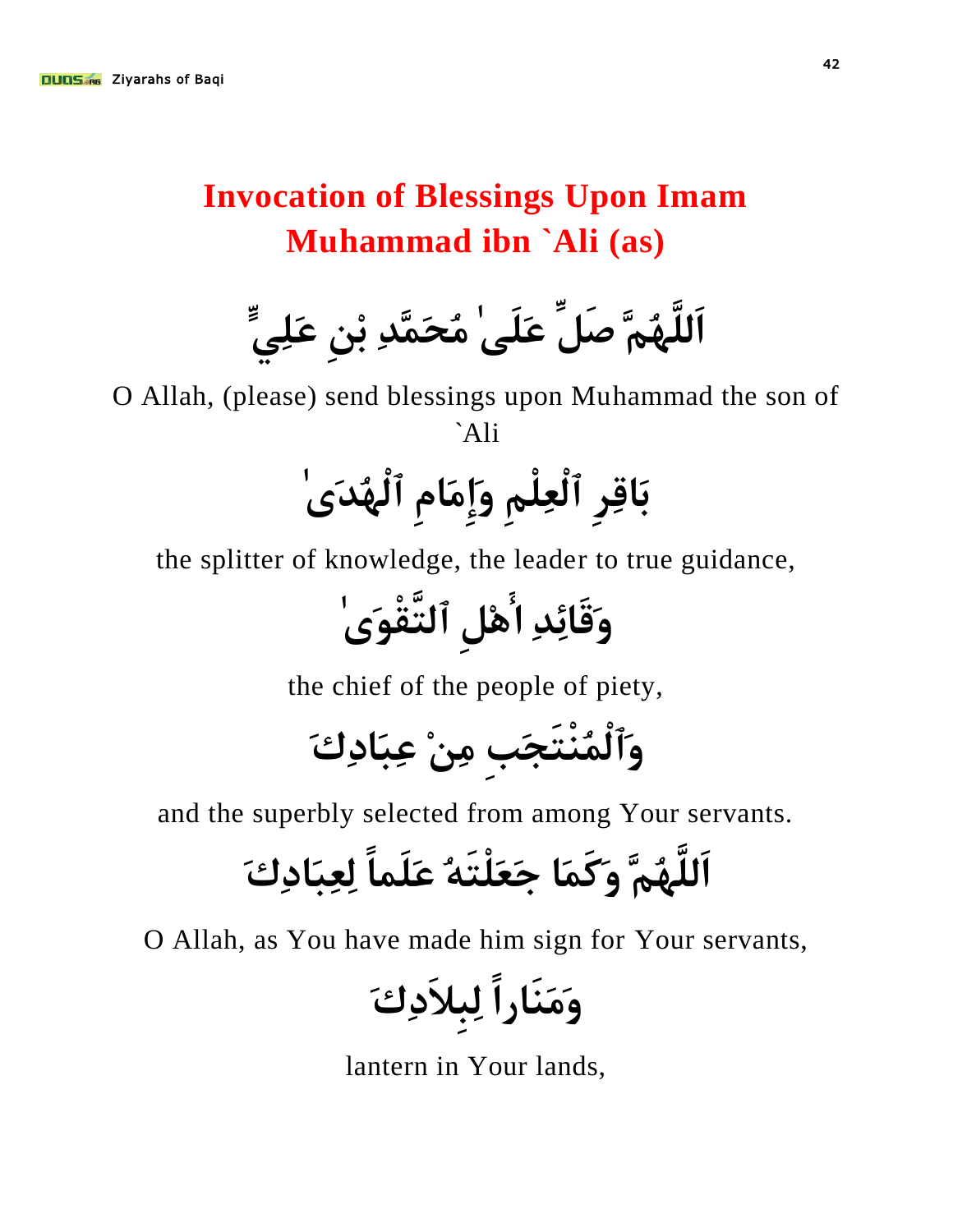**َُِٚسِزَِٛدَعبً ٌِسِىَّْزِهَ**

depot of Your wisdom,

**َُِٚزَشِخِّبً ٌَِٛزِ١ِهَ**

and interpreter of Your revelations,

وَأَمَرْتَ بطَاعَتِهِ

and You ordered (us) to obey him,

**َٚزَزَّسِدَ عَِٓ َِعِصَ١ِزِِٗ**

warned (us) against disobeying him;

**فَصًَِّ عِِٗ١ٍََ َ٠ب سَةِّ**

so also (please), O Lord, send blessings upon him

**افْضًََ َِب صِ١ٍََّذَ عٍََٰٝ ازَذٍ**

with the most excellent blessings that You have ever sent upon any

**ِِِٓ رُسَّ٠ِّخِ أْجَ١ِبءِنَ َٚاصْفَ١ِبءِنَ**

of the offspring of Your Prophets, Elite Ones,

**َٚسُسٍُِهَ َٚإََِبئِهَ**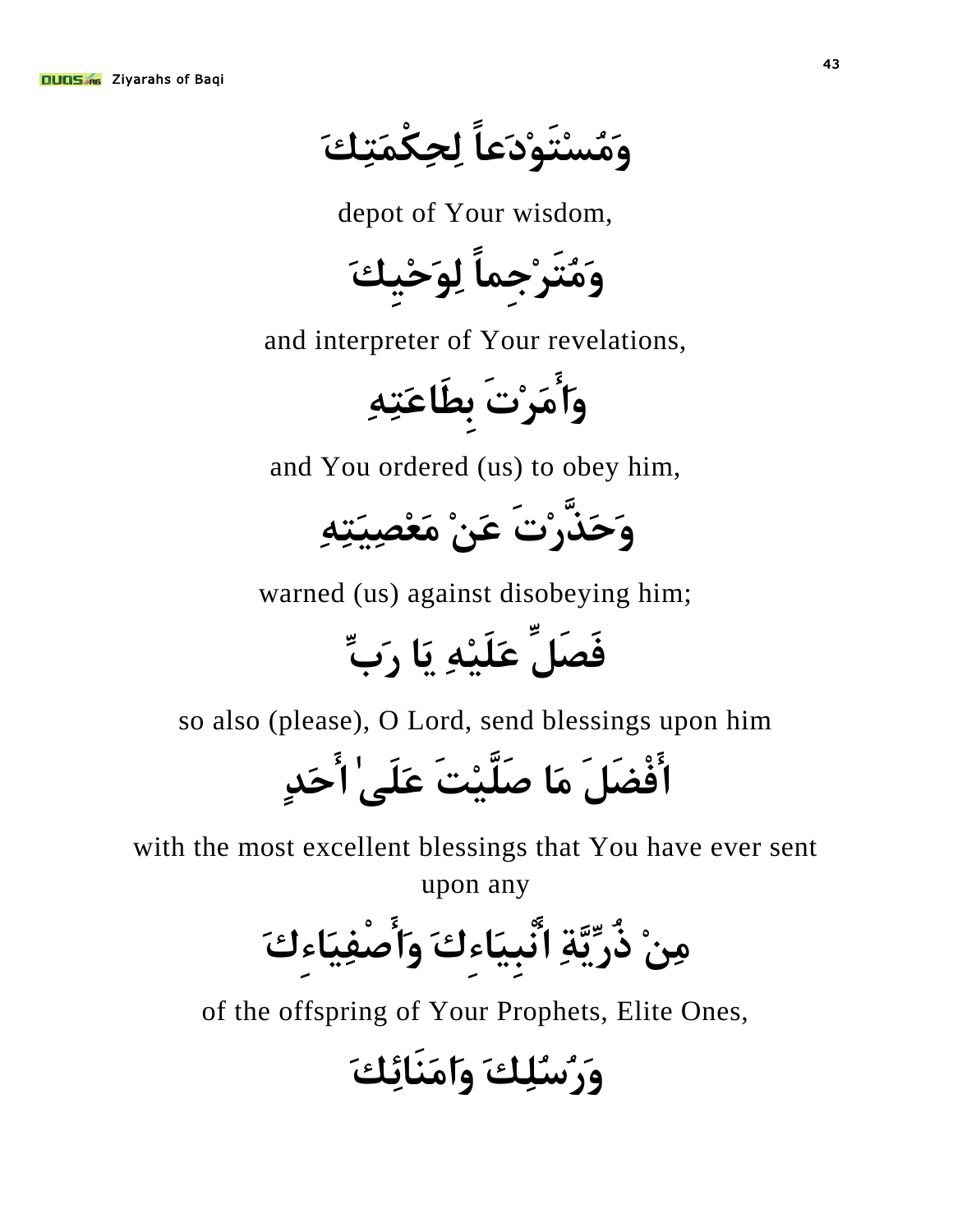Messengers, and trustees.

ِيَ**َا رَبَّ ٱلْعَالَ**مِينَ

O Lord of the worlds!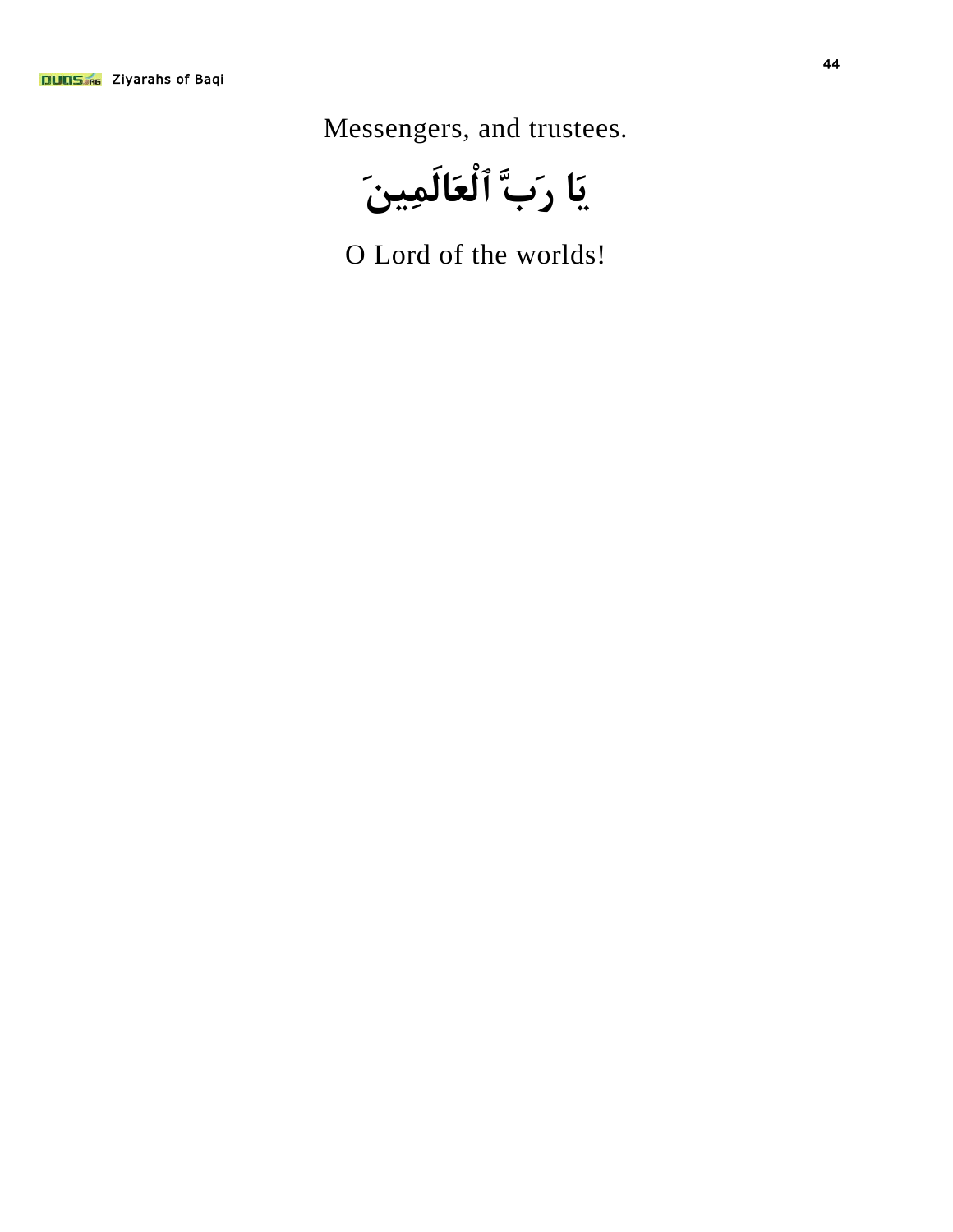#### **Invocation of Blessings upon Imam Ja`far ibn Muhammad (as)**

**اٌٍَََُُّّٙ صًَِّ عٍََٰٝ خَعِفَشِ ثِِٓ ُِسََّّذٍ ٱٌصَّبدِقِ**

O Allah, (please) send blessings upon Ja*`*far the son of Muhammad the veracious,

خَازِنِ ٱلْعِلْمِ

the hoarder of knowledge,

**ٱٌذَّاعِٟ إِ١ٌَِهَ ثِٱٌْسَكِّ**

the caller to You with the truth,

**ٱٌُّٕٛسِ ٱٌُّْجِٓ١ِ**

and the manifest light.

**اٌٍَََُُّّٙ َٚوََّب خَعٍَْزَُٗ َِعِذَِْ وَلَِِهَ ََٚٚزِ١ِهَ**

O Allah, as You have made him the core of Your words and revelations,

**وَخَازِنَ عِلْمِكَ** 

the hoarder of Your knowledge,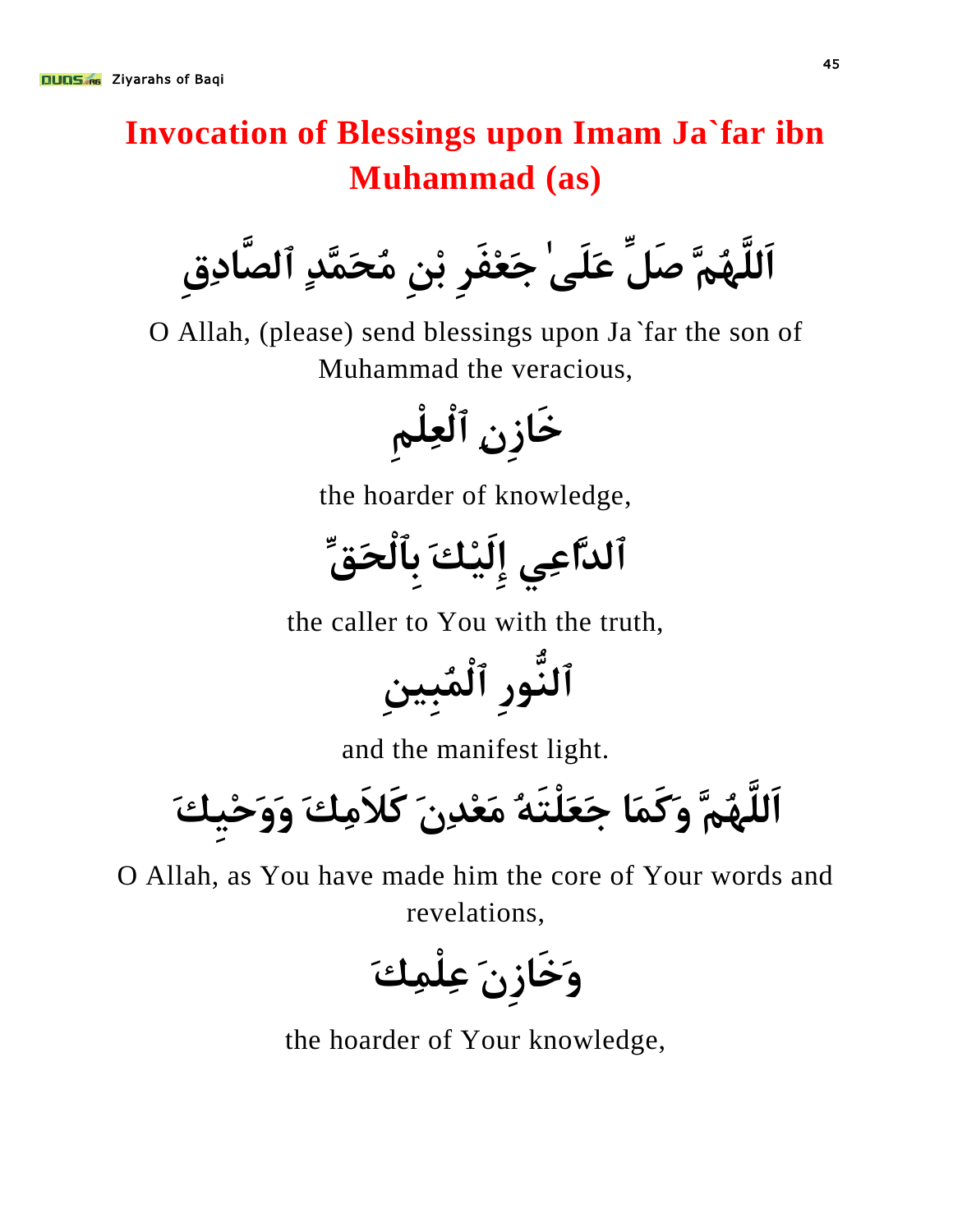**ٌَِٚسَبَْ رَِٛز١ِذِنَ**

the spokesman of the profession of Your Oneness,

**ٌَََِّٟٚٚ اِِشِنَ**

the authorized to undertake Your mission,

**َُِٚسِزَسِفَظَ دِٕ٠ِهَ**

and the keeper of Your religion,

**فَصًَِّ عِِٗ١ٍََ**

so also (please) send blessings upon him

**افْضًََ َِب صِ١ٍََّذَ عٍََٰٝ ازَذٍ**

with the most excellent blessings that You have ever sent upon any

**ِِِٓ اصْفَ١ِبئِهَ َٚزُدَدِهَ**

of Your elite people and arguments.

**إَّٔهَ ز١َِّذٌ َِد١ِذٌ**

Verily, You are full of praise, full or glory.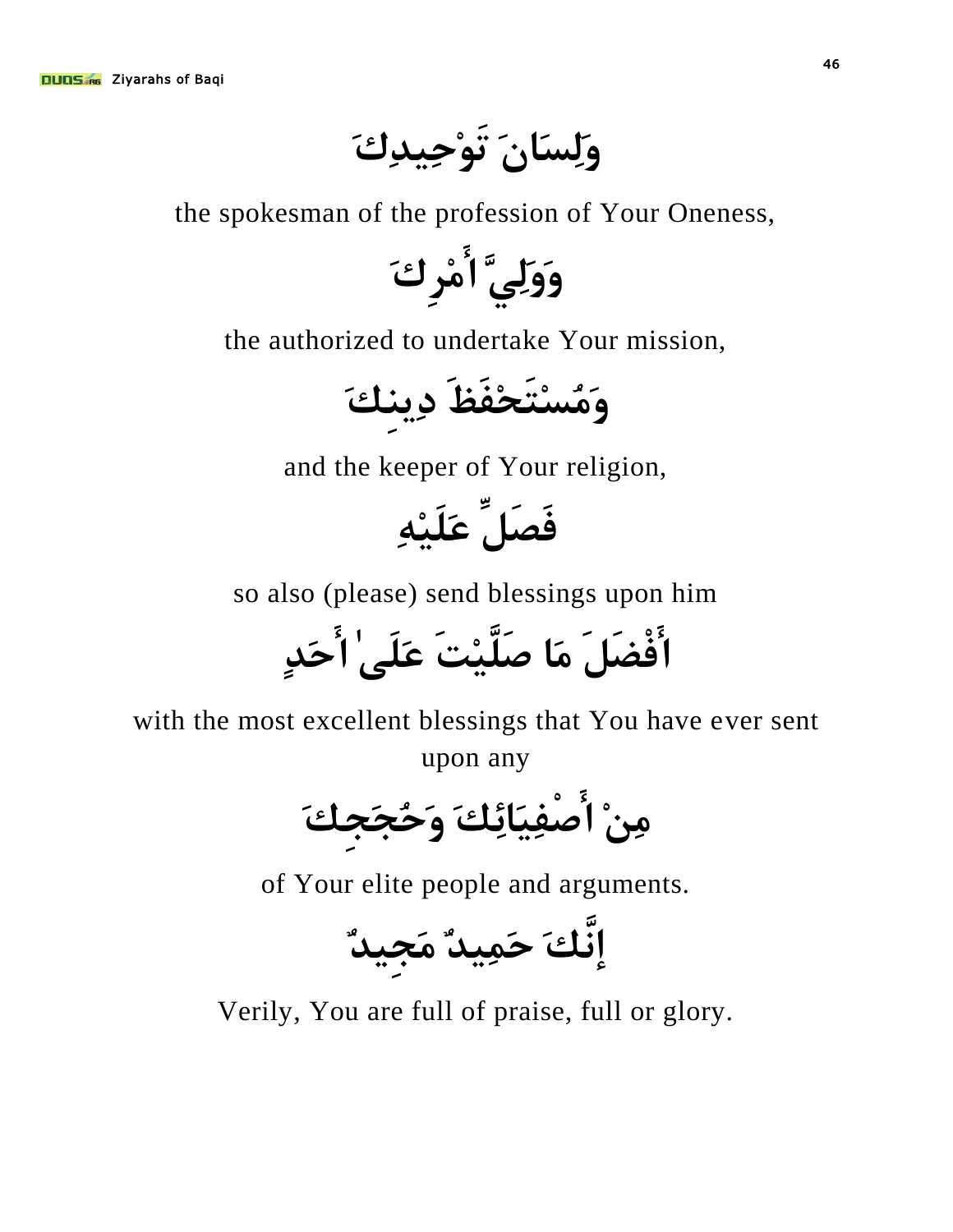#### **Ziyarah of Ibrahim, son of the Holy Prophet (saws)**

As is mentioned in *Misbah al-Za'ir* and other books, if you intend to visit the tomb of Ibrahim, the son of the Holy Prophet (saws), you may stop at his tomb and say the following words:

### اَلسَّلاَمُ عَلَىٰ رَسُولِ ٱللَّه*ِ*

Peace be upon Allah's messenger.

**اٌَسَّلََُ عٍََٰٝ َٔجِِّٟ ٱٌٍَِّٗ**

Peace be upon Allah's prophet.

**اٌَسَّلََُ عٍََٰٝ زَج١تِ ٱٌٍَِّٗ**

Peace be upon Allah's elite.

**اٌَسَّلََُ عٍََٰٝ صَفِِّٟ ٱٌٍَِّٗ**

Peace be upon Allah's well-selected one.

**اٌَسَّلََُ عٍََٰٝ َٔدِِّٟ ٱٌٍَِّٗ**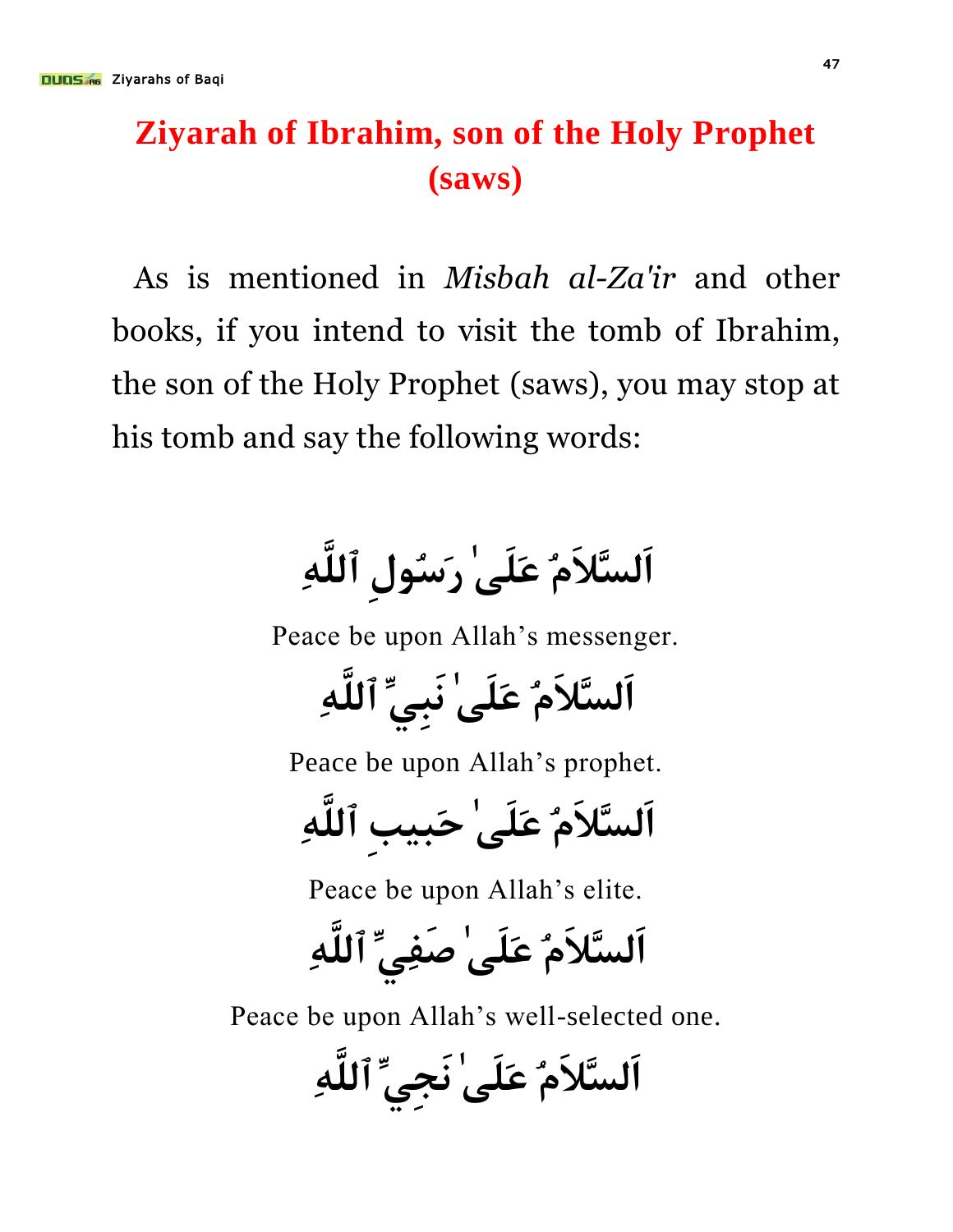Peace be upon Allah's confidant.

**اٌَسَّلََُ عٍََٰٝ ُِسََّّذِ ثِِٓ عَجِذِ ٱٌٍَِّٗ**

Peace be upon Muhammad the son of `Abdullah,

**سِّ١َذِ ٱالْٔجَ١ِبءِ َٚخَبرَُِ ٱٌُّْشِسَٓ١ٍَِ**

the master of the Prophets, the seal of the Messengers,

**َٚخَ١ِشَحِ ٱٌٍَِّٗ ِِِٓ خٍَْمِِٗ فِٟ اسِضِِٗ َٚسََّبئِِٗ**

and the best of Allah's created beings in the earth and the skies.

**اٌَسَّلََُ عٍََٰٝ خ١َّعِ أْجَ١ِبئِِٗ َٚسُسٍُِِٗ**

Peace be upon all His Prophets and Messengers.

اَلسَّلاَمُ عَلَىٰ ٱلشَّهَدَاء<sub>َ</sub> وَٱلسَّعَدَاء وَٱلصَّالِحِينَ

Peace be upon the martyrs, the happy ones, and the righteous ones.

**اٌَسَّلََُ عَِٕ١ٍََب َٚعٍََٰٝ عِجَبدِ ٱٌٍَِّٗ ٱٌصَّبٌِسَٓ١ِ**

Peace be upon us and upon the righteous servants of Allah.

اَلسَّلا<sup>َ</sup>مُ عَلَىْكَ ا<sup>ُ</sup>تَتُّبهَا ٱلرُّوحُ ٱلزَّاكِنَةُ

Peace be upon you, O pure soul.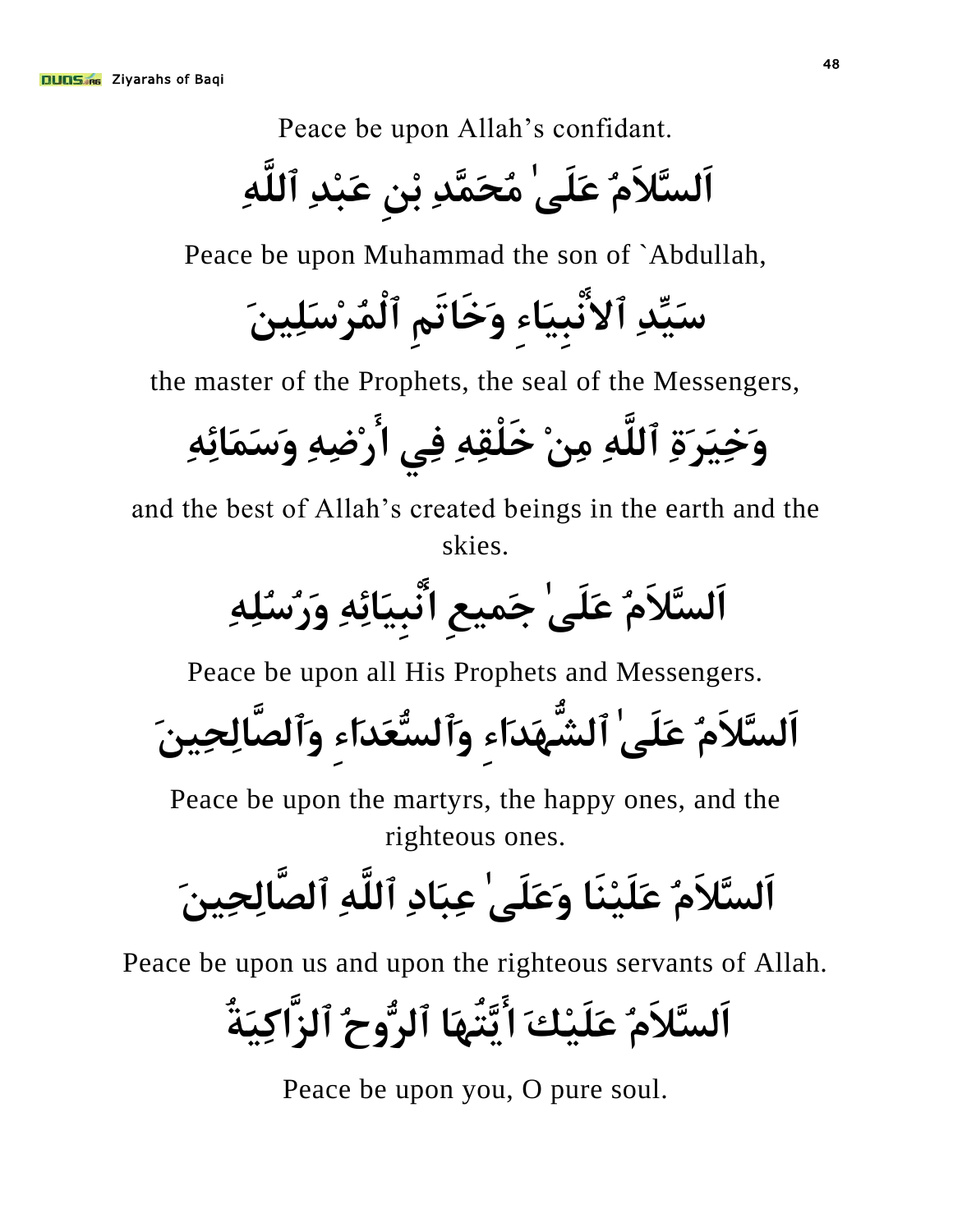اَلسَّلاَمُ عَلَيْكَ ا<sub>َ</sub>ّبَتُّهَا ٱلنَّفْسُ ٱلشَّرِيفَةُ

Peace be upon you, O honorable self. اَلسَّلاَمُ عَلَيْكَ ا<sup>َ</sup>تِّتَّبِهَا ٱلسُّلاَلَةُ ٱلطَّاهِرَةُ

Peace be upon you, O immaculate descendant.

**اٌَسَّلََُ عِ١ٍََهَ اَّ٠زَُٙب ٱٌَّٕسََّخُ ٱٌضَّاوَ١ِخُ**

Peace be upon you, O upright person.

### اَلسَّلاَمُ عَلَيْكَ يَا بْنَ خَيْرِ ٱلْوَرَى

Peace be upon you, O son of the best of all created beings.

## اَلسَّلاَمُ عَلَيْكَ يَا بْنَ ٱلنَبِىِّ ٱلْمُجْتَبَى<sup>'</sup>

Peace be upon you, O son of the selected Prophet.

**اٌَسَّلََُ عِ١ٍََهَ َ٠ب ثَِٓ ٱٌَّْجِعُٛسِ إٌَِٰٝ وَبفَّخِ ٱٌَْٛسَٰٜ**

Peace be upon you, O son of the envoy to all peoples.

## اَلسَّلاَمُ عَلَيْكَ يَا بْنَ ٱلْبَشِيرِ ٱلنَّذِيرِ

Peace be upon you, O son of the conveyor of good tidings (to the believers) and the warner (against Allah's chastisement).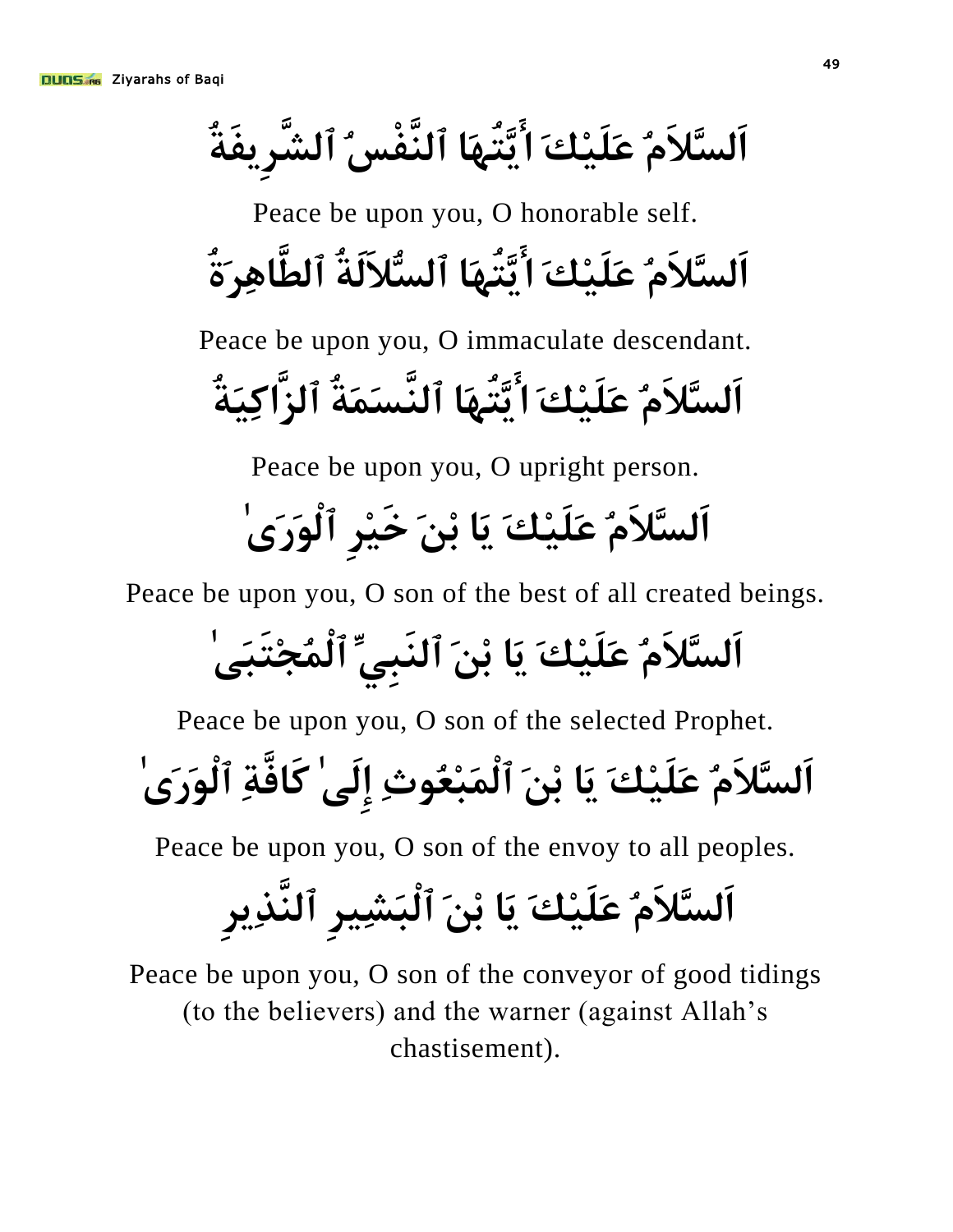اَلسَّلاَمُ عَلَيْكَ يَا بْنَ ٱلسِّرَاجِ ٱلْمُنير

Peace be upon you, O son of the bright torch.

**اٌَسَّلََُ عِ١ٍََهَ َ٠ب ثَِٓ ٱٌُّْؤَّ٠َذِ ثِٱٌْمُشِآِْ**

Peace be upon you, O son of the one supported by the Qur'an.

**اٌَسَّلََُ عِ١ٍََهَ َ٠ب ثَِٓ ٱٌُّْشِسًَِ إٌَِٰٝ ٱإلِْٔسِ َٚٱٌْدَبِّْ**

Peace be upon you, O son of the one sent to both men and jinn.

**اٌَسَّلََُ عِ١ٍََهَ َ٠ب ثَِٓ صَبزِتِ ٱٌشَّاَ٠خِ َٚٱٌْعَلََِخِ**

Peace be upon you, O son of the holder of the Pennon and the Sign.

**اٌَسَّلََُ عِ١ٍََهَ َ٠ب ثَِٓ ٱٌشَّف١عِ َََِٛ٠ ٱٌْمَ١ِبَِخِ**

Peace be upon you, O son of the intercessor on the Resurrection Day.

# اَلسَّلاَمُ عَلَيْكَ يَا بْنَ مَنْ حَبَاهُ ٱللَّهُ بِٱلْكَر*ِ*امَةِ

Peace be upon you, O son of him upon whom Allah has conferred honor.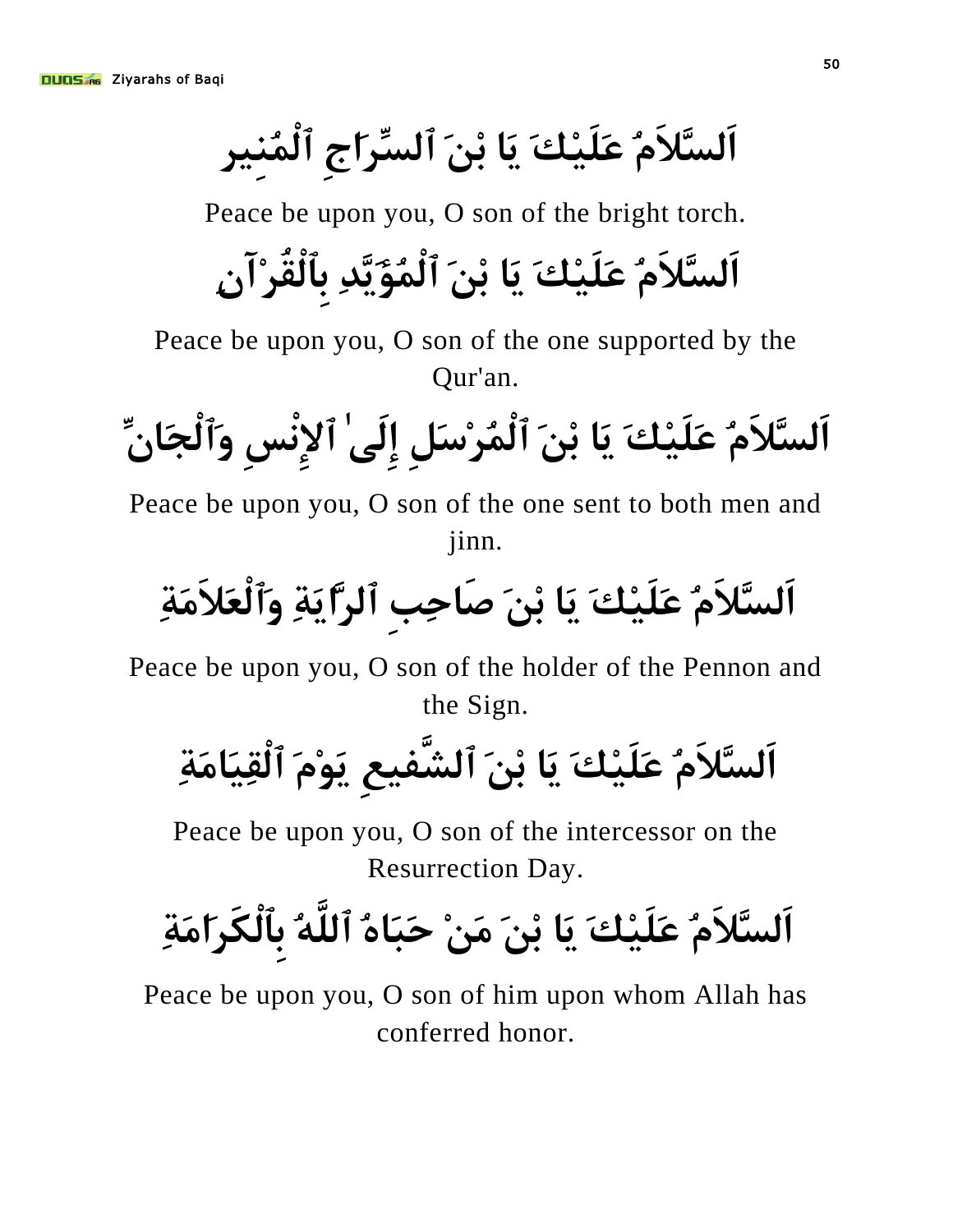اَلسَّلاَمُ عَلَيْكَ وَر<sup>َ</sup>حْمَةُ ٱللَّهِ وَبَرَكَاتُهُ

Peace and Allah's mercy and blessings be upon you.

**اشَْٙذُ أَّهَ لَذِ ٱخْزَبسَ ٱٌٍَُّٗ ٌَهَ دَاسَ إِْٔعَبِِِٗ**

I bear witness that Allah decided for you the abode of His bliss

**لَجًَِ اِْ َ٠ىْزُتَ عِ١ٍََهَ ازِىَبَُِٗ**

before He prescribed His rules for you

### **اِٚ ُ٠ىٍَِّفَهَ زَلٌََُٗ َٚزَشَاَُِٗ**

or ordained you to commit to what is deemed lawful and what is deemed unlawful by Him.

## فَنَقَلَكَ إِلَيْهِ طَيِّباً ز<sup>َ</sup>اكِياً مَرْضِيَّاً

He thus moved you near Him while you are immaculate, upright, pleased,

**عَبِ٘شاً ِِِٓ وًُِّ َٔدَسٍ**

purified from all filths,

**ُِمَذَّسبً ِِِٓ وًُِّ دََٔسٍ**

and sanctified against all dirt.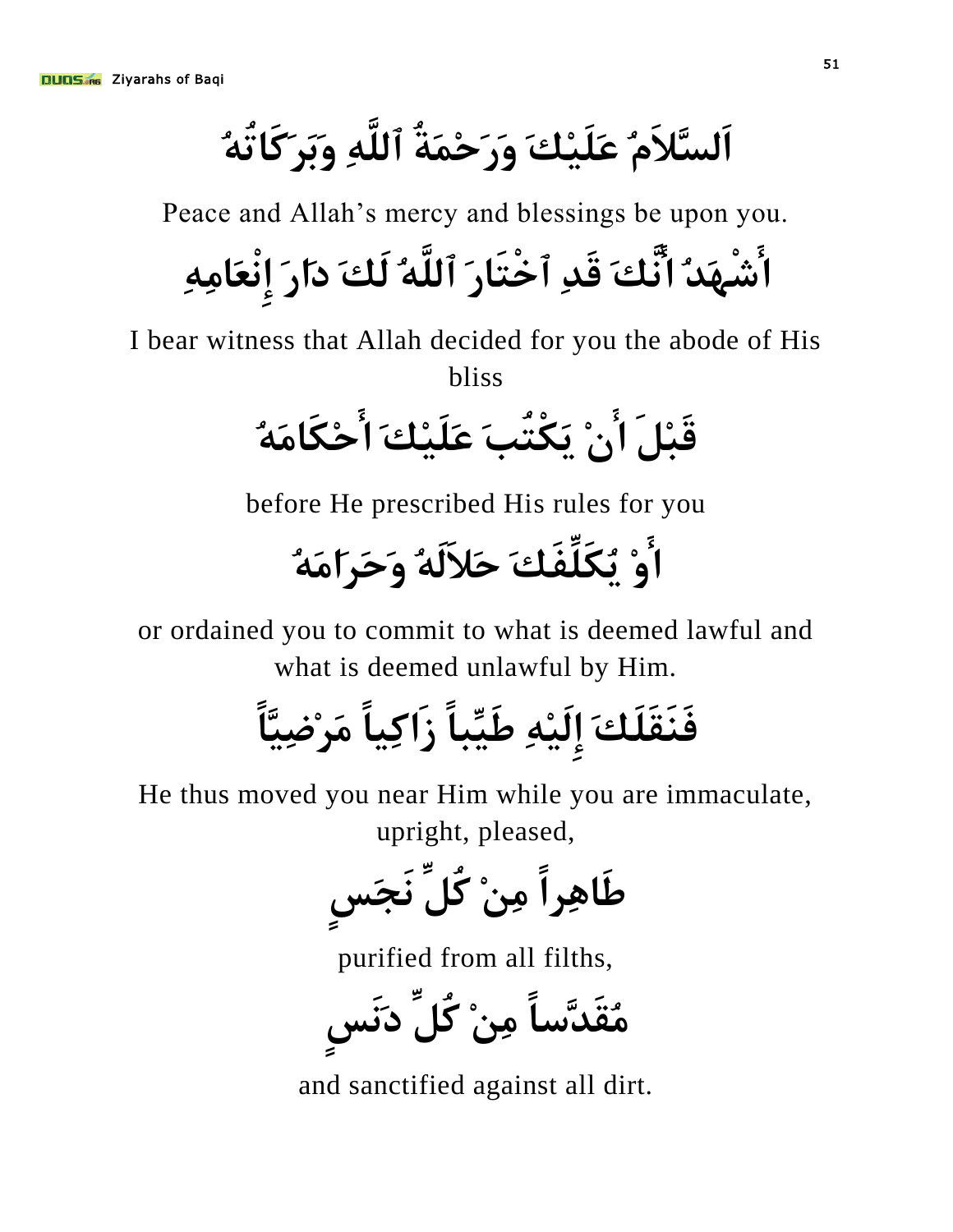و*َبَ*وَّا<sup>َ</sup>ُكَ جَنَّةَ ٱلْمَاوَىٰ

He lodged you in the Paradisiacal Abode

**َٚسَفَعَهَ إٌَِٰٝ ٱٌذَّسَخَبدِ ٱٌْعٍَُٰٝ**

and elevated you to the uppermost ranks.

**َٚصٍََّٰٝ ٱٌٍَُّٗ عِ١ٍََهَ**

May Allah bless you

### صَلاَةً تَقَرُّ بهَا عَيْنُ رَسُولِهِ

with such blessings that delight His Messenger

**َٚرُجٍَِّغُُٗ اوْجَشَ َِبٌُِِِٗٛ**

and make him attain his utmost objective.

**اٌٍَََُُّّٙ ٱخِعًَْ افْضًََ صٍَََٛارِهَ َٚاصْوَبَ٘ب**

O Allah, (please do) render the best and the purest of Your blessings,

## **َٚاّْٰٝٔ ثَشَوَبرِهَ َٚاِٚفَبَ٘ب**

and the most abundant and richest of Your benedictions

**عٍََٰٝ سَسٌُِٛهَ ََٔٚجِّ١ِهَ**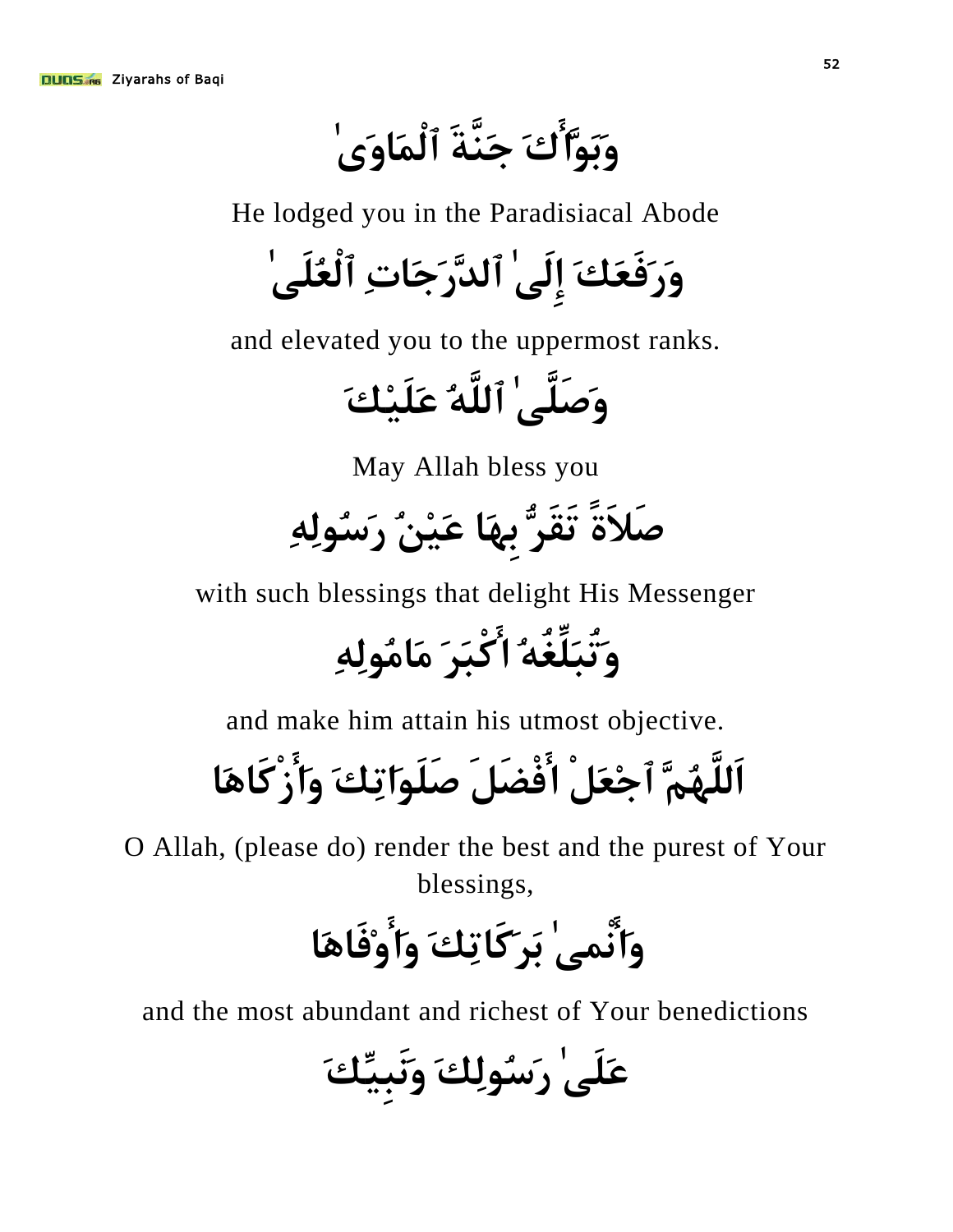to be upon Your messenger, prophet,

**َٚخَ١ِشَرِهَ ِِِٓ خٍَْمِهَ**

and the most favorite of Your creatures;

**ُِسََّّذٍ خَبرَُِ ٱٌَّٕجَٓ١ِّ١ِ**

namely, Muhammad, the seal of the prophets,

**َٚعٍَٰٝ َِِٓ َٔسًََ ِِِٓ اِٚالَدِِٖ ٱٌغِّ١َّجَٓ١ِ**

and upon his immaculate sons,

**َٚعٍَٰٝ َِِٓ خٍََّفَ ِِِٓ عِزْشَرِِٗ ٱٌغَّبِ٘شَٓ٠ِ**

and upon his pure successors from his household;

**ثِشَزَِّزِهَ َ٠ب اسِزََُ ٱٌشَّازَٓ١ِِّ**

in the name of Your mercy, O most merciful of all those who show mercy.

**اٌٍَََُُّّٙ إِِّٟٔ اسِبٌُهَ ثِسَكِّ ُِسََّّذٍ صَفِّ١ِهَ**

O Allah, I beseech You in the name of Muhammad, Your elite,

**َٚإِثِشَاَُ١ِ٘ َٔدًِِ َٔجِّ١ِهَ**

and in the name of Ibrahim, the son of Your prophet,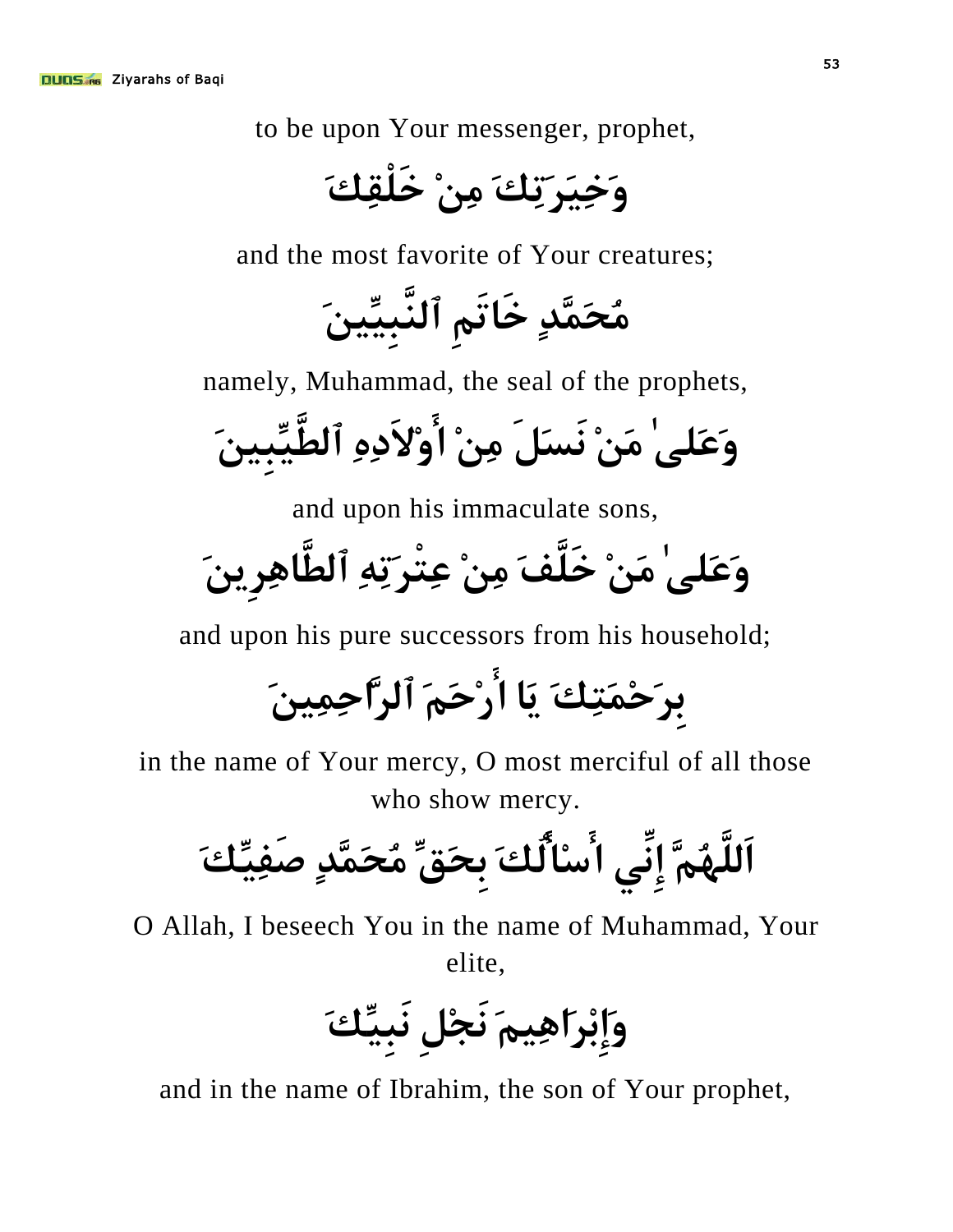ا<sup>ُ</sup>نْ تَجْعَلَ سَعْيي بِهِمْ مَشْكوراً

to make my efforts to be praiseworthy,

**َٚرَْٔجِٟ ثُِِِٙ َِغفُٛساً**

my sins forgiven,

وَحَيَاتِي بِهمْ سَعِيد<sub>َ</sub>ةً

my life satisfying,

**َٚعَبلِجَزِٟ ثُِِِٙ ز١َِّذَحً**

my end result commendable,

وَحَوَائِجِي بِهِمْ مَقْضِيَّةً

my needs settled,

وَأ<sup>َ</sup>فْعَالِي بِهِمْ مَرْضِيَّةً

my deeds pleased,

وَامُوري بِهمْ مَسْعُودَةً

my affairs blissful,

و<sup>َ</sup>شُؤُونى بهمْ مَحْمُودَةً

and my matters commended.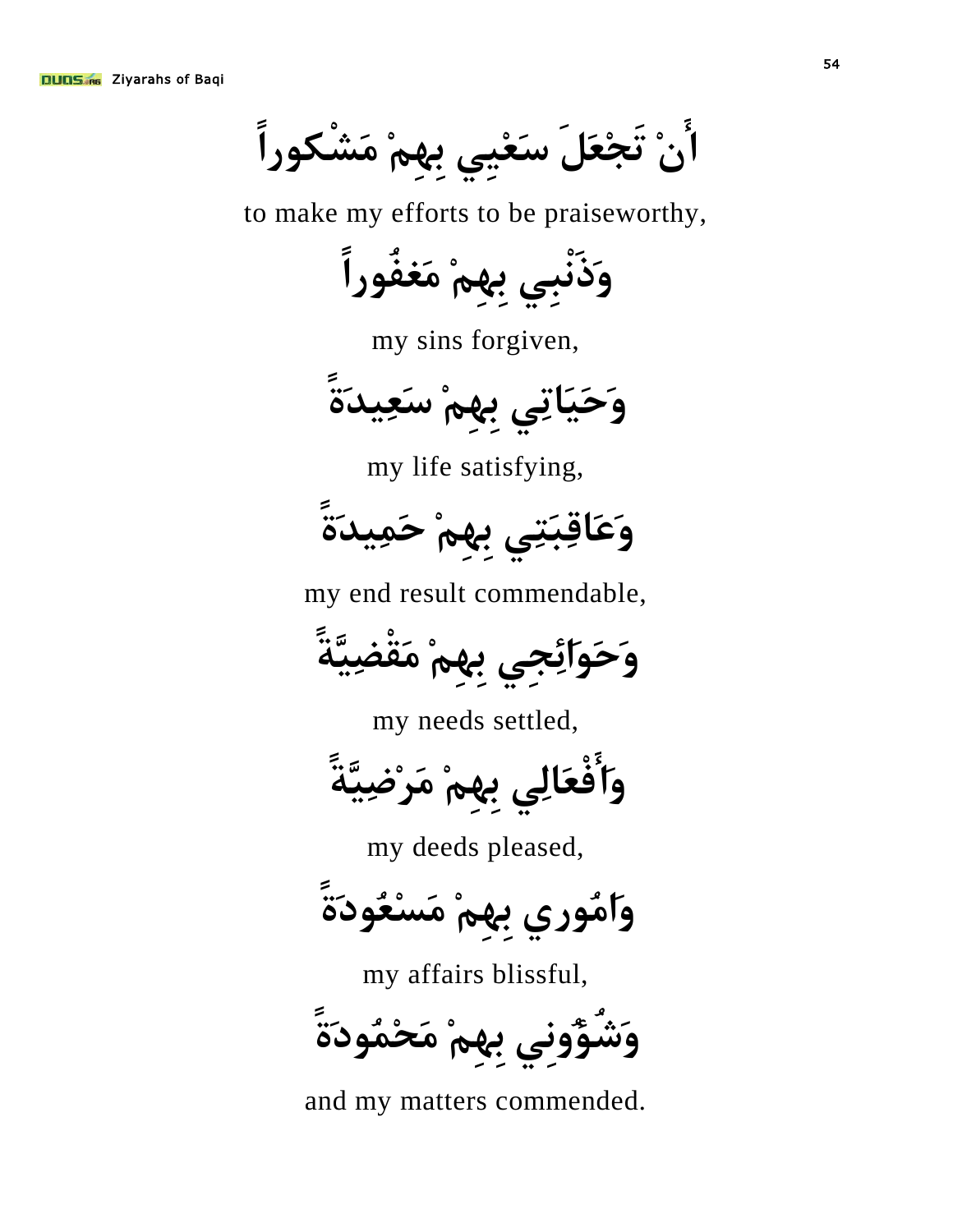اَللَّهُمَّ وَأ<sup>َ</sup>حسِنْ لِيَ ٱلتَّوْفِيقَ

O Allah, (please do) grant me remarkable successfulness

**ََٔٚفِّسِ عَِّٕٟ وًَُّ ٍَُّ٘ َٚض١ِكٍ**

and relieve me from all of my grievances and depressions.

**اٌٍَََُُّّٙ خَِّٕجِِٕٟ عِمَبثَهَ**

O Allah, (please do) ward off from me Your chastisement,

**َٚٱَِِٕسِِٕٟ ثََٛاثَهَ**

sign over me Your rewards,

**َٚاسِىِِّٕٟ خَِٕبَٔهَ**

allow me to settle in the gardens of Your Paradise,

**َٚٱسِصُلِْٕٟ سِضَْٛأَهَ َٚاَِبَٔهَ**

bestow upon me Your pleasure and security,

**َٚاشْشِنِ ٌِٟ فِٟ صَبٌِر دُعَبئِٟ**

and allow my acceptable supplications to include

**َٚاٌِذََّٞ ٌَُْٚٚذِٞ َٚخ١َِّعَ ٱٌُّْؤَٓ١ِِِِٕ َٚٱٌُّْؤَِِِٕبدِ**

my parents, my sons, and all believing men and women,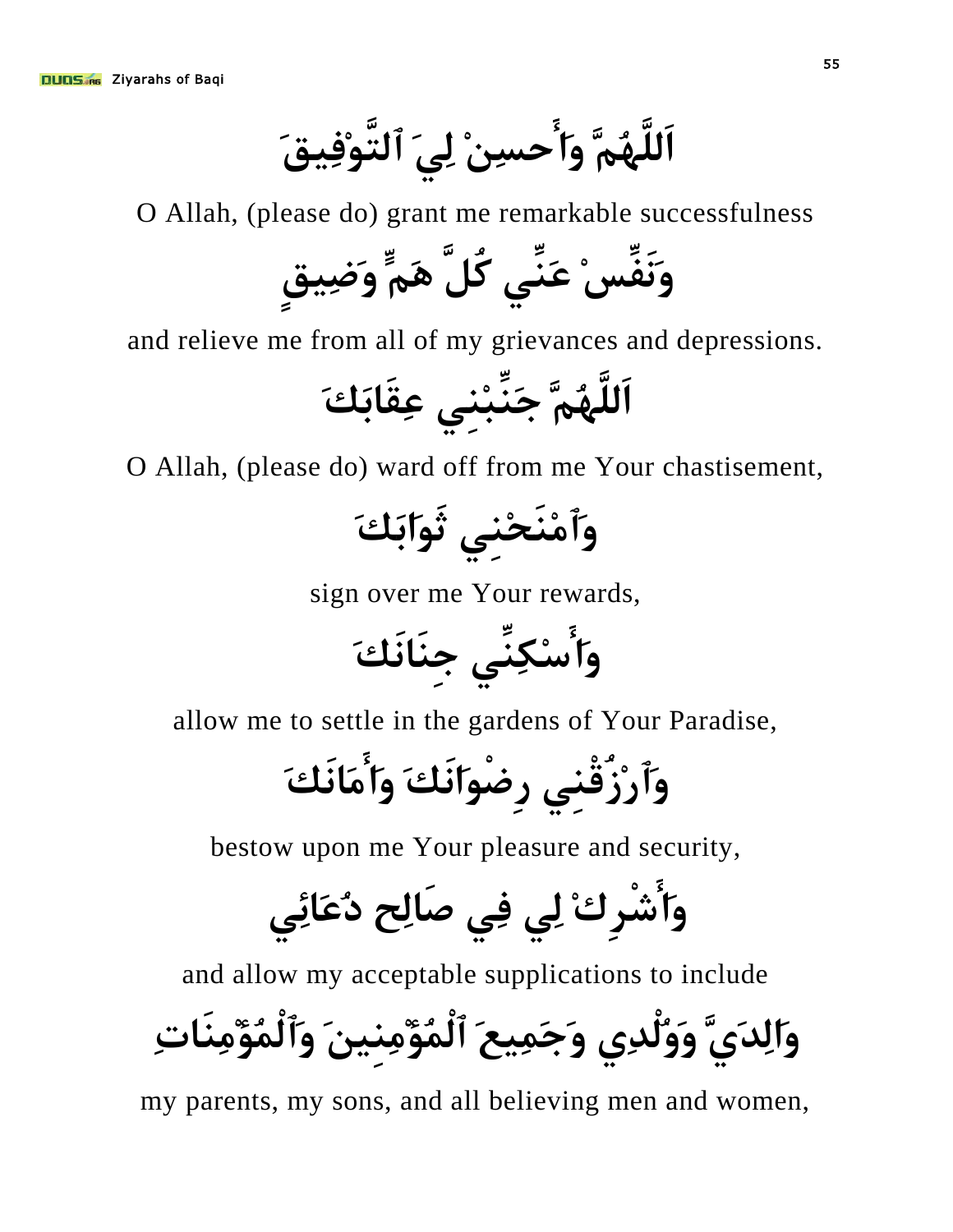ٱلأَحْيَاءَ مِنْهُمْ وَٱلأَمْوَاتَ

the alive and the dead,

**إَِّٔهَ ٌَُِّٟٚ ٱٌْجَبلَ١ِبدِ ٱٌصَّبٌِسَبدِ**

for You are verily the Lord of the ever-abiding, good works.

**آَٓ١ِ سَةَّ ٱٌْعَبَٓ١ٌَِّ**

Respond to me, O Lord of the Worlds.

You may then provide your needs and offer a two unit prayer.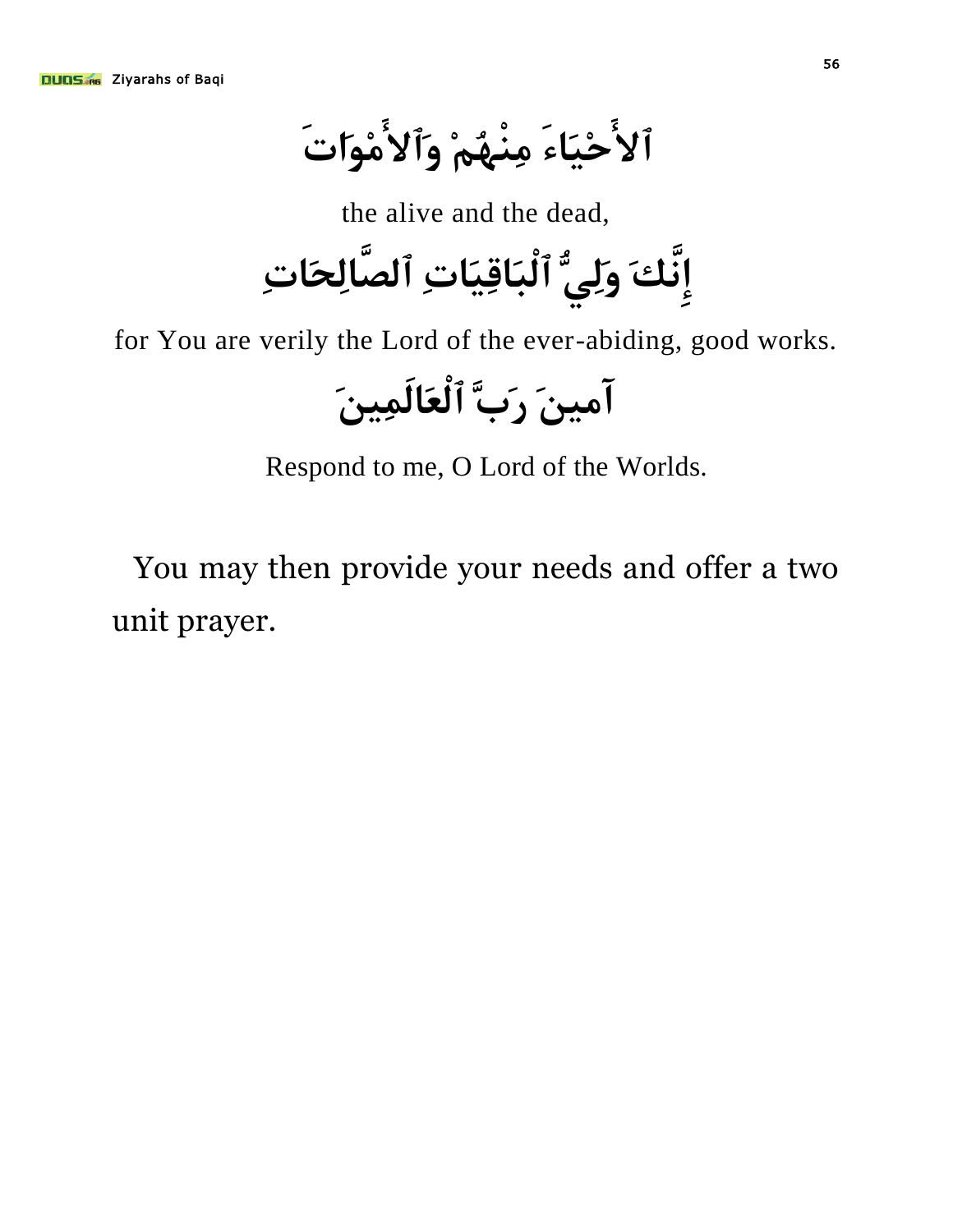#### **Ziyarah of Lady Fatimah bint Asad; Imam `Ali's mother**

You may stop at the tomb of Lady Fatimah bint (daughter of) Asad and say the following words:

**اٌَسَّلََُ عٍََٰٝ َٔجِِّٟ ٱٌٍَِّٗ**

Peace be upon Allah's Prophet.

اَلسَّلاَمُ عَلَىٰ رَسُولِ ٱللَّٰهِ

Peace be upon Allah's Messenger.

**اٌَسَّلََُ عٍََٰٝ ُِسََّّذٍ سِّ١َذِ ٱٌُّْشِسَٓ١ٍَِ**

Peace be upon Muhammad, the chief of the Messengers.

**اٌَسَّلََُ عٍََٰٝ ُِسََّّذٍ سِّ١َذِ ٱالَٓ١ٌَِّٚ**

Peace be upon Muhammad, the chief of the past generations.

**اٌَسَّلََُ عٍََٰٝ ُِسََّّذٍ سِّ١َذِ ٱ٢خِشَٓ٠ِ**

Peace be upon Muhammad, the chief of the coming generations.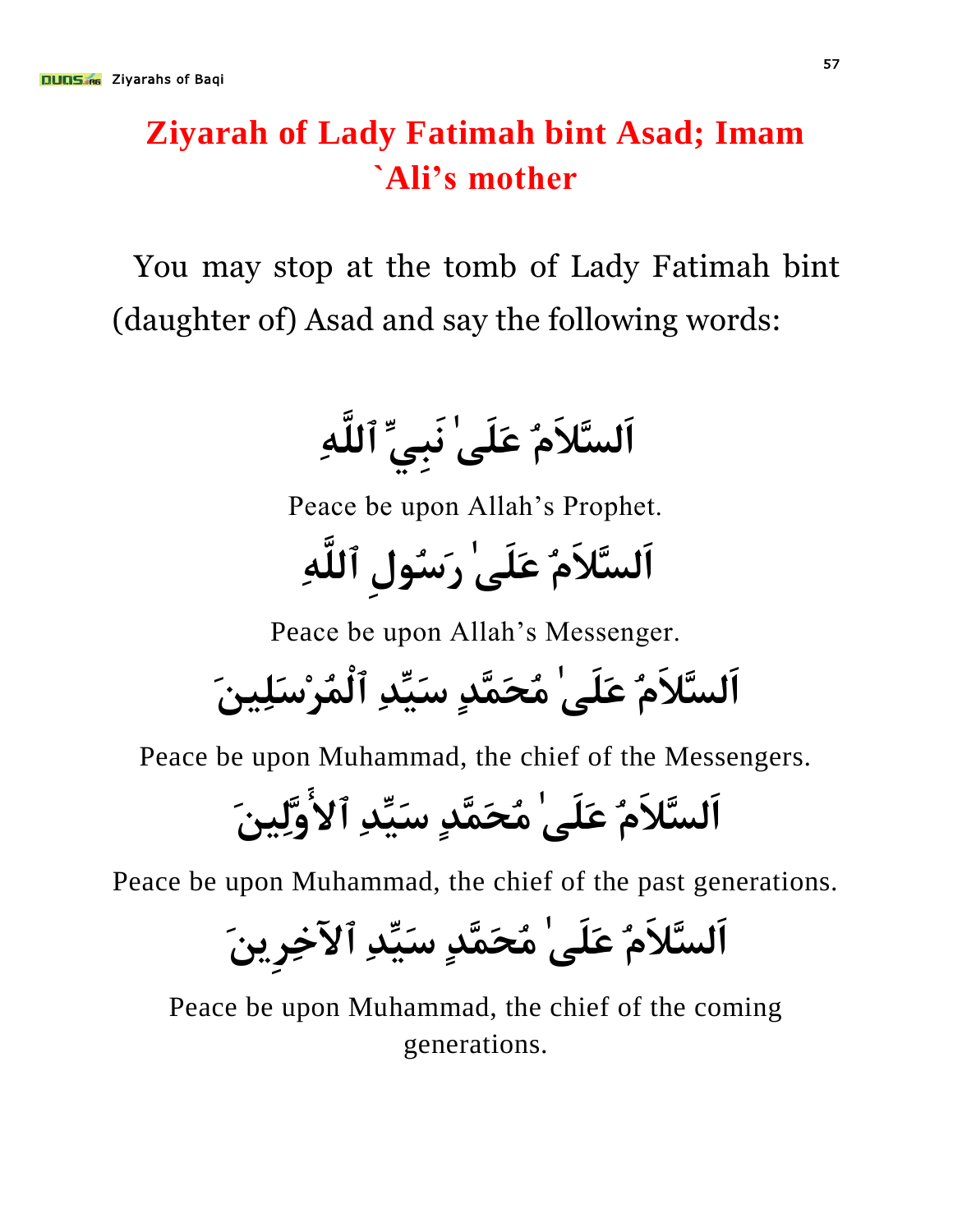اَلسَّلاَمُ عَلَىٰ مَنْ بَعَثَهُ ٱللَّهُ <sub>ل</sub>َحْمَةً لِلْعَالَمِينَ

Peace be upon him whom Allah has sent as mercy for the peoples.

**اٌَسَّلََُ عِ١ٍََهَ اَُّٙ٠ب ٱٌَّٕجُِّٟ َٚسَزَِّخُ ٱٌٍَِّٗ َٚثَشَوَبرُُٗ**

Peace and Allah's mercy and blessings be upon you, O Prophet.

**اٌَسَّلََُ عٍََٰٝ فَبعَِّخَ ثِْٕذِ اسَذٍ ٱٌَْٙبشَّ١ِِّخِ**

Peace be upon Fatimah the daughter of Asad, the Hashemite lady.

**اٌَسَّلََُ عِ١ٍََهِ اَّ٠زَُٙب ٱٌصِّذ٠ِّمَخُ ٱٌَّْشِضَّ١ِخُ**

Peace be upon you, O veracious and well-pleased.

**اٌَسَّلََُ عِ١ٍََهِ اَّ٠زَُٙب ٱٌزَّمَّ١ِخُ ٱٌَّٕمَّ١ِخُ**

Peace be upon you, O pious and pure.

**اٌَسَّلََُ عِ١ٍََهِ اَّ٠زَُٙب ٱٌْىَشَّ٠خُ ٱٌشَّضَّ١ِخُ**

Peace be upon you, O noble and pleased.

اَلسَّلاَمُ عَلَيْكِ يَا كَافِلَةَ مُحَمَّدٍ خَاتَم ٱلنَّبيِّينَ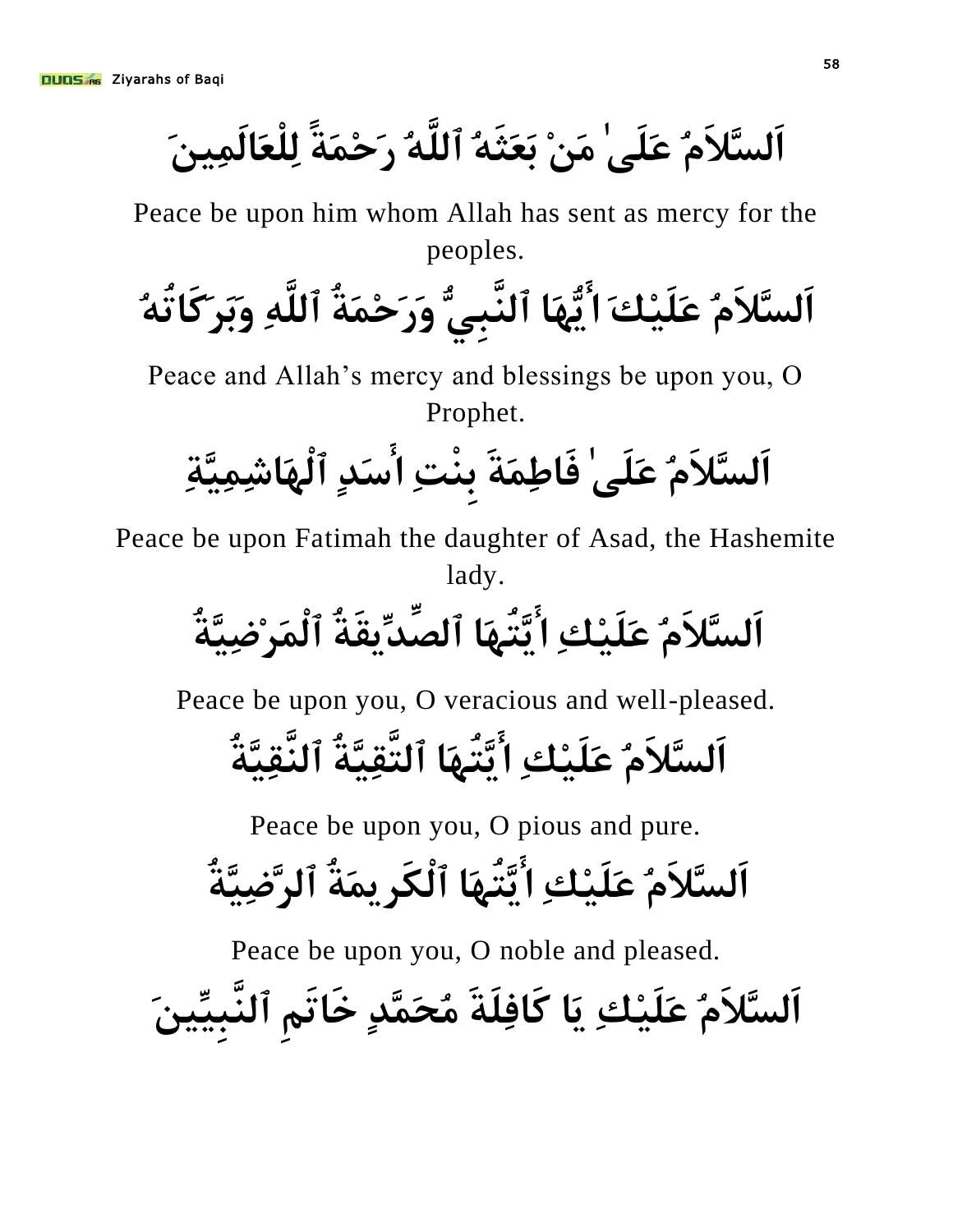Peace be upon you, O nurse of Muhammad—the seal of the Prophets.

اَلسَّلاَمُ عَلَيْكِ يَا وَالِدَةَ سَيِّدِ ٱلْوَصِيِّينَ

Peace be upon you, O mother of the chief of the Prophets' successors.

اَلسَّلاَمُ عَلَيْكِ ِ يَا مَنْ ظَهَرَتْ شَفَقَت*َ* 

Peace be upon you, O she who showed compassion

### عَلَىٰ رَسُولِ ٱللَّهِ خَاتَمِ ٱلنَّبيِّينَ

to Allah's Messenger and the seal of the Prophets.

### اَلسَّلاَمُ عَلَيْكِ يَا مَنْ تَرْبِيَتُّهَا لِوَلِّيِّ ٱللَّهِ ٱلأَمِينِ

Peace be upon you, O she who reared the honest representative of Allah.

## اَلسَّلاَمُ عَلَيْكِ وَعَلىٰ رُوحِكِ وَبَدَنكِ ٱلطَّاهِر

Peace be upon you and upon your soul and pure body.

### اَلسَّلاَمُ عَلَيْكِ وَعَلَّے ٰ وَلَدِكِ وَرَحْمَةُ ٱللَّٰهِ وَرَكَاتُهُ

Peace and Allah's mercy and blessings be upon you and your son.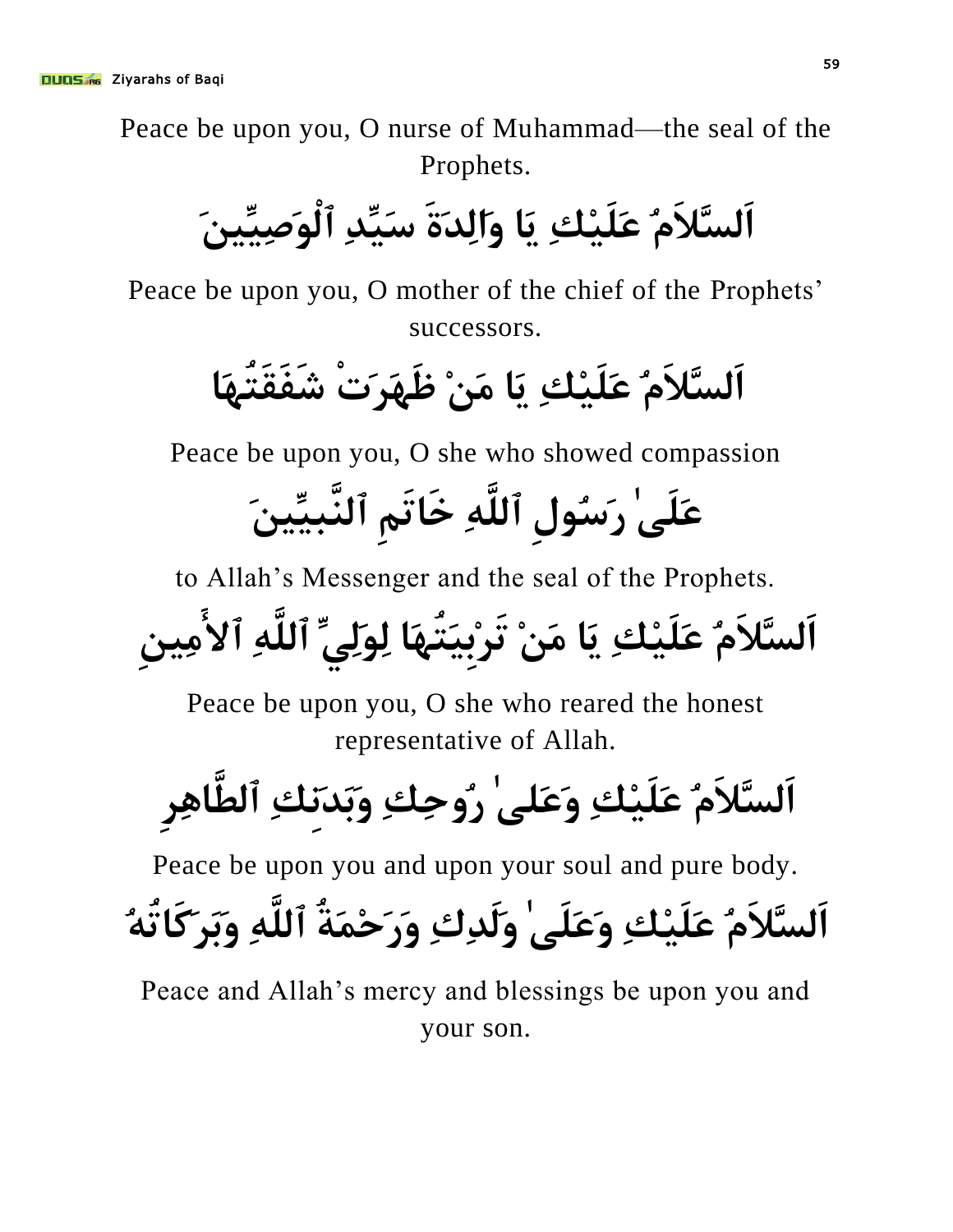ا<sup>َ</sup>شْهَدُ اَنَّكِ ا<sup>ِّ</sup>حْسَنْتِ ٱلْكِفَالَةَ

I bear witness that you did well when you nursed the Prophet,

**َٚادِ٠َّذِ ٱالَِبَٔخَ**

fulfilled your duty,

**َٚٱخِزََٙذِدِ فِٟ َِشِضَبدِ ٱٌٍَِّٗ**

exerted all efforts for gaining the pleasure of Allah,

**َٚثَبٌَغْذِ فِٟ زِفْظِ سَسُٛيِ ٱٌٍَِّٗ**

and strove in the safeguarding of Allah's messenger

عَارِفَةً ب*حَقَّهِ* 

as you acknowledged his actual rank,

**ُِؤَِِِٕخً ثِصِذِلِِٗ**

believed in his honesty,

**ُِعِزَشِفَخً ثُِٕجَُّٛرِِٗ**

recognized his prophethood,

**ُِسِزَجِصِشَحً ثِِٕعَِّزِِٗ**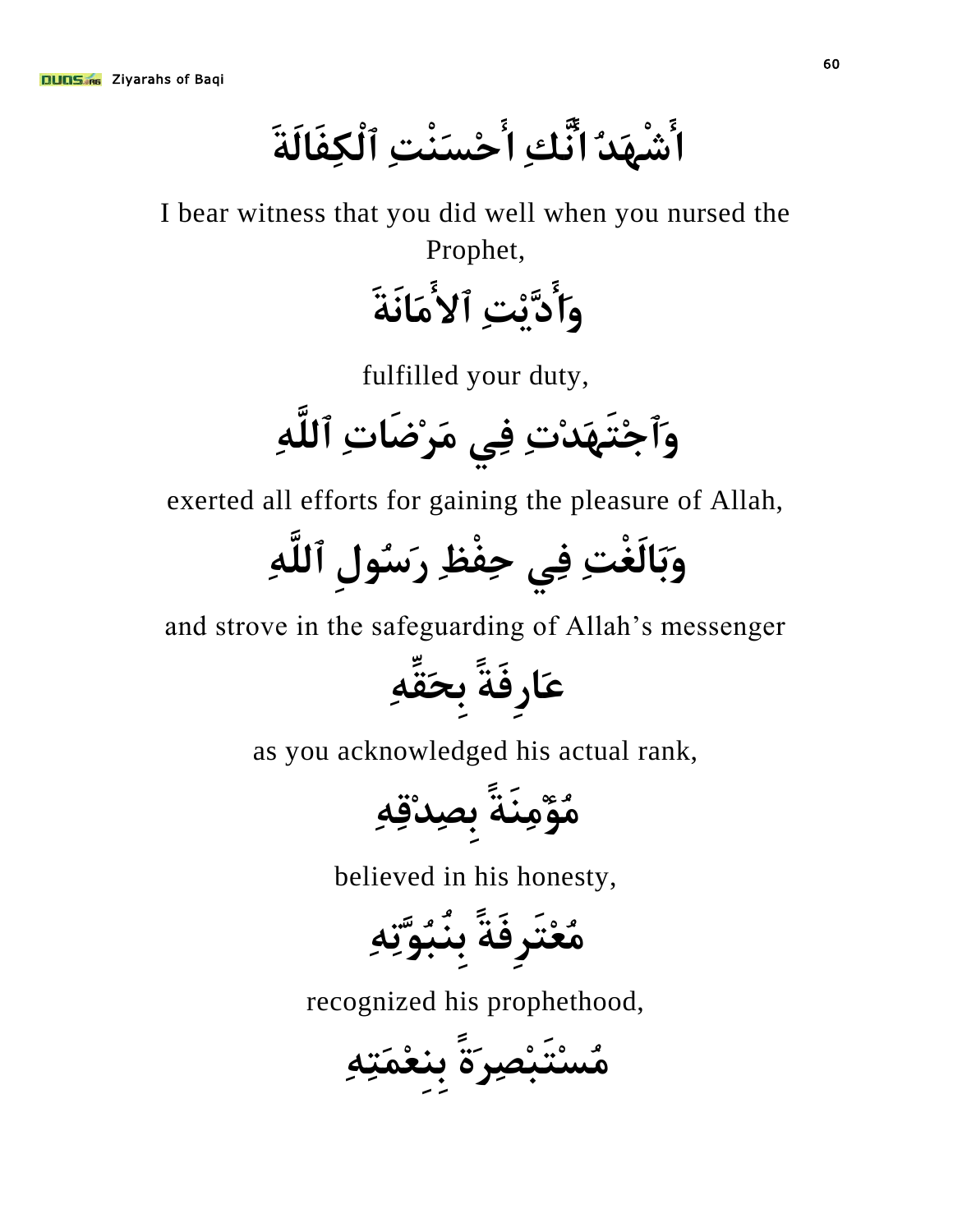realized the bliss of him,

**وَبفٍَِخً ثِزَشِثَ١ِزِِٗ**

vouched for taking care of him,

**ُِشْفِمَخً عٍََٰٝ َٔفْسِِٗ**

showed kindness to him,

وَاقِفَةً ع*َلَى' خِد*ْمَتِهِ

dedicated all your efforts to serving him,

**ُِخْزَبسَحً سِضَبُٖ**

and decided on what would please him.

**َٚاشَْٙذُ أَّهِ َِضِ١َذِ عٍََٰٝ ٱإل٠ِـَّبِْ**

I also bear witness that you took up faith

**َٚٱٌَّزَّسُّهِ ثِبشْشَفِ ٱالدَ٠ِبِْ**

and adhered to the most prominent religion

**سَاضَ١ِخً َِشِضَّ١ِخً**

while you are satisfied, pleased,

**عَبِ٘شَحً صَوَّ١ِخً**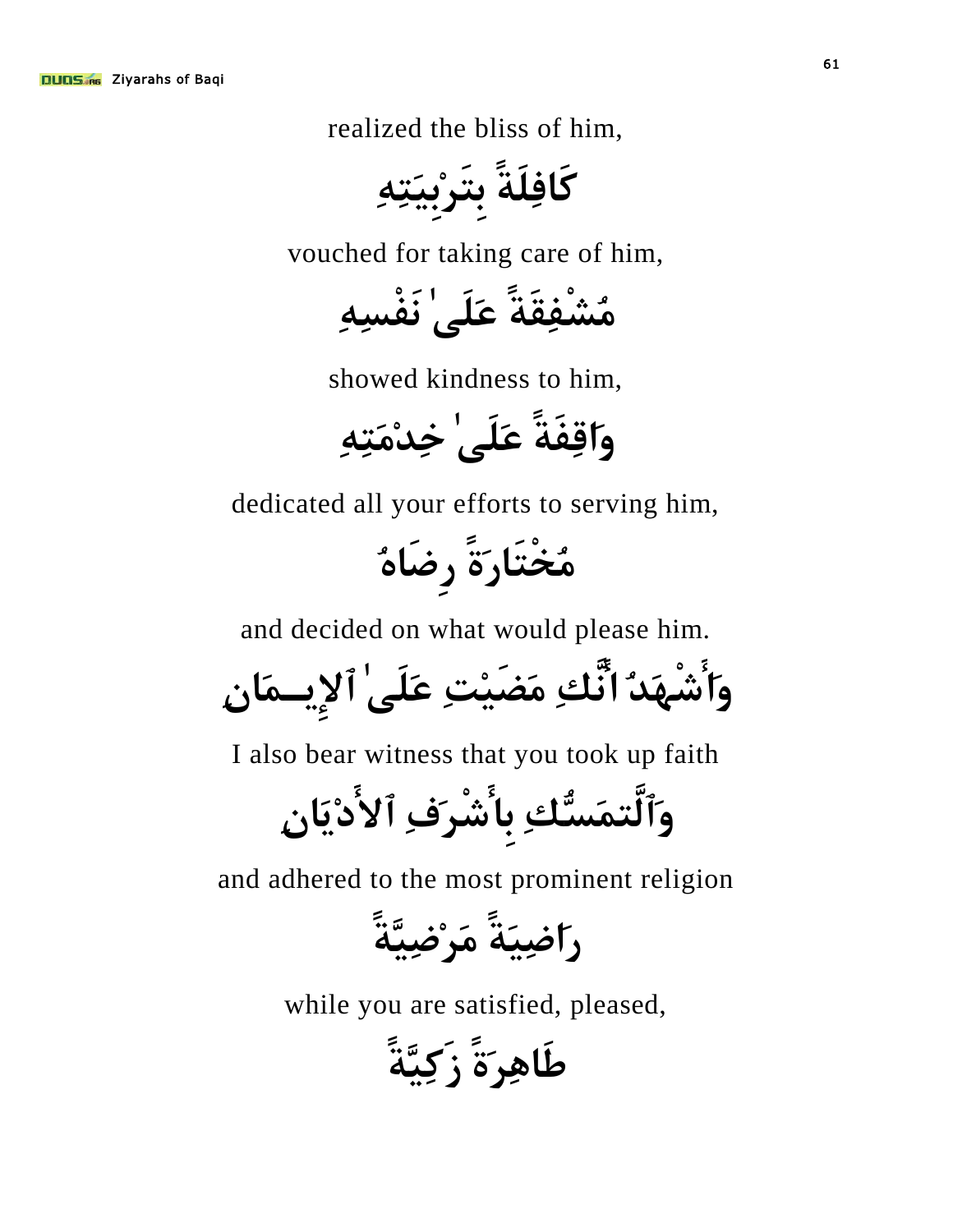pure, upright,

**رَمَّ١ِخً َٔمَّ١ِخً**

pious, and immaculate.

فَر*َض*ِيَ ٱللَّهُ عَنْكِ وَأَرْضَاكِ

Allah may be pleased with you and may please you.

**َٚخَعًََ ٱٌْدََّٕخَ َِْٕضٌَِهِ ََِٚبَٚانِ**

May He decide Paradise to be your eternal abode.

**اٌٍَََُُّّٙ صًَِّ عٍََٰٝ ُِسََّّذٍ َٚآيِ ُِسََّّذٍ**

O Allah, (please do) send blessings upon Muhammad and the Household of Muhammad,

**َٚٱْٔفَعِِٕٟ ثِضَ٠ِبسَرَِٙب**

grant me advantages on account of my visiting the tomb of

her,

**َٚثَجِّزِْٕٟ عٍََٰٝ َِسَجَّزَِٙب**

make me abide by my love for her,

**َٚالَ رَسِشِِِِٕٟ شَفَبعَزََٙب**

do not deprive me of her intercession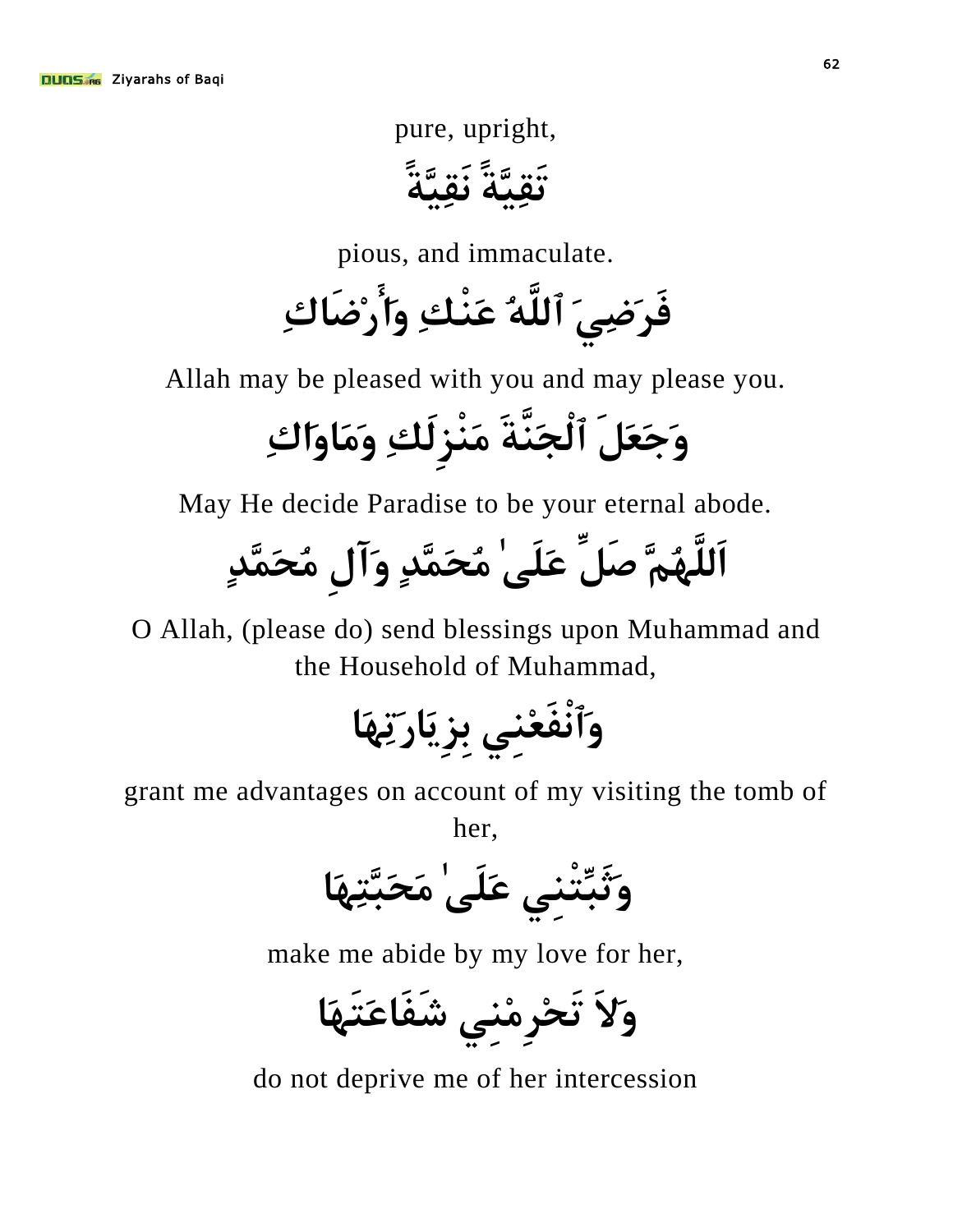وَشَفَاعَةَ ٱلأَئِمَّةِ مِنْ ذُرِّيَّتِهَا

and the intercession of the Imams from her offspring,

**َٚٱسِصُلِْٕٟ ُِشَافَمَزََٙب**

grant me companionship of her,

**َٚٱزِشُشِِٟٔ َِعََٙب ََِٚعَ اِٚالَدَِ٘ب ٱٌغَّبِ٘شَٓ٠ِ**

and include me, on the Resurrection Day, with her group and the group of her immaculate descendants.

**اٌٍَََُُّّٙ الََ رَدِعٍَُْٗ آخِشَ ٱٌْعَِٙذِ ِِِٓ صَ٠ِبسَرِٟ إَّ٠ِبَ٘ب**

O Allah, (please) do not decide this time of my visiting her tomb to be the last;

**َٚٱسِصُلِْٕٟ ٱٌْعَِٛدَ إَِٙ١ٌَِب اثَذاً َِب اثِمِ١َزَِٕٟ**

rather, bestow upon me the favor of returning to visit her tomb as long as You keep me alive,

**َٚإِرَا رََٛفِ١َّزَِٕٟ فَٱزِشُشِِٟٔ فِٟ صُِِشَرَِٙب**

and, when You grasp my soul, (please) add me to her group,

**َٚادِخٍِِْٕٟ فِٟ شَفَبعَزَِٙب**

and include me with those for whom she will intercede;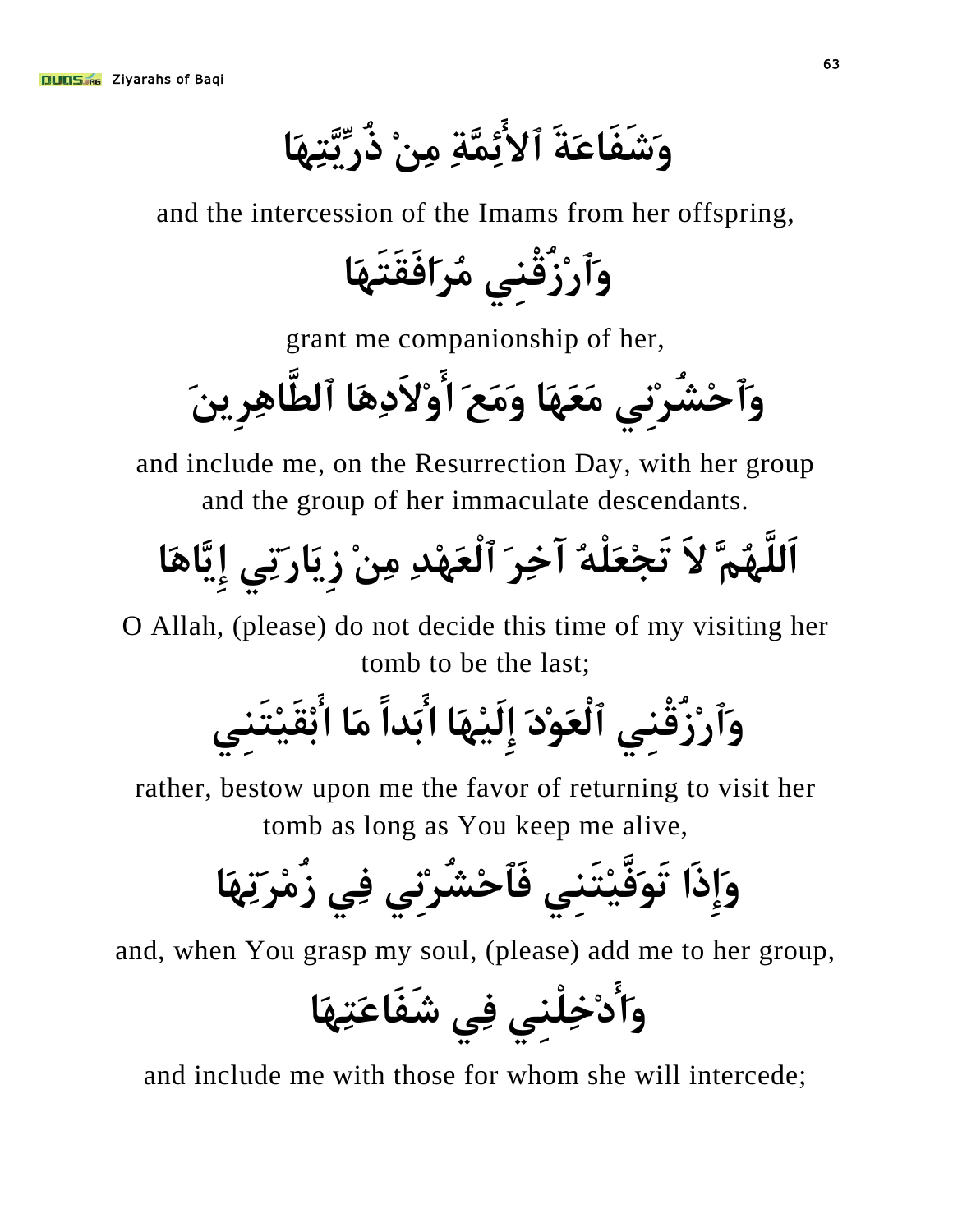برَحْمَتِكَ يَا أَرْحَمَ ٱلرَّاحِمِينَ

(and let all that be) by Your mercy, O most merciful of all those who show mercy.

**اٌٍَََُُّّٙ ثِسَمَِّٙب عِْٕذَنَ ََِْٕٚضٌَِزَِٙب ٌَذِ٠َهَ**

O Allah, (I beseech You) in the name of her dignity and position with you,

**إِغْفِشِ ٌِٟ ٌََِٛٚاٌِذََّٞ**

(to) forgive me, my parents,

**ٌَِٚد١َِّعِ ٱٌُّْؤَٓ١ِِِِٕ َٚٱٌُّْؤَِِِٕبدِ**

and all believing men and women,

**َٚآرَِٕب فِٟ ٱٌذَ١ُّْٔب زَسََٕخً**

grant us good in this world

**وَفِي ٱلآخِرَةِ حَسَنَةً** 

and good in the Hereafter,

وَقِنَا بر**َحْمَتِكَ عَذَاب**َ ٱلنَّار

and save us, in the name of Your mercy, from the chastisement of Hellfire.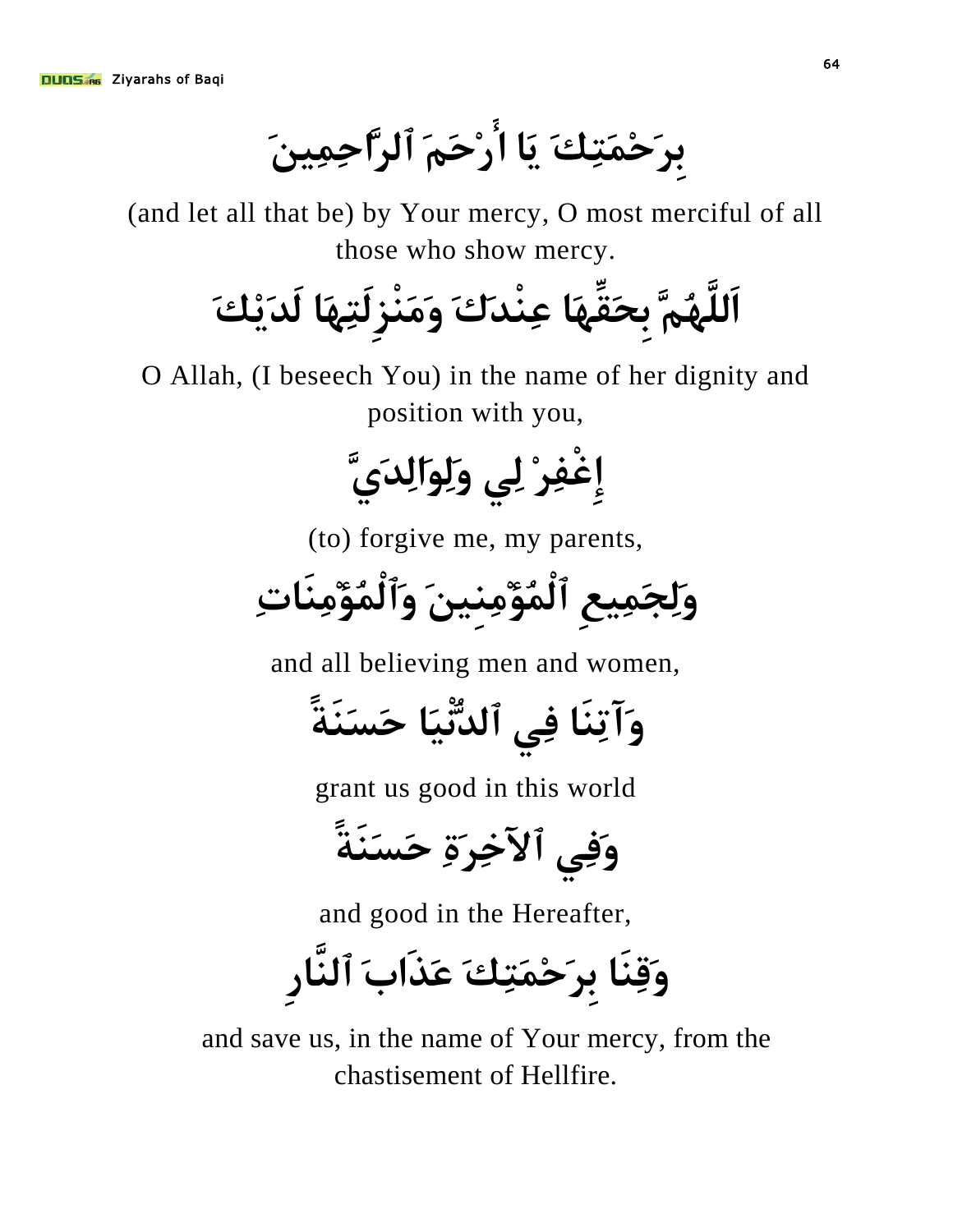Before you leave, you may offer a two unit prayer (i.e. *Salat al-ziyarah*) and pray Allah for anything you want.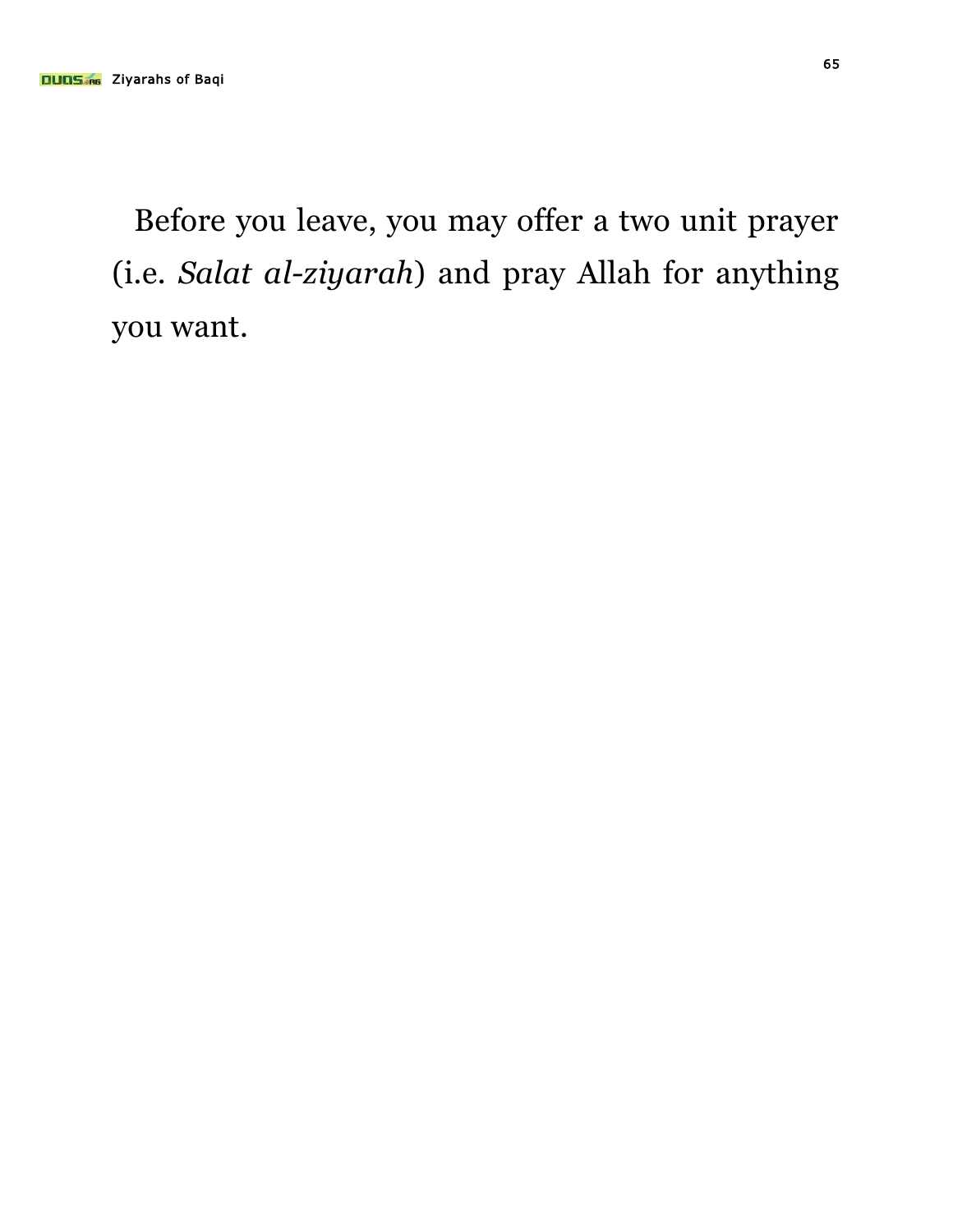#### **Ziyarah of Abbas bin Abdul Muttalib (as)**

The Prophet's uncle, Abbas bin Abdul Muttalib (a.s.) holds an esteemed position. He has given many sacrifices for Islam. Recite his Ziyarat in the following way:

اَلسَّلاَمُ عَـلَيۡكَ يَــاعَبَّــاسُ بُـنُ عَبۡـٰدِ الۡمُطَّلِـبِ اَلسَّلاَمُ يَا عَـمَّ رَسُّـوُلِ الـلّٰهِ اَلسَّلاَمُ عَلَيْكَ يَا صَا السِّقَايَةِ وَ رَحْمَةُ اللَّهِ وَ بَرَكَانَهُ \_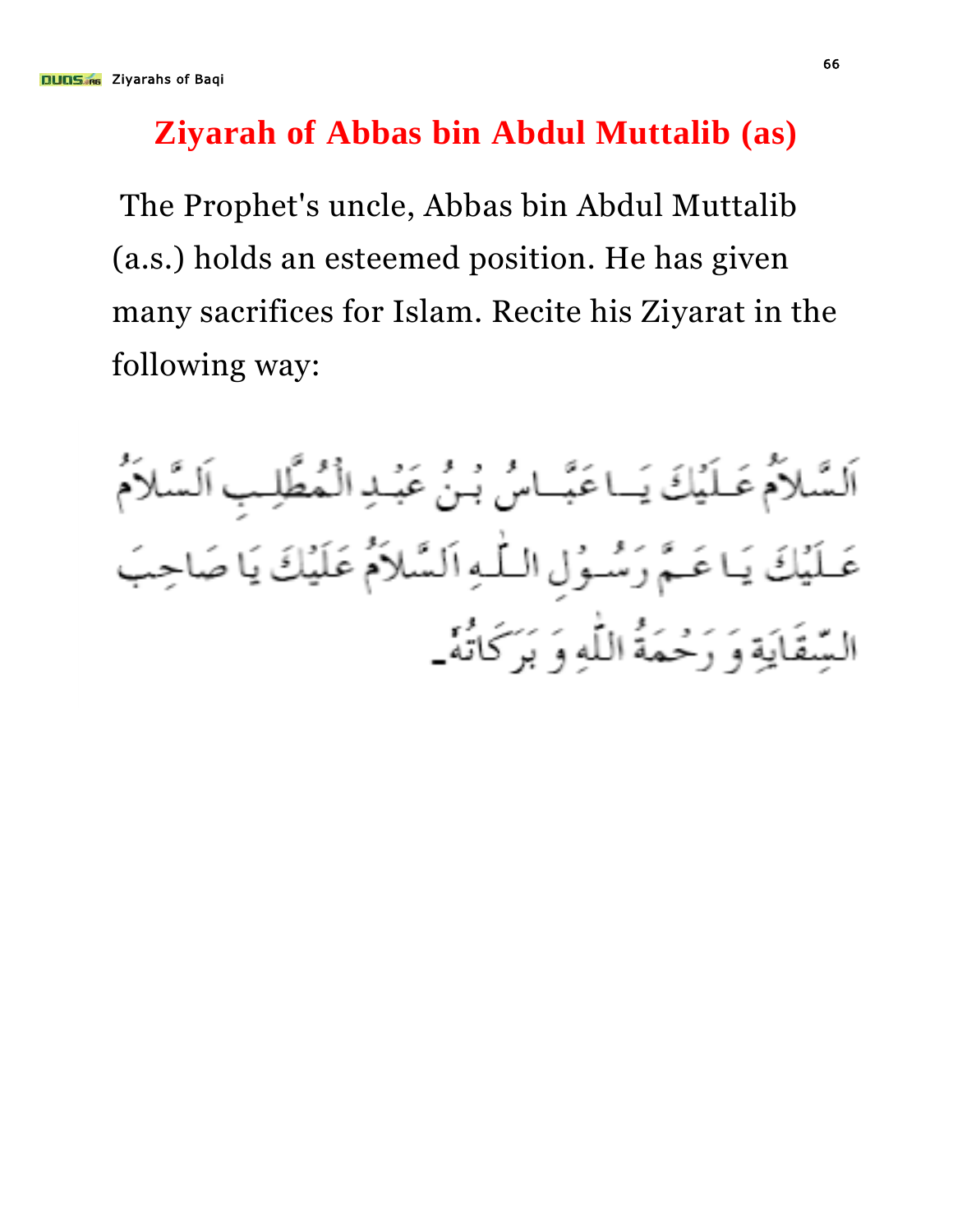#### **Ziyarah of the wives of the Holy Prophets (saws)**

The respectful and pure wives of the Messenger of Allah (s.a.w.a.) are also buried in Baqee. According to the Holy Quran the blessed wives of the Prophet (s.a.w.a.) are the mothers of believers and their respect is obligatory for us. Recite the Ziyarat of these esteemed ladies as follows:

اَلسَّىلامُ عَلَيْكُنَّ يَا زَوُجَاتِ رَسُوُلِ اللَّهِ اَلسَّلاَمُ عَلَيْكُنَّ بِيِّ اللَّهِ أُمَّهَاتِ الْمُؤْمِنِيْنَ وَ رَحْمَةُ اللَّهِ وَ لَّهُمَّ ارْضِ عَنْهُنَّ وَ ارْفَعْ دَرَجَا لمَهُنَّ وَ اَجْزِلُ ثَوَابَهُنَّ آمِيْنَ يَارَبَّ الْعَالَمِيْنَ\_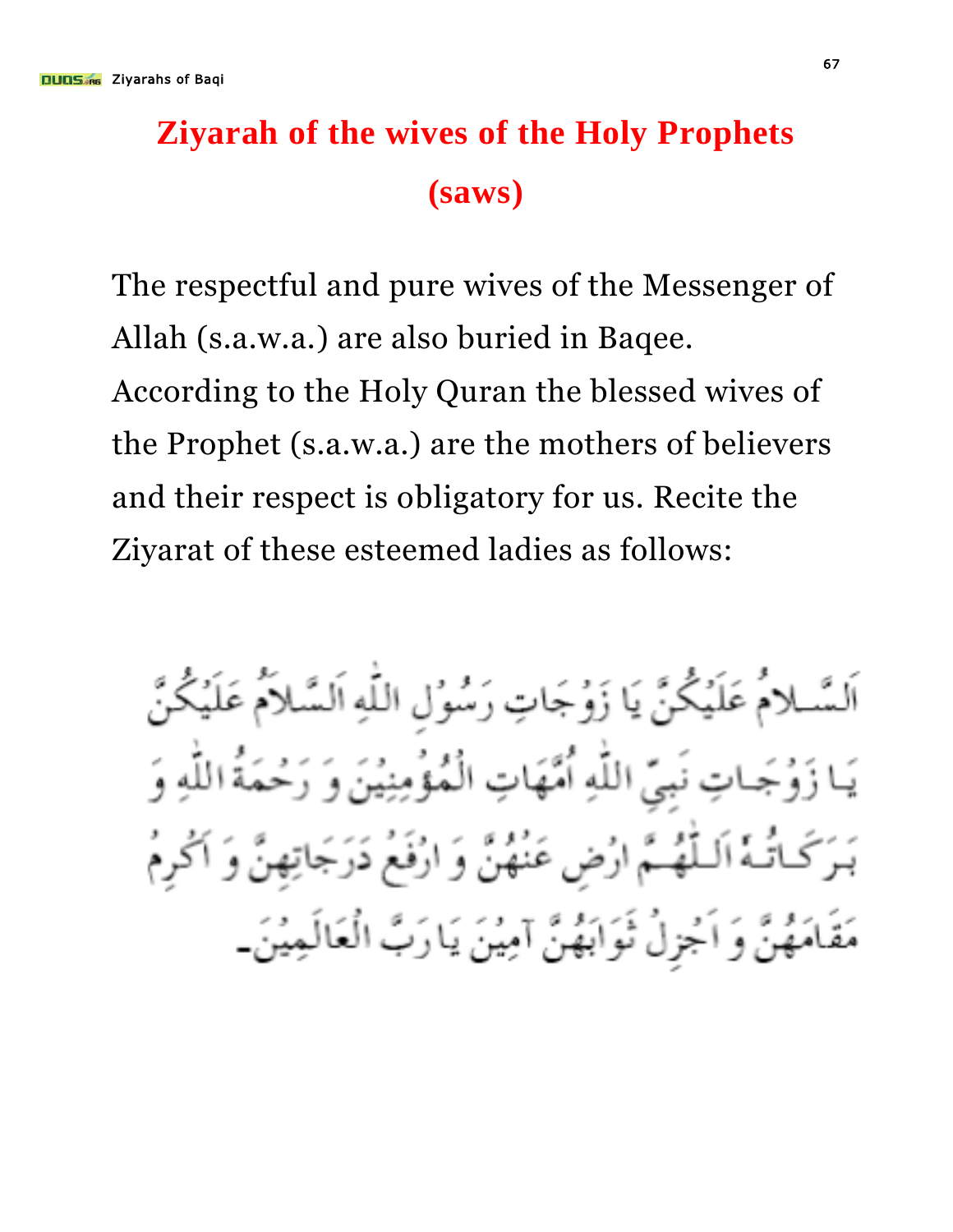#### **Ziuarah Aqeel & Abdullah bin Jafar at-Tayyar**

Aqeel and Jafar at-Tayyar, both are the brothers of Imam Ali (a.s.). Abdullah bin Jafar Tayyar was the husband of Lady Zainab. The graves of these two personalities are in Baqee. Recite the Ziyarat of these noble personages in the following words:ﻠَﻨَﺎ يَا عَقِيَٰ سُوُّلِ اللَّهِ اَلسَّلاَ عَلَيْكَ يَابُنَ عَمَّ حَبِيْبِ اللَّهِ ضطفى السلام عَلَيْكَ لاَمَ عَلَى عَبُدِ اللَّهِ بُن جَعُفَ مَنْ حَوْلَكِمَا مِنْ عَنْكُمْ وَ أَرْضَہ بدء شكت د<br>د و م حْمَةُ اللَّهِ وَ بَرَكَاتُهٗ۔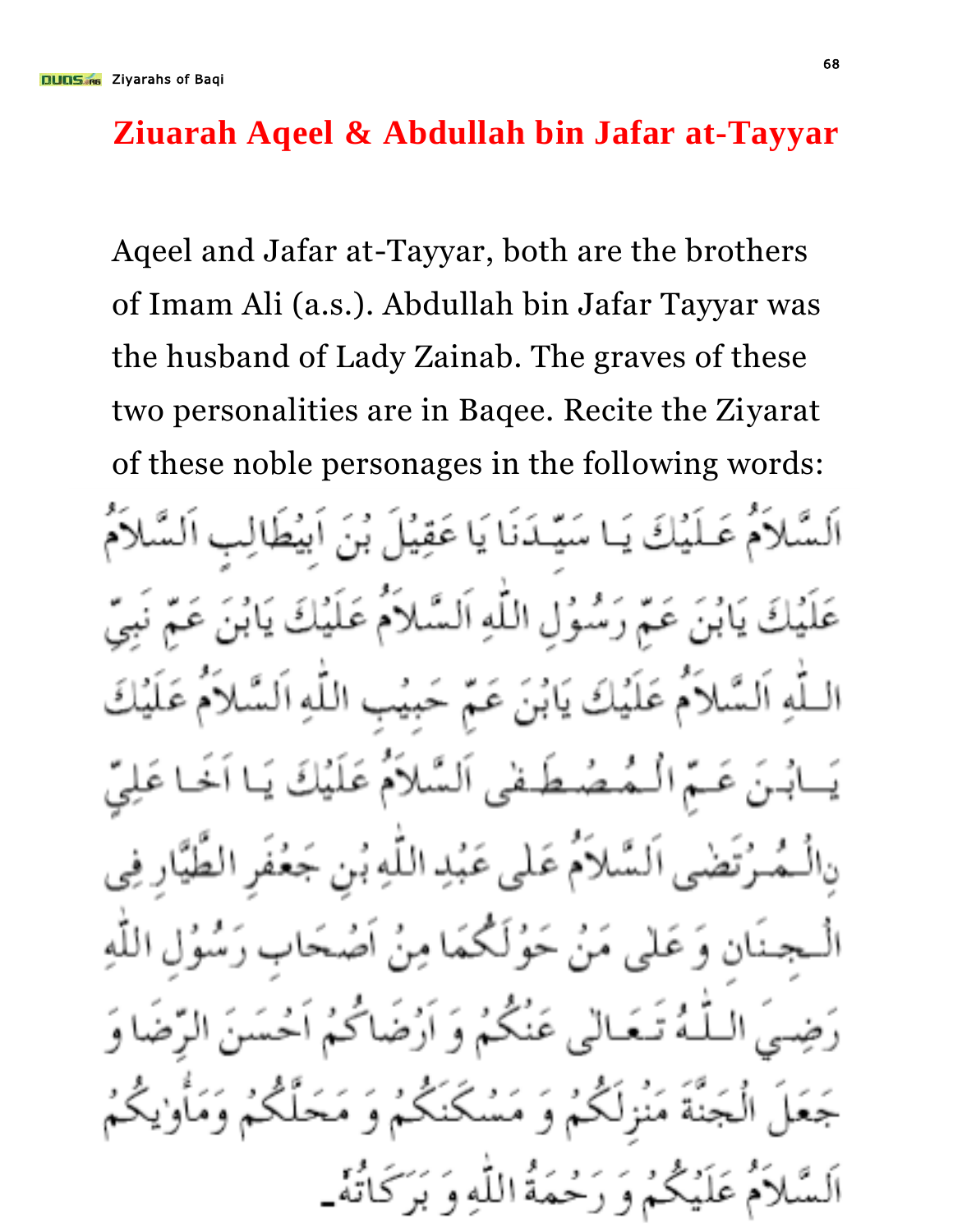#### **Ziyarah of the Martyrs of Uhud and the Event of Hurra**

Baqee has an eventful history and a large number of holy warriors are buried therein. These include those who were injured during the Battle of Ohod but they achieved martyrdom after returning to Medina. Then they were buried in Baqee. The martyrs of the Event of Hurrah are also buried in Baqee. After the tragedy of Kerbala and the martyrdom of Imam Husain (a.s.) and his companions, the people of Medina revolted against the Umayyad rule and dethroned the governor of Medina. Yazid sent a large army to suppress the revolt and his army plundered Medina for three days continuously, killing people and looting their property and the honor of their women. Thousands perished in this attack including 80 companions of the Holy Prophet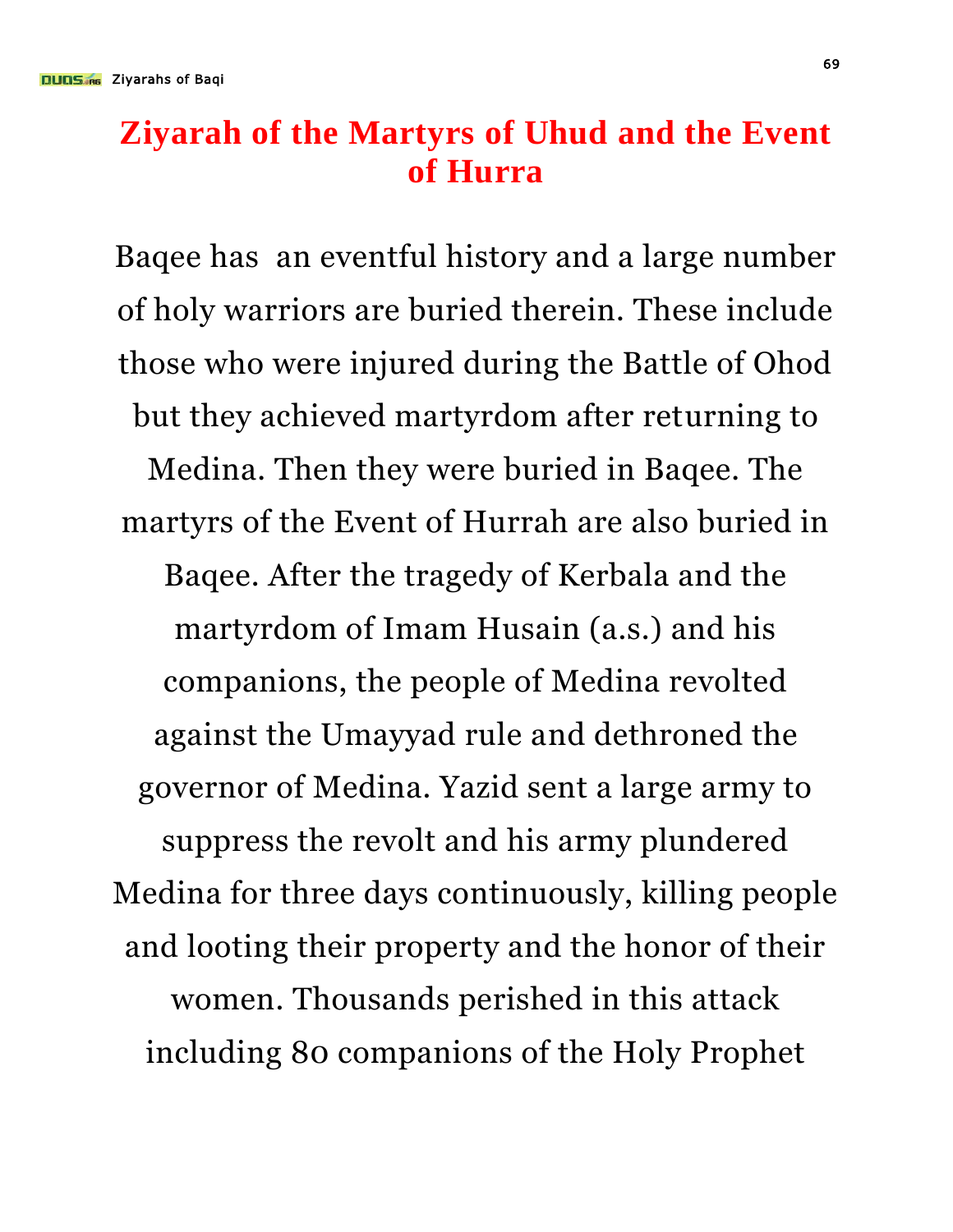(s.a.w.a.) and 700 children of the Ansaar and Mohaajereen (Helpers and Emigrants). This incident is famous as "Hurrah". The martyrs of this attack are buried in Baqee. Recite the Ziarat of the martyrs of Uhud and the event of Hurrah in the following manner:

اَلسَّلاَمُ عَلَيْكُمْ يَا شُهُدَآءُ يَا سُعَدَآءُ يَا نُجَبَآءُ يَا نُفَبَآءُ يَا الصِّدُقِ وَ الْوَفَآءِ اَلسَّلاَمُ عَلَيْكُمْ يَا مُجَاهِدُوْنَ اللَّه حَقٌّ جهَادِهِ اَلسَّلاَمَ عَلَيْكُمُ بِمَا صَا اَلِسَّلاَمُ عَـلَیۡكُمۡ یَا شُهُدَآءُ كَآفَةً عَآمَّةً وَ دَ حْمَةُ اللَّهِ وَ يَهَ كَاتَهْ\_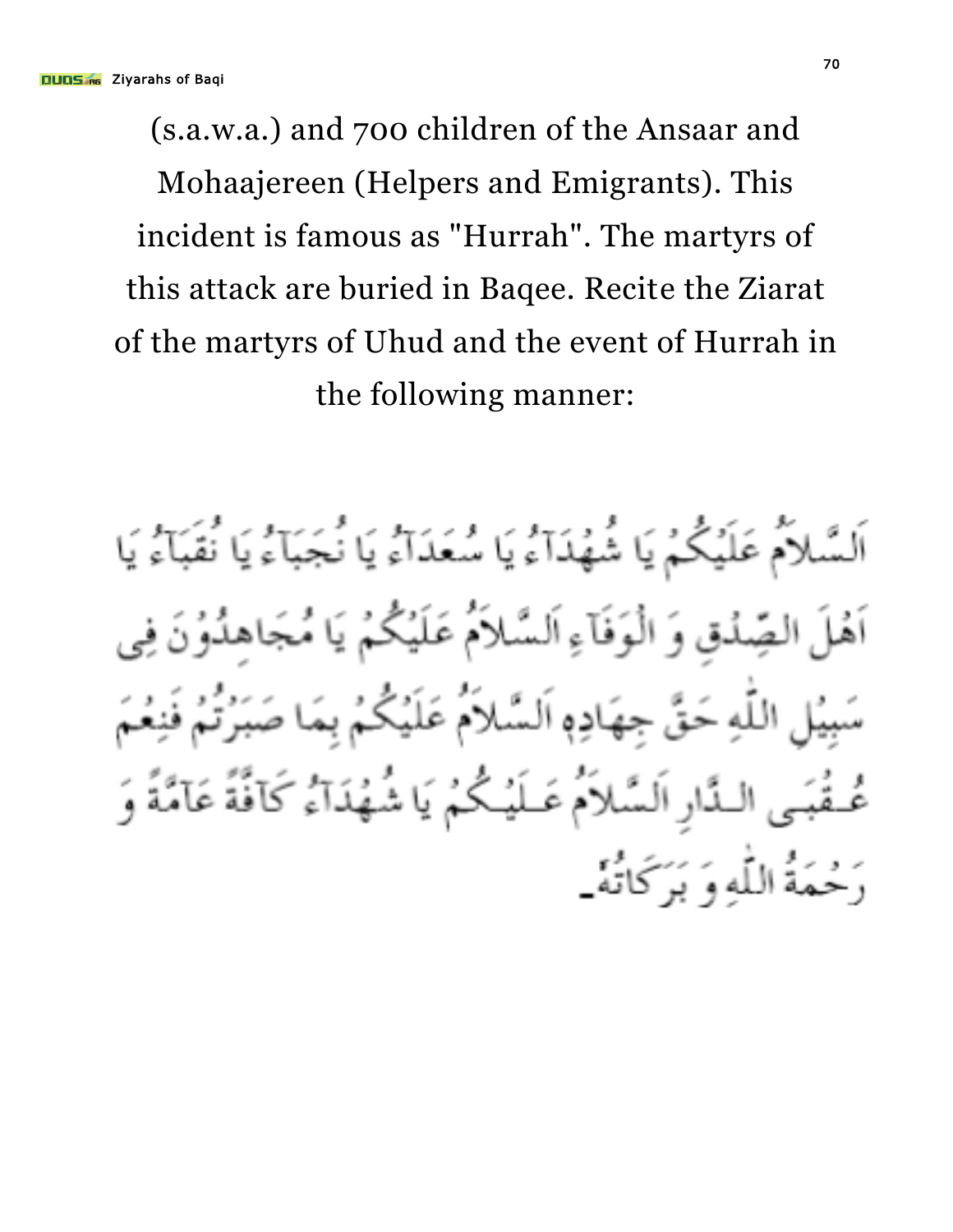#### **Ziyarah of Ismail ibn Imam Jafar Sadiq (a.s.)**

Ismail, was the elder son of Imam Jafar Sadiq (a.s.). Some Shias considered him as the seventh Imam. This sect is known as Ismailis, although the deceased himself had belief in the Imamate of his brother, Imam Musa Kazim (a.s.). Imam Kazim (a.s.) also respected him. Recite his ziyarah as follows:

ASSALAAMO A'LAA JADDEKAL MUSTAFAA ASSALAAMO A'LAA ABEEKAL MURTAZAR REZAA ASSALAAMO A'LAS SAYYEDAYNIL HASANE WAL HUSAYNE ASSALAAMO A'LAA KHADEEJATA UMMIL MOA-MENEENA UMME SAYYEDATE NESAAA-IL A'ALAMEENA ASSALAAMO A'LAA FAATEMATA UMMAL A-IMMATIT TAAHEREENA ASSALAAMO A'LAN NOFOOSIL FAAKHERATE BOHOORIL O'LOOMIZ ZAAKHERATE SHO-FA-A'AA-EE FIL AAKHERATE WA AWLEYAAA-EE I'NDA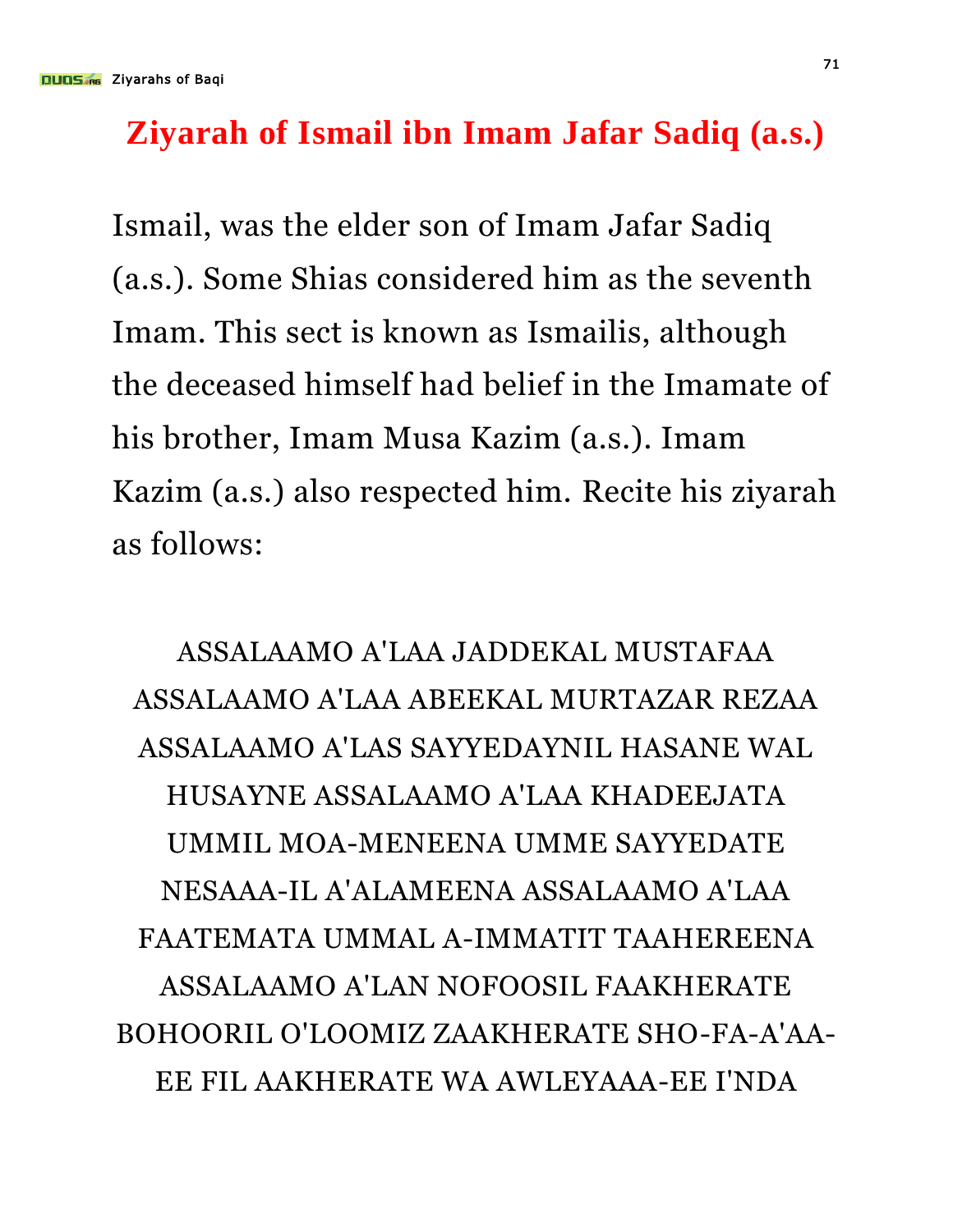#### A'WDIR ROOHE ELAL E'ZAAMIN NAKHERATE A-IMMATIL KHALQE WA WOLAATIL KHALQE ASSALAAMO A'LAYKA AYYOHASH SHAKSUSH SHAREEO ISMAA-E'ELUBNO MAWLAANAA JA'FARIBNE MOHAMMADENIS SAADEQIT TAAHERIL KAREEME ASH-HADO AN LAA ELAAHA ILLAL LAAHO WA ANNA MOHAMMADN A'BDOHU WA MUSTAFAAHO WA ANNA A'LIYYAN WALIYYOHU WA MUJTABAAHO ANNAL IMAAMATA FEE WULDEHI ELAA YAWMID DEENE NA'LAMO ZAALEKA I'LMAL YAQEENE WA NAHNO LE-ZAALEKA MO'TAQEDOONA WA FEE NASREHIM MUJTAHEDOONA.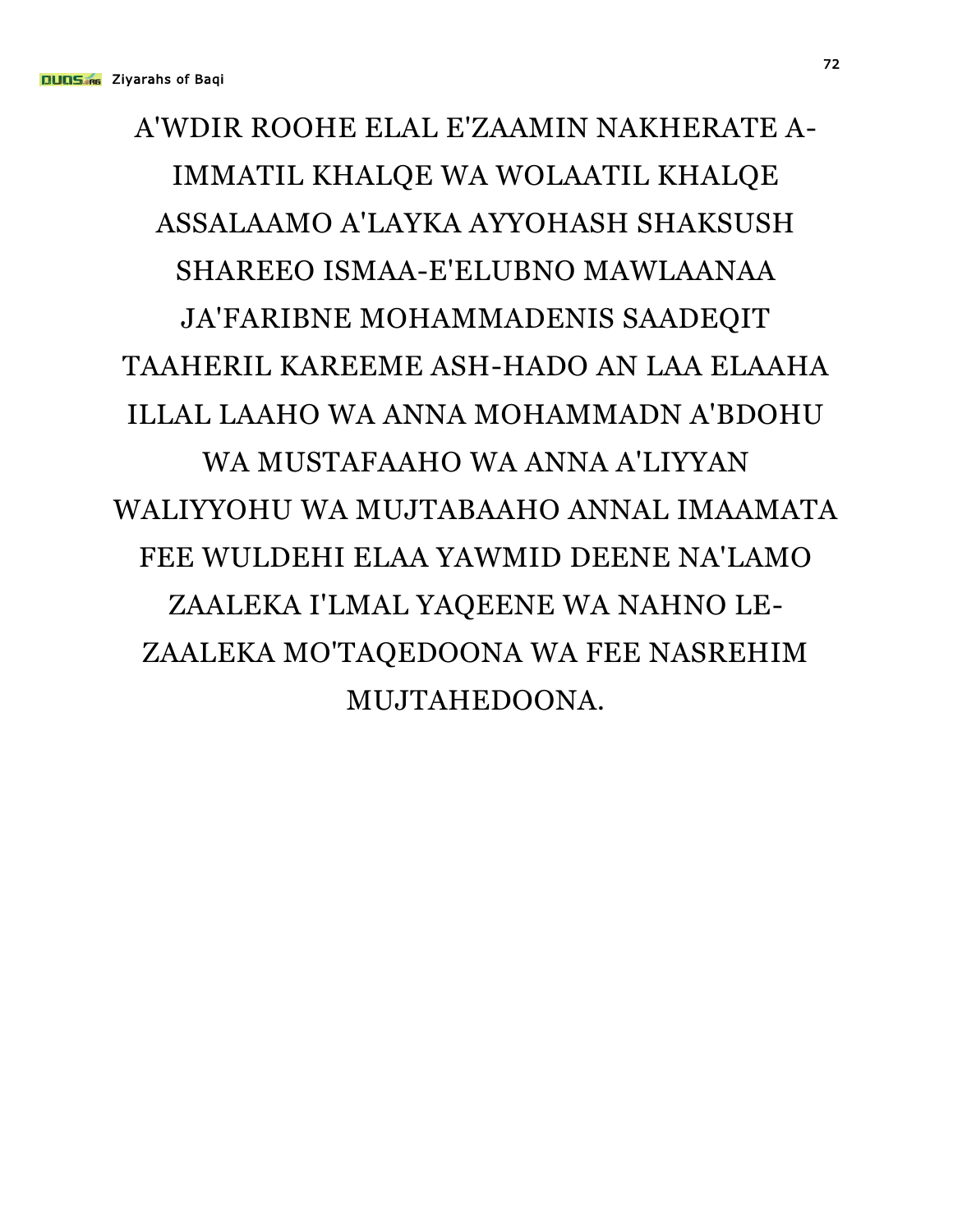## **Ziyarah of Haleemah Sa'diyyah (r.a.)**

Haleemah Sa'diyyah was the foster mother of the Holy Prophet (saws). She took the Holy Prophet (saws) from his grandfather, Abdul Muttalib (a.s.) to her tribe outside Mecca. She nursed him and brought him up there. She was a very kind and affectionate lady. She had the esteemed honour of being the foster mother of the Messenger of Allah (saws). The Holy Prophet (saws) also used to respect her. The Ziyarah of this respectable lady is recited in the following words:

اَلسَّلاَمُ عَلَيْكِ يَـا أُمَّ رَسُـوُلِ اللَّـهِ اَلسَّلاَمُ عَلَيْكِ يَـا أُمَّ صَفِيّ اللّٰـهِ اَلسَّلاَمُ عَلَيُكِ يَا أُمَّ حَبِيُبِ اللّٰهِ اَلسَّلاَمُ عَلَيْكِ يَا أُمَّ الْمُصْطَفى اَلسَّلاَمُ عَلَيْكِ يَا مُرْضِعَةَ رَسُوْل اللَّـٰهِ اَلسَّلاَمُ عَـلَيۡكِ يَـا حَـلِيۡمَـةَ السَّعۡدِيَّةِ فَرَضِيَ اللَّهُ تَعَالَى عَنْكِ وَ ٱرْضَاكِ وَ جَعَلَ الْجَنَّةَ مَنْزِلَكِ وَ مَأْوَاكِ وَ دَ حُيمَةُ اللَّهِ وَ بَهَ كَاتَهُ \_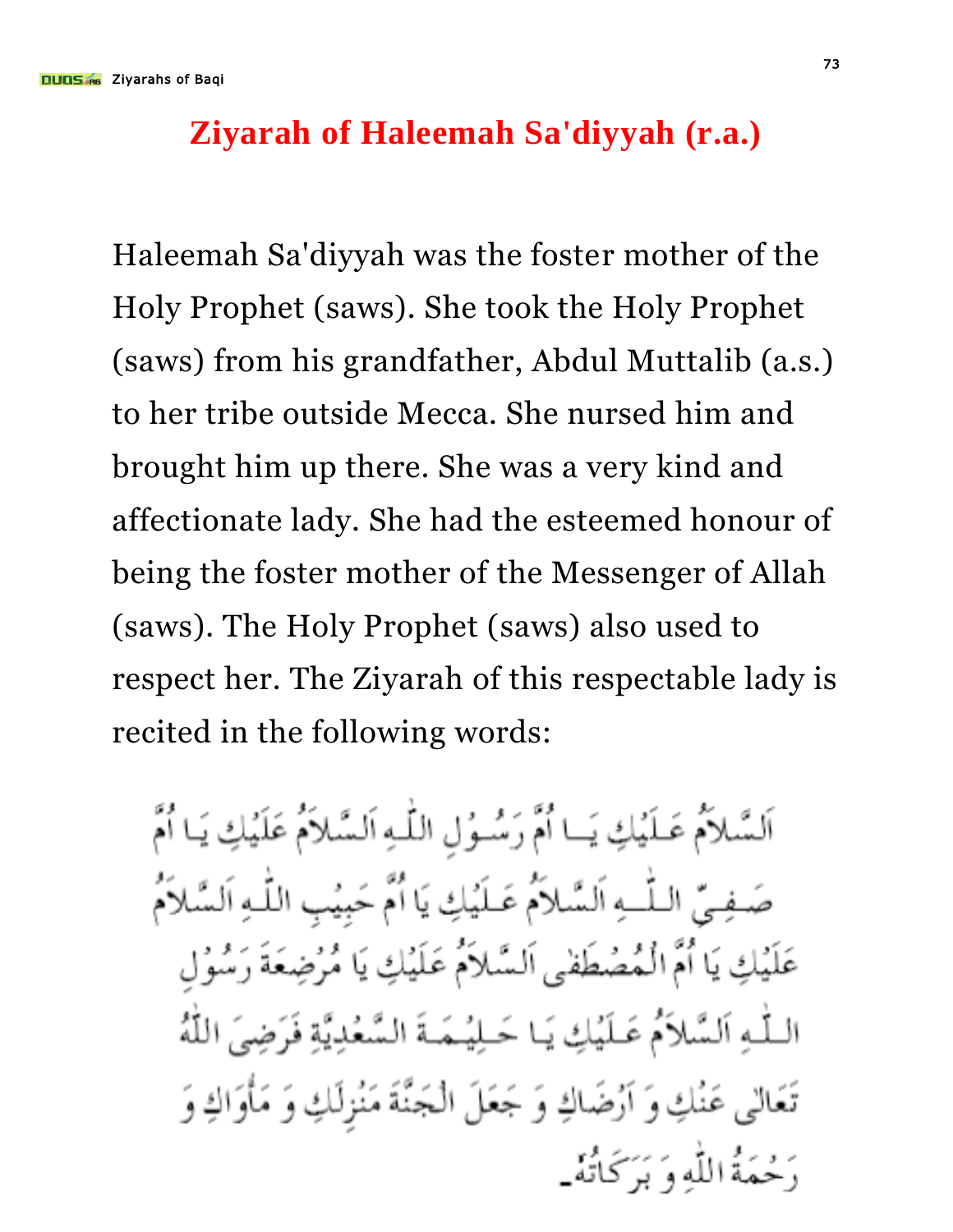## **Ziyarah of the Paternal Aunts (Father's sisters) of the Holy Prophet (saws)**

The graves of these ladies: Safiya and Ateka and that of Hazrat Abbas's (a.s.) mother, Ummul Baneen are near each other in Baqee. Safiya was a very brave and virtuous lady and she was also a poetess. She accepted Islam in the initial stage. She paid allegiance to the Prophet (s.a.) and migrated to Medina with him. She was also present in the Battles of Ohod and Khandaq. She passed away in 20 A.H. at the age of 73. Ateka was a very honest lady. She is included amongst the companions of the Prophet (s.a.w.a.) and she also migrated to Medina with him. Recite the Ziarat of these two aunts of the Prophet (saws) as follows: